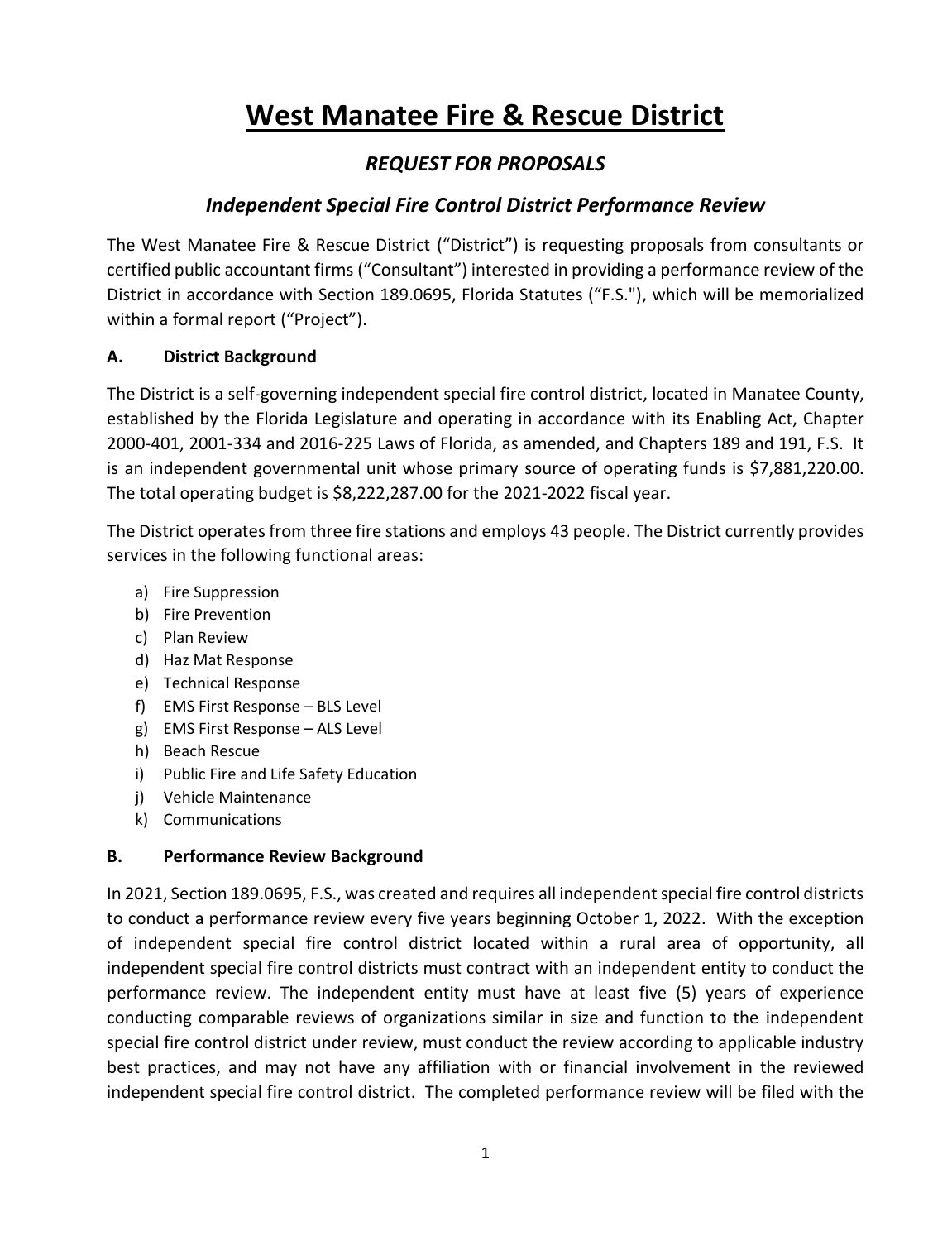District's governing board, the Auditor General, the President of the Senate, and the Speaker of the House of Representatives no later than July 1, 2023.

## **C. Scope of Work**

The successful Consultant will perform a performance review which is defined as an evaluation of the District and its programs, activities, and functions. The term includes research and analysis of the following:

- The special district's purpose and goals as stated in its charter.
- The special district's goals and objectives for each program and activity, the problem or need that the program or activity was designed to address, the expected benefits of each program and activity, and the performance measures and standards used by the special district to determine if the program or activity achieves the district's goals and objectives.
- The delivery of services by the special district, including alternative methods of providing those services that would reduce costs and improve performance, including whether revisions to the organization or administration will improve the efficiency, effectiveness, or economical operation of the special district.
- A comparison of similar services provided by the county and municipal governments located wholly or partially within the boundaries of the special district, including similarities and differences in services, relative costs and efficiencies, and possible service consolidations.
- The revenues and costs of programs and activities of the special district, using data from the current year and the previous three (3) fiscal years.
- The extent to which the special district's goals and objectives have been achieved, including whether the goals and objectives are clearly stated, measurable, adequately address the statutory purpose of the special district, provide sufficient direction for the district's programs and activities, and may be achieved within the district's adopted budget.
- Any performance measures and standards of the special district's programs and activities using data from the current year and the previous three (3) fiscal years, including whether the performance measures and standards:
	- $\circ$  Are relevant, useful, and sufficient to evaluate the costs of the programs and activities.
	- o Are being met.
	- o Should be revised.
- Factors that have contributed to any failure to meet the special district's performance measures and standards or achieve the district's goals and objectives, including a description of efforts taken by the special district to prevent such failure in the future.
- Recommendations for statutory or budgetary changes to improve the special district's program operations, reduce costs, or reduce duplication, including the potential benefits to be achieved and the potential adverse consequences of the proposed changes.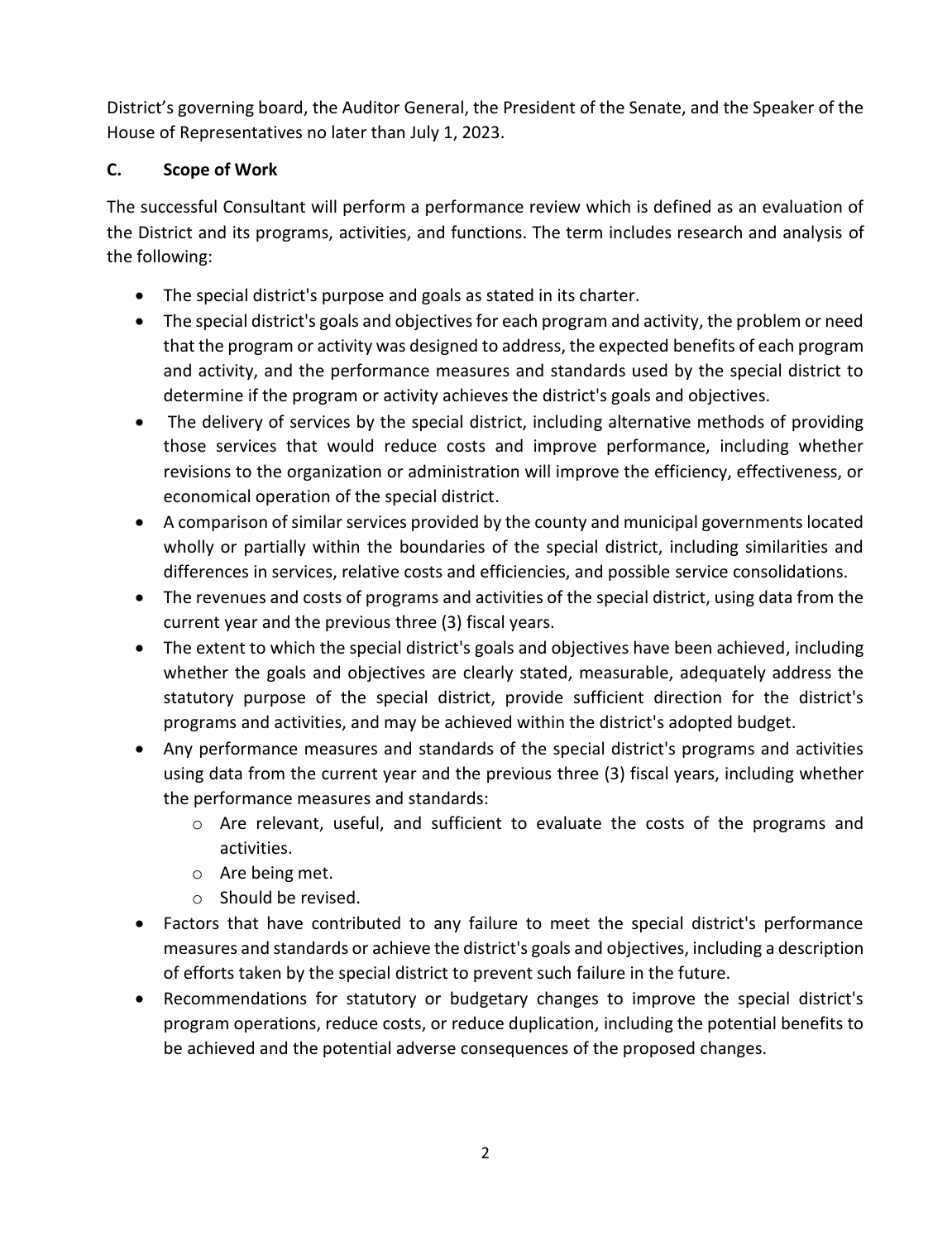The performance must be conducted in accordance with the applicable industry best practices (including but not limited to the National Fire Protection Association, Center for Public Safety Excellence, and the Insurance Services Office).

Although the Consultant is being hired to complete a performance review required by Section 189.0695, F.S., the Consultant's client will be the District and not the Florida Legislature. As a result, the District Fire Chief will approve the report being submitted to the State.

The Consultant's evaluation will be documented in a draft report, which shall include a section on each paragraph provided in Section 189.0695(1)(a)-(i), F.S. The Consultant shall provide the draft report to the District and have a meeting with the District Fire Chief and appropriate staff to discuss the draft report, including the results, conclusions, observations, and recommendations. The Consultant may be required to revise the draft report to address the issues raised during the meeting. The District shall have at least two (2) weeks to review the draft report and submit responding comments to the Consultant. If timely received, the Consultant shall include the District's responding comments in the Consultant's final report, which shall be included in a separate section of the final report. Upon competition of the final report, the Consultant shall provide an electronic copy, which must be ADA compliant, and five (5) printed and bound copies of the final report to the District. In addition, all relevant electronic files will be provided in their native format on a USB drive.

If requested, the Consultant will deliver a final presentation to the District's Board of Fire Commissioners. In addition, the Consultant will submit the final report to the State Auditor, Florida Senate President, and Florida House of Representatives Speaker no later than seven (7) days from the presentation to the Board of Fire Commissioners, if requested, or submission of the final report to the District, whichever is later.

The District intends that the Project should be completed within 6 months of the execution of the contract.

## **D. Price**

The District will pay a fixed fee to be paid upon the completion of each task and approval of the final report by the District. The stated fee shall include all costs associated with completion of the Project and there shall be no hidden costs.

Full disclosure of nature and amount of all fees and charges is mandatory. The District shall not be responsible for the reimbursement of any costs not specifically set forth in the Consultant's proposal. The District reserves the right to accept any part or all of the Consultant's fee schedule. Any reimbursement of expenses approved by the District shall be in accordance with the section 112.061, F.S.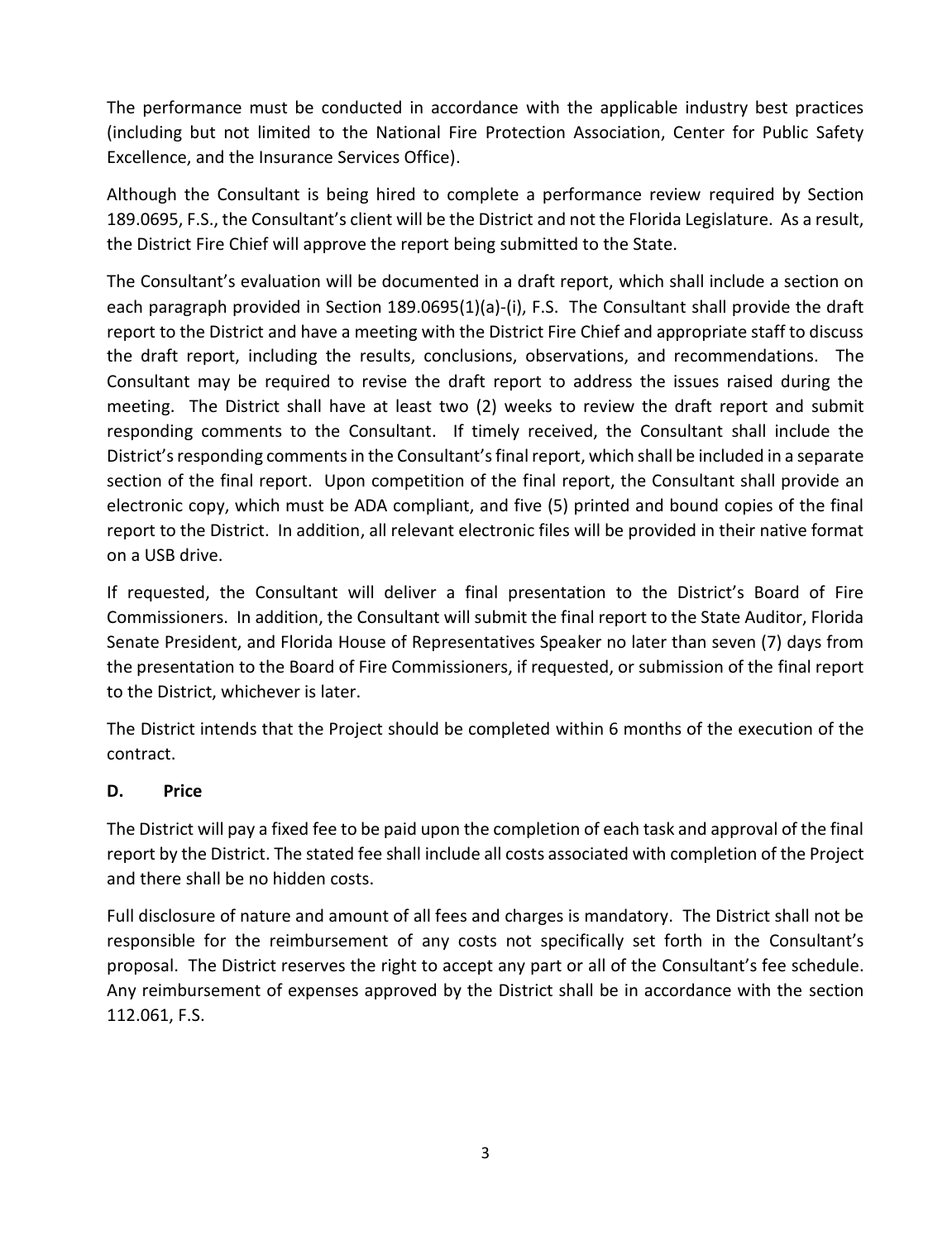## **E. General Project Schedule**

A summary schedule for Consultant selection for the Project is presented below. Dates may be changed at the discretion of the District.

| Milestone                                                                     | <b>Expected Date of Completion</b> |
|-------------------------------------------------------------------------------|------------------------------------|
| Advertise for Consultant RFP                                                  | April 17, 2022                     |
| <b>Final Date for Questions</b>                                               | May 2, 2022 at 12 p.m.             |
| Proposal Submittals Due to the District                                       | June 2, 2022 at 12 p.m.            |
| Selection Committee Meeting to Consider<br><b>Consultant Rankings</b>         | June 9, 2022 at 10 a.m.            |
| Selection Committee Meeting to Interview<br>Ranked Consultants (upon request) |                                    |

Consultant Selection June 21, 2022 (Board Action)

All Selection Committee meetings are publicly noticed, and members comply with Florida's Sunshine Law. Upon review of the proposals, the Selection Committee may schedule presentations and interviews. The Selection Committee's ranking and a recommendation to select a Consultant will be presented to the District Board of Fire Commissioners ("Board") for consideration. Proof of insurance from the selected Consultant meeting the requirements of the contract, described below, is required at the time of Board's approval of the selection.

The District reserves the right to delay scheduled dates if determined to be in the best interest of the District. Any changes, delays, or addenda related to this Request for Proposals ("RFP") will be posted on the District's website, wmfr.org.

## **F. Consultant Selection Process**

Consultant selection shall be in accordance with the District's Procurement Policy (adopted 1/19/2021). The District's Procurement Policy can be obtained in its entirety by contacting Administrative Assistant Kaitlyn Wright at Kaitlyn.Wright@wmfr.org. A copy of the District's contract proposed for the Project is included in this RFP. The Project contract contains minimum insurance requirements that must be satisfied for the contract to be executed by the District. The contents of the proposal of the successful Consultant will be incorporated into a written agreement in terms acceptable to the District at its absolute discretion. By submitting a proposal, Consultant agrees to all the terms and conditions of this RFP and those included in the District's Project contract. If Consultant desires to propose a change to a term or condition of this RFP or the District's contract, Consultant must submit its request by submitting a question as provided for below.

This selection process is intended to result in execution of a contract with one prime Consultant for work required in the Project. Two (2) or more Consultants may combine for the purpose of responding to this RFP provided that one Consultant is designated as the "Prime" Consultant and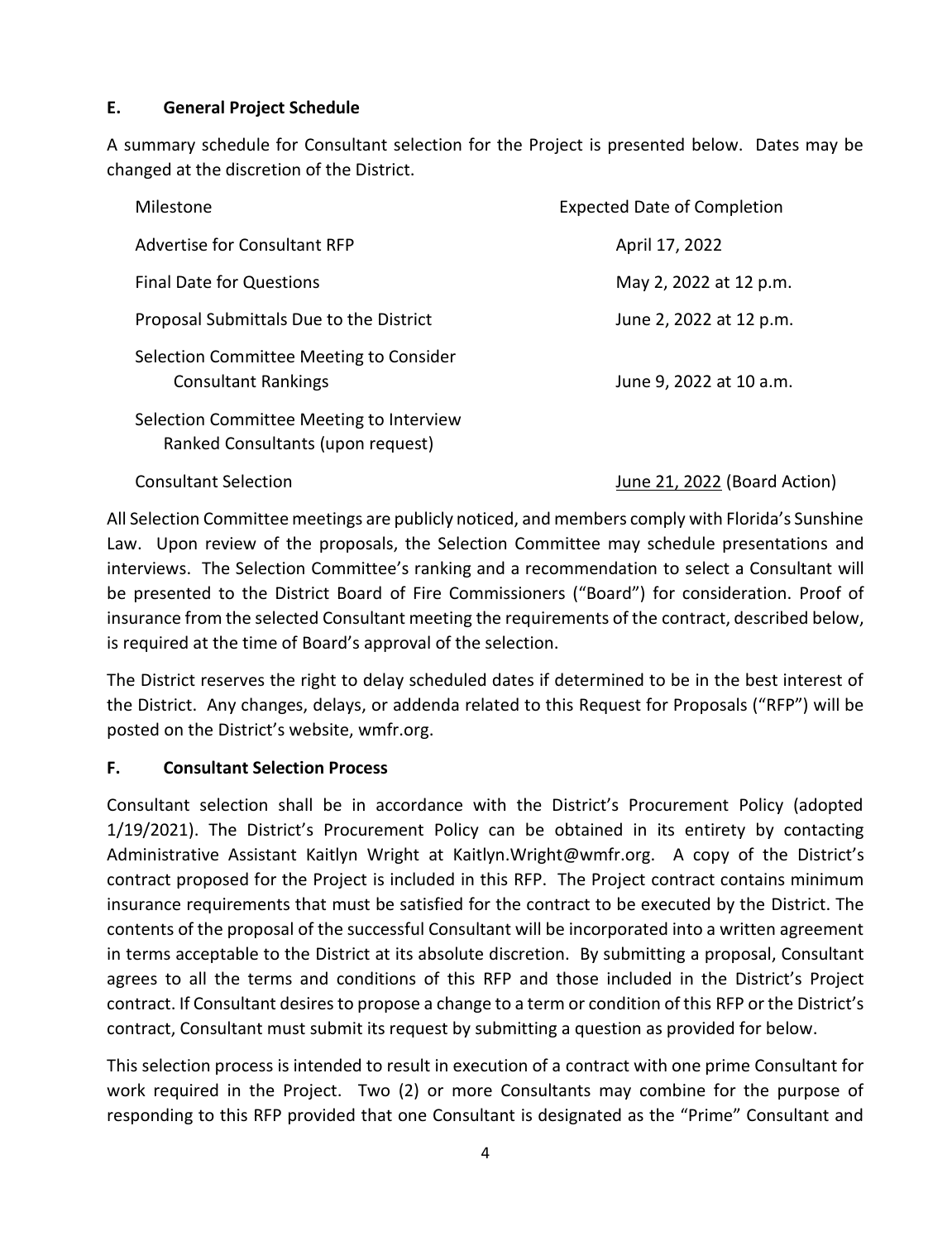the other as a subconsultant and that the RFP was made without collusion and is in all respects, fair and in good faith.

After issuance of this RFP, prospective Consultants or their agents, representatives or persons acting at the request of such Consultant are prohibited from contacting members of the District's Board, the Fire Chief, or any member of the Selection Committee concerning this RFP until after the final recommendation is presented to the Board for approval or when the solicitation has been canceled or terminated. Any questions concerning this RFP must be presented in writing via email to Administrative Assistant Kaitlyn Wright at [Kaitlyn.Wright@wmfr.org](mailto:Kaitlyn.Wright@wmfr.org) no later than 12:00 p.m. on May 2, 2022. Consultants are responsible to review the District's website for the District's responses to any questions timely submitted or any addenda issued.

## **G. Consultant Minimum Requirements**

The Consultant must have at least five (5) years of experience conducting comparable reviews of organizations similar in size and function to the District and must also have no affiliation with or financial involvement in the District. By submission of a proposal, the Consultant attests to these Consultant minimum standards.

## **H. RFP Minimum Requirements**

The proposal must (at a minimum) include the following:

1. Legal name, address, phone number and email of Consultant;

2. Principal office locations of submitting Consultant and any proposed partners/subconsultants;

3. Legal form of company, i.e., partnership, corporation, joint venture, (if joint venture, identify the members);

4. Briefly state understanding of the Project and provide a positive commitment to perform the work;

5. Describe approach to the Project and proposed timeline;

6. Describe Consultant's ability to produce the final product and innovative concepts that may enhance value and quality and favorable cost containment approaches or additional or alternative ideas that may be successful if implemented;

7. Qualifications and professional experience for Consultant's "Project Manager" who is proposed to serve as point of contact for the Project, including experience of comparable reviews of organizations similar in size and function to the District;

8. Qualifications and professional experience of other key personnel who will be assigned to conduct project services listed above, and the location of the office to which they are assigned,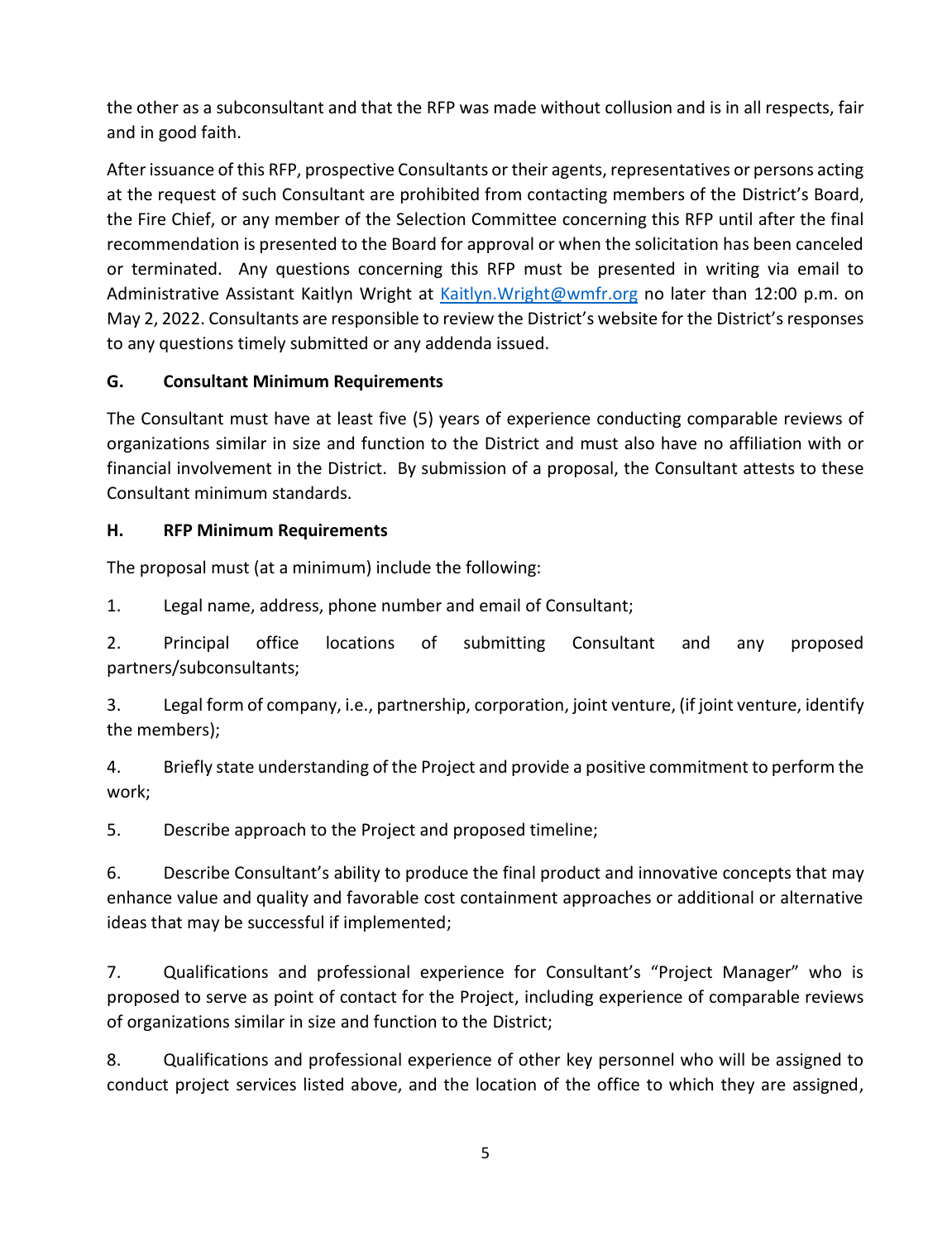including experience of comparable reviews of organizations similar in size and function to the District per key personnel;

9. Current and projected workloads for proposed key staff during proposed project timeframe;

10. Description and examples of a minimum of three (3) projects completed by Consultant similar to the Project for organizations similar in size and function to the District, including whether the project was for a Florida local government, description of the project, budget, and duration/completion time information;

11. A matrix, using the Experiences Summary Matrix included within this RFP showing the projects listed in RFP Requirements 10 and included within the References Form in rows on the left side of the matrix and the key personnel (in response to RFP Requirements 7 and 8) in columns on the top of the matrix to create a matrix, using an "X" to indicate which projects the key personnel were involved in at the intersections of the rows and columns in the matrix;

12. List of at least three (3) clients that the District can contact as references with respect to Consultant's work performance on projects similar to the Project, using the Reference Form included within this RFP;

13. Summary and disposition of any individual cases of litigation, judgments and/or legal actions, entered against Consultant or subconsultant(s) for breach of contract for work performed for any local, state, federal, public, or private entity, by any state or federal court, within the last five (5) years, or if no judgment was entered, please also include any litigation that have been filed against Consultant or its subconsultants for breach of contract for work performed for any local, state, federal, public, or private entity, by any state or federal court, within the last five (5) years;

14. Detailed cost for the Project; and

15. Required forms:

- Key Personnel Form;
- Experiences Summary Matrix;
- Signed Sworn Statement under Section 287.133(3)(a), Florida Statutes, on Public Entity Crimes;
- Reference Forms; and
- E-Verify Affidavit.

For RFP Requirements 7 and 8, Consultant should also include for the Project Manager and key personnel, any experience, by person, in: emergency service master planning, strategic planning, fiscal analysis, incident analysis, cooperative services analysis, EMS delivery, staffing assessments, and benchmarking, if applicable.

The proposal shall be limited to no more than twenty-five (25) one-sided pages for all requested information described herein including the required forms listed in RFP Requirement 15 above. Front and back covers, transmittal letter, and section dividers are excluded from the twenty-five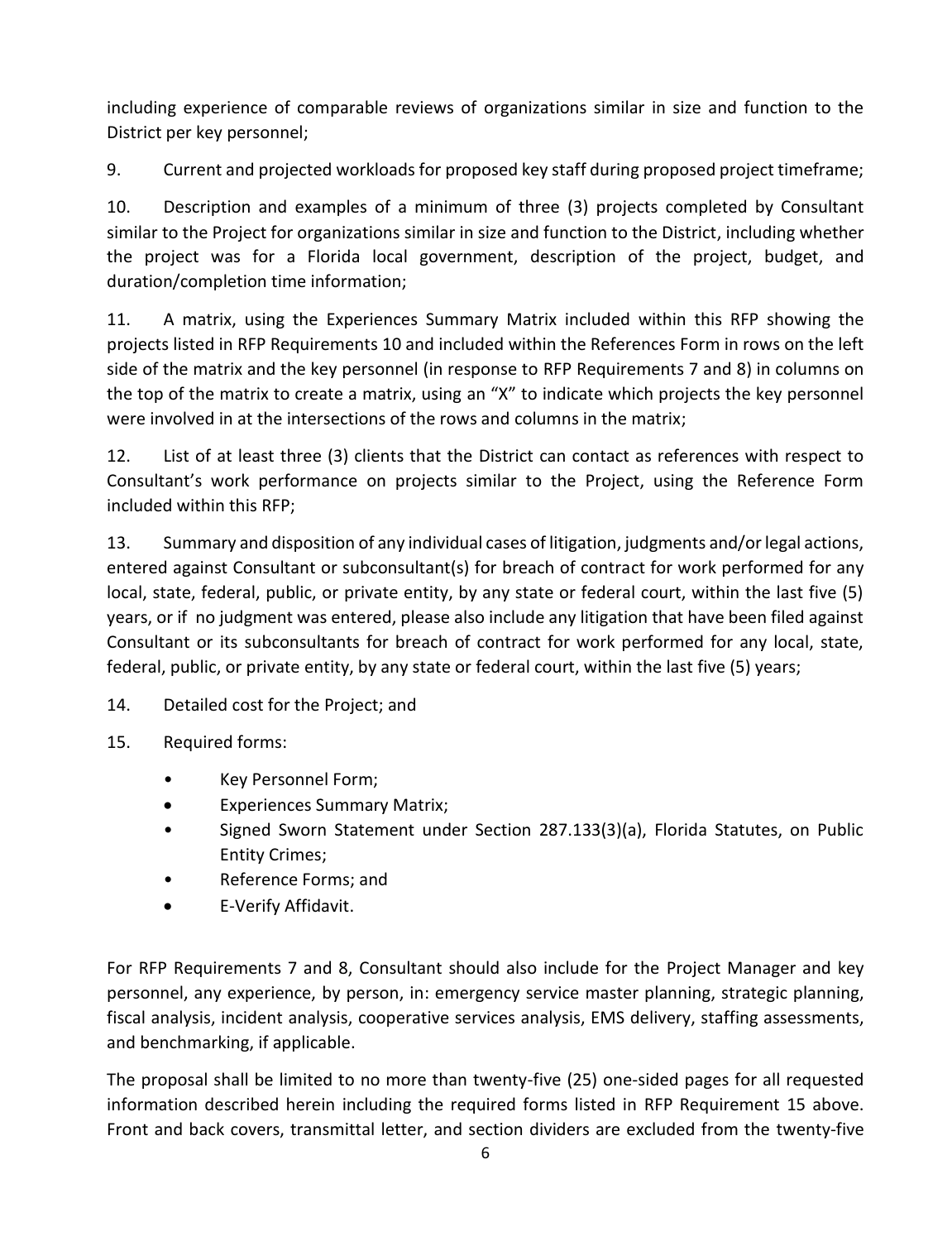(25) page limit. All pages shall be standardized 8  $\frac{1}{2}$  x 11 inches in size, margins not less than 1-inch, standard black text and minimum twelve (12) point font size.

Consultants desiring to provide these professional services to the District must submit five (5) paper copies (one (1) copy shall be unbound) and one (1) electronic PDF copy on a USB drive of their proposal in accordance with the requirements contained in this RFP to:

> West Manatee Fire & Rescue District Attention: Commissioner Robert Bennett 701 63rd Street West Bradenton, FL 34209

The proposal may be submitted by U.S. Mail (postage paid), courier service, or by hand delivery. Proposals must be identified with "RFP - Independent Special Fire Control District Performance Review -- Do Not Open" marked on the sealed package. If sent via courier service, they must be placed in a sealed envelope properly identified within the courier package. A Consultant's proposal must be received no later than 12:00 p.m. on May 26, 2022 at the above referenced address. It is the Consultant's responsibility to assure that its proposal is delivered to the District prior to the above deadline. The District will not be responsible for any lost or late arriving proposals sent via the U.S. Postal Service or other delivery services. Late submittals will not be opened or considered. Proposals that are incomplete, conditional, obscure, or do not conform to the requirements contained in this RFP may be deemed nonresponsive at the sole option of the District. The District reserves the right to reject all responses and not grant any award resulting from this RFP. If awarded, no contract will be formed between the Consultant and the District until an agreement is executed by both parties.

Upon submittal of its proposal, the Consultant agrees to be bound by all terms and conditions of the RFP. Neither the District nor its representatives will be liable for any expenses incurred in connection with preparation of a response to this RFP.

## **I. RFP Evaluation Criteria**

| Criteria                                             | Weighting |
|------------------------------------------------------|-----------|
| Consultant (team) Competence/Qualifications/Services | 25 points |

*Consultant Competence/Qualifications/Services section shall address:*

- *Team capability to perform the work;*
- *Consultant's location(s) and Consultant's years of experience;*
- *Consultant's commitment of time and resources to the District; and*
- *Any litigation against the Consultant and/or subconsultants.*

Similar Experience and Past Professional Accomplishments 25 points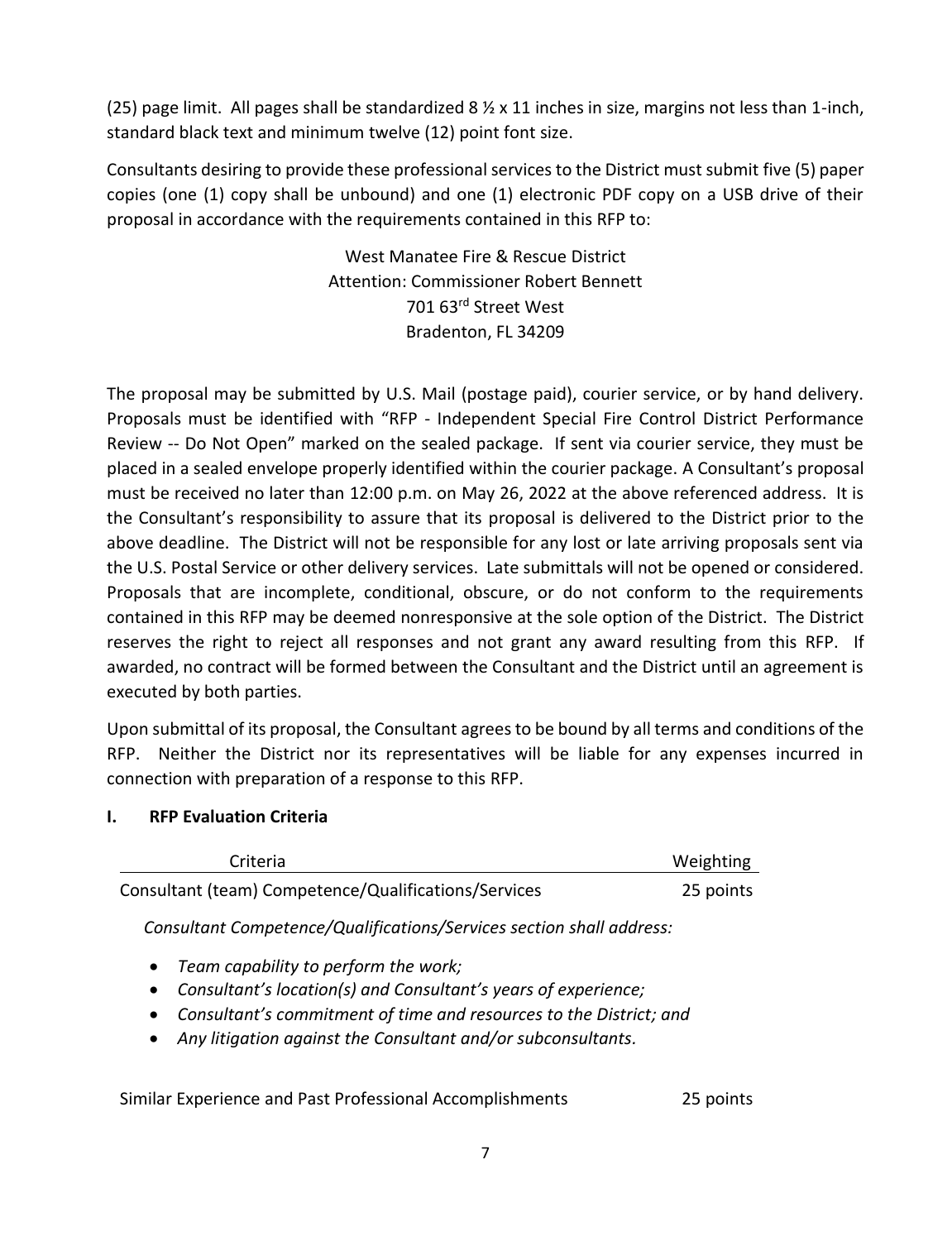from Chapter 119, F.S., must clearly segregate and mark that specific information and provide the

website. By submitting a proposal, Consultants agree to the process set forth in these instructions. **K. Public Availability Of Records** Once opened, all proposals will become the property of the District and, at the sole discretion of the

District, may not be returned to Consultant. Any information, reports, or other materials given to, prepared, or submitted in response to this RFP will be subject to the provisions of Chapter 119, F.S., Public Records Act. Any Consultant claiming that its proposal contains information that is exempt

available at the District Office at 701 63<sup>rd</sup> St. W., Bradenton, FL 34209. Notice of all District decisions concerning a competitive solicitation or award, shall be electronically posted on the District's

# Consultants are hereby placed on notice of the existence of the Procurement Policy, District Policy 13.2.0, and is considered to be on constructive notice of all provisions contained therein. A copy is

**J. Procurement Policy and Protests**

*The Price section shall address the Consultant's proposed Project cost.* 

*ideas that may be successful if implemented*

- 
- *Consultant's approach to the Project and proposed timeline; and*

Price 25 points

- 
- *The Project Approach and Understanding section shall address:*
- 
- 
- • *Ability of Consultant to produce the final product and innovative concepts that may enhance value and quality and favorable cost containment approaches or additional or alternative*

*quality of work, and project cost control.*

*subconsultants;* 

 $\overline{a}$ 

• *Prior experience providing professional services by Consultant as well as each of its* 

*has experience working with Florida local governments, and past performance;* 

• *Related governmental work including references for the Project Manager and key personnel (in addition to the mandatory Reference Form), including whether Consultant* 

• *Experience of Project Manager and key personnel to be assigned to the District, including demonstrated knowledge and understanding of the types of services to be performed; and*  • *Consultant's current or past projects with detailed Information on schedule adherence,* 

*The Similar Experience and Past Professional Accomplishments section shall address:*

TOTAL 100 points and the set of the set of the set of the set of the set of the set of the set of the set of the set of the set of the set of the set of the set of the set of the set of the set of the set of the set of the

Project Approach and Understanding 25 points

8 from inspection, examination, and duplication until such time as the District issues a notice of

specific statutory citation for such exemption. Section 119.071(1)(b), F.S., exempts sealed proposals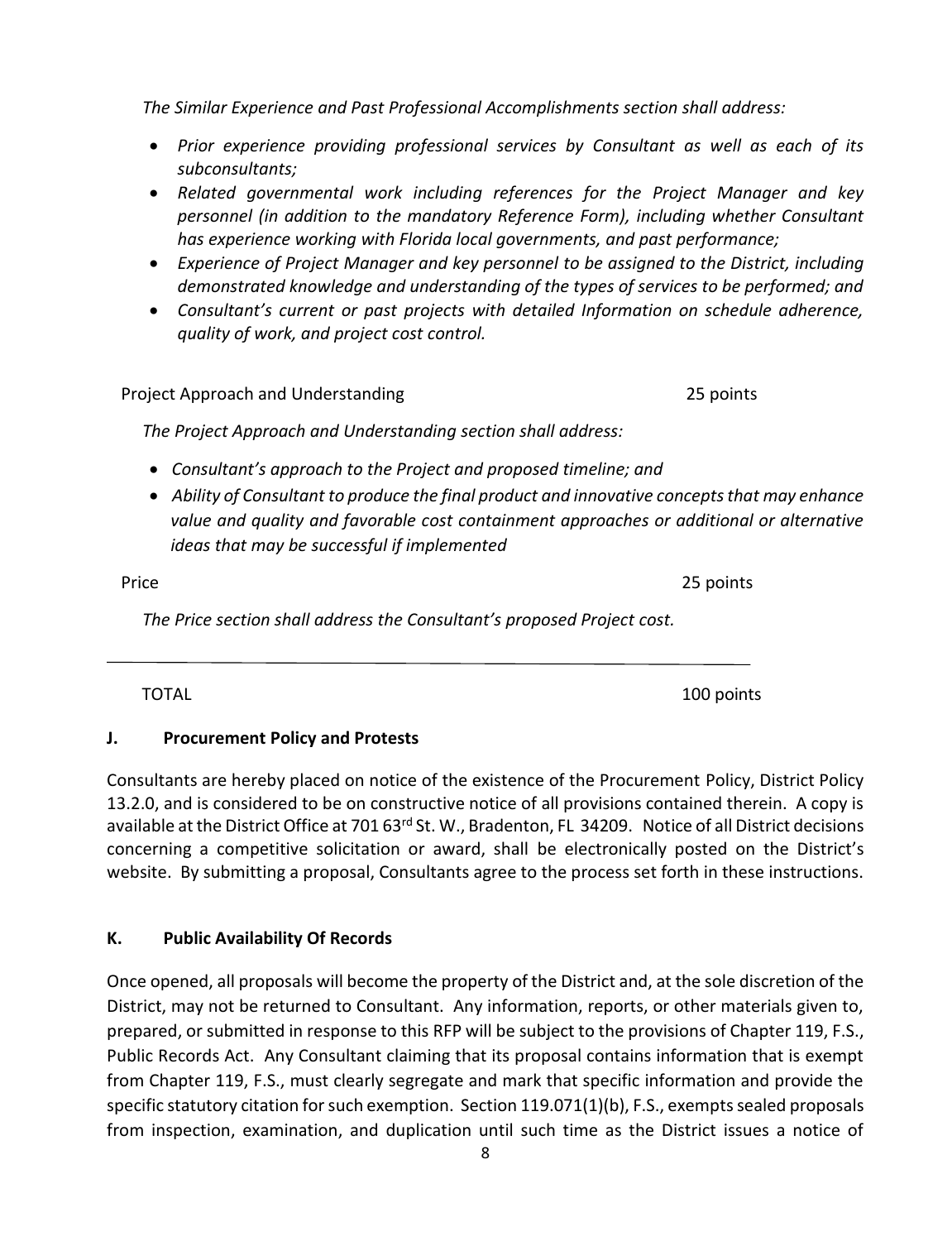intended decision or within thirty (30) days after the proposal opening, whichever comes first. This exemption is not waived by the public opening of the proposals. Any questions regarding the application of Chapter 119, F.S., to this RFP can be directed to the District's public records custodian by telephone at (941) 761-1555, or by email at Kaitlyn. Wright@wmfr.org.

## **L. Additional Requirements**

1. Scrutinized Companies

Pursuant to Section 287.135, F.S., a company that, at the time of bidding or submitting a proposal for a new contract or renewal of an existing contract, is on the Scrutinized Companies that Boycott Israel List, or is engaged in a boycott of Israel, shall be ineligible for, and may not bid on, submit a proposal for, or enter into or renew a contract with an agency or local governmental entity for goods or services of any amount. Consultant may not submit a bid if it is on the aforementioned list. By submitting a proposal, the Consultant must certify that it is not on the aforementioned list.

## 2. Public Entity Crimes

Pursuant to Subsections 287.133(2)(a) and (3)(a), F.S., a person or an affiliate who has been placed on the convicted vendor list following a conviction for public entity crime may not submit a bid on a contract to provide any goods or services or for the construction or repair of public building or public work to a public entity, may not submit bids, proposals, or replies on leases of real property to a public entity, may not be awarded or perform work as a contractor, supplier, subconsultant, or consultant under a contract with any public entity, and may not transact business with any public entity in excess of the threshold amount provided in Section 287.017, F.S., for category two for a period of thirty-six (36) months from the date of being placed on the convicted vendors list. Consultant shall submit with its proposal a properly executed and notarized Public Entity Crimes Statement.

## 3. Equal Employment Opportunity

The District, in accordance with the provisions of Title VI of the Civil Rights Act of 1964 (78 Stat. 252) and the Regulations of The Department of Commerce (15 CFR, Part 8) issued pursuant to such act, hereby notifies all Consultants that it will affirmatively ensure that in any contract entered into pursuant to this RFP, minority business enterprises will be afforded full opportunity to submit proposals in response to this RFP and will not be discriminated against on the grounds of race, color, or national origin in consideration for an award.

## 4. Conflicts of Interest

The award under this RFP is subject to the provisions of Chapter 112, F.S., as amended, governing conflicts of interest. All Consultants must disclose with their proposal the name of any officer,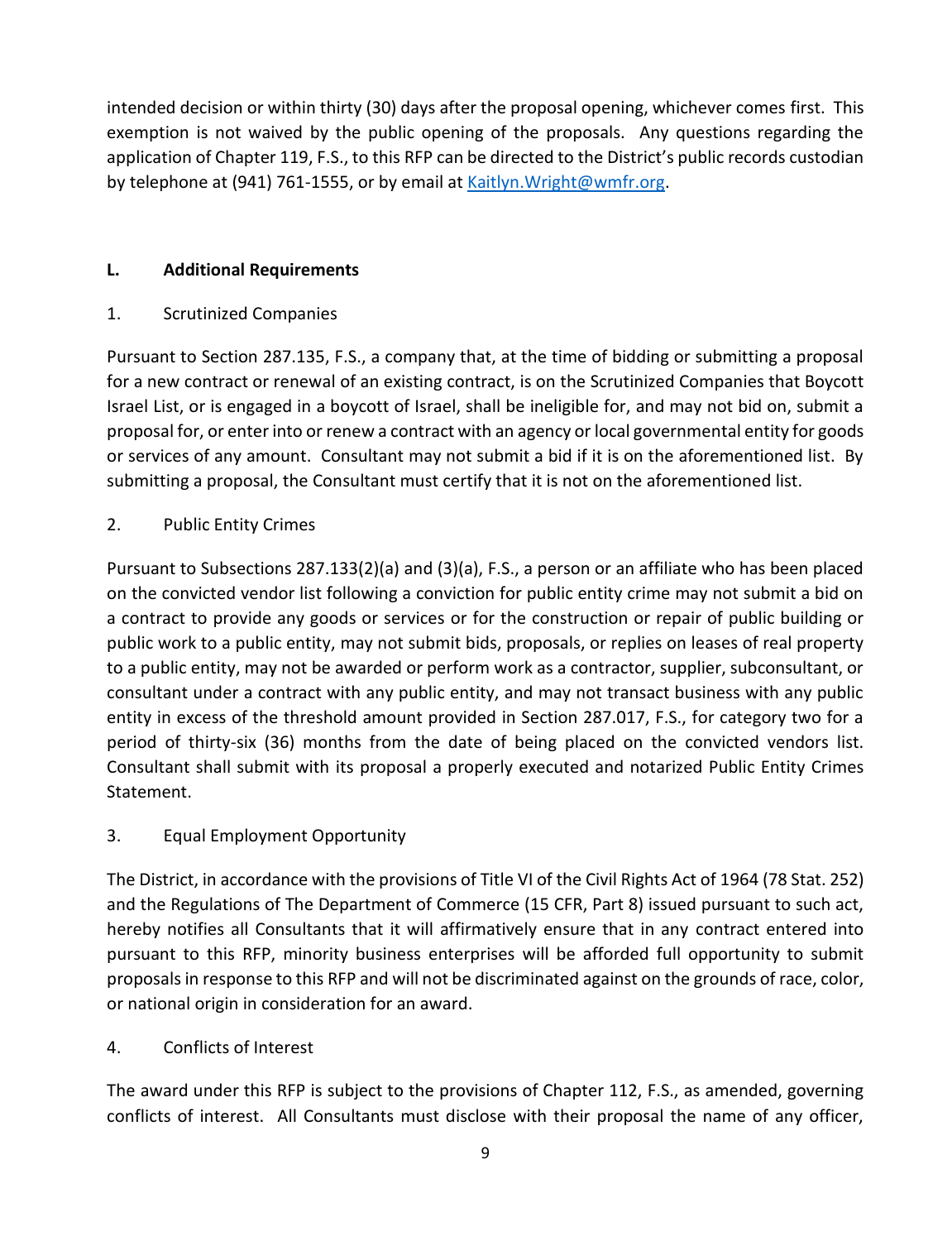director, or agent who is also a public employee. Further, all Consultants must disclose the name of any public employee who owns, directly or indirectly, an interest of five percent (5%) or more in Consultant's firm or any of its branches.

## 5. Participation in E-Verify System

In accordance with Section 448.095, F.S., beginning January 1, 2021, every public employer, contractor, and subconsultant shall register with and use the E-Verify System to verify the work authorization status of all newly hired employees. The submission of an executed affidavit from the Consultant and any subconsultants stating it is in compliance with Section 448.095, F.S., and all employees hired on and after January 1, 2021, have had their work authorization status verified through the E-Verify system shall satisfy this requirement. Any contract awarded pursuant to this RFP shall be terminated by the District if the District has a good faith belief that the successful Consultant or subconsultant thereof has knowingly violated this requirement.

## 6. Provision for Other Special Districts

The District is asking all responding Consultants to indicate their willingness to extend the terms of a resulting contract, inclusive of fees, to other interested Special Districtsin accordance with Section 189.053, Florida Statutes. While this clause in no way commits any other Special District to acquire services from the awarded Consultant, nor does it guarantee any additional contracts will result, it does allow other Special Districts, at their discretion, to make use of this RFP, if this RFP satisfies the other Special District's procurement guidelines, and contract directly with the awarded Consultant.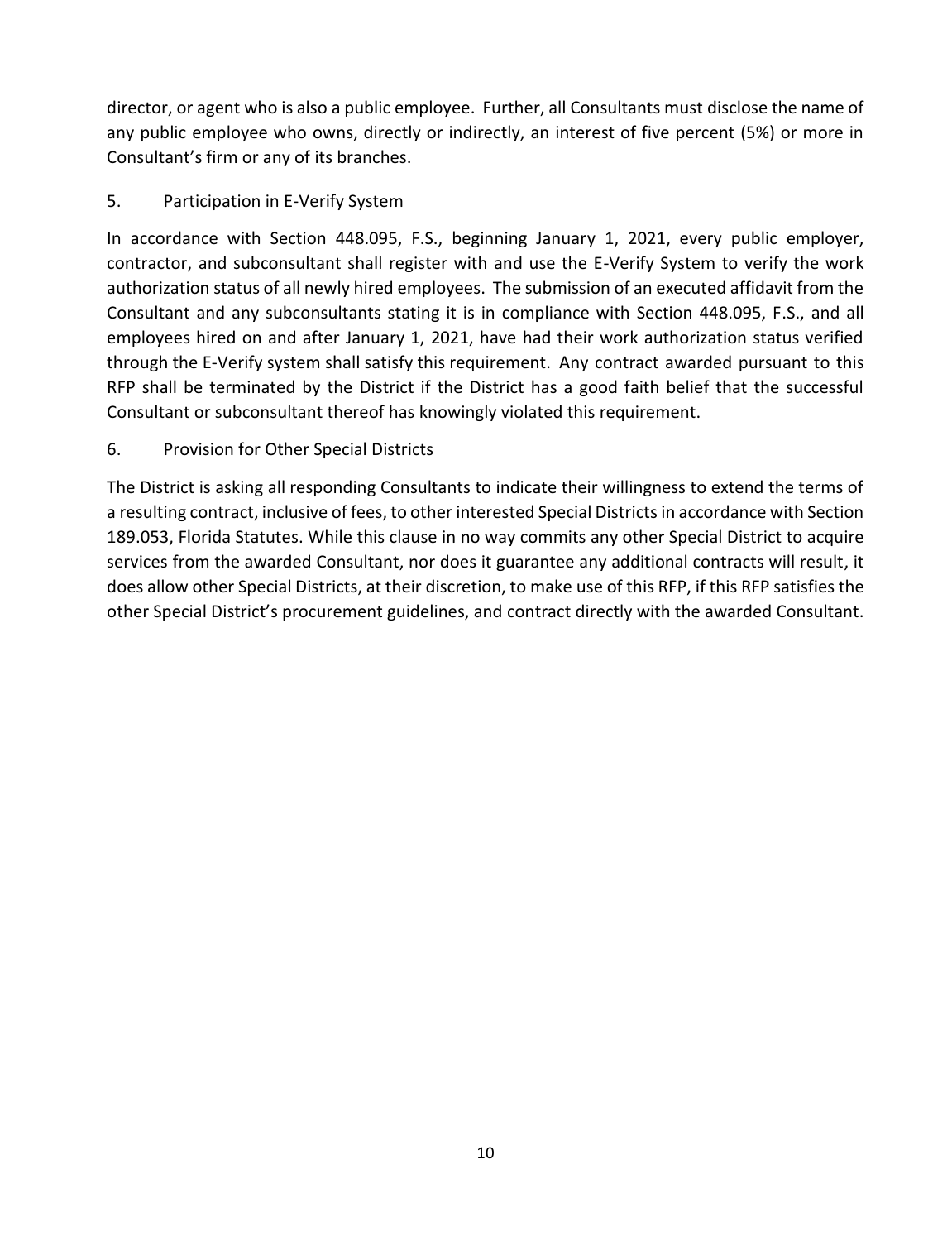## **PROJECT MANAGER AND PROJECT TEAM/KEY PERSONNEL**

**for**

## **Independent Special Fire Control District Performance Review**

The Consultant's proposed Project Manager and key project team/key personnel are to be indicated below. Each person must be identified with their job classification, area of expertise, work location, and employer.

| Person's | Job            | Area of   | Employer | Office Location |
|----------|----------------|-----------|----------|-----------------|
| Name     | Classification | Expertise |          |                 |
|          |                |           |          |                 |
|          |                |           |          |                 |
|          |                |           |          |                 |
|          |                |           |          |                 |
|          |                |           |          |                 |
|          |                |           |          |                 |
|          |                |           |          |                 |
|          |                |           |          |                 |
|          |                |           |          |                 |
|          |                |           |          |                 |
|          |                |           |          |                 |
|          |                |           |          |                 |
|          |                |           |          |                 |
|          |                |           |          |                 |
|          |                |           |          |                 |
|          |                |           |          |                 |
|          |                |           |          |                 |
|          |                |           |          |                 |
|          |                |           |          |                 |
|          |                |           |          |                 |
|          |                |           |          |                 |
|          |                |           |          |                 |
|          |                |           |          |                 |
|          |                |           |          |                 |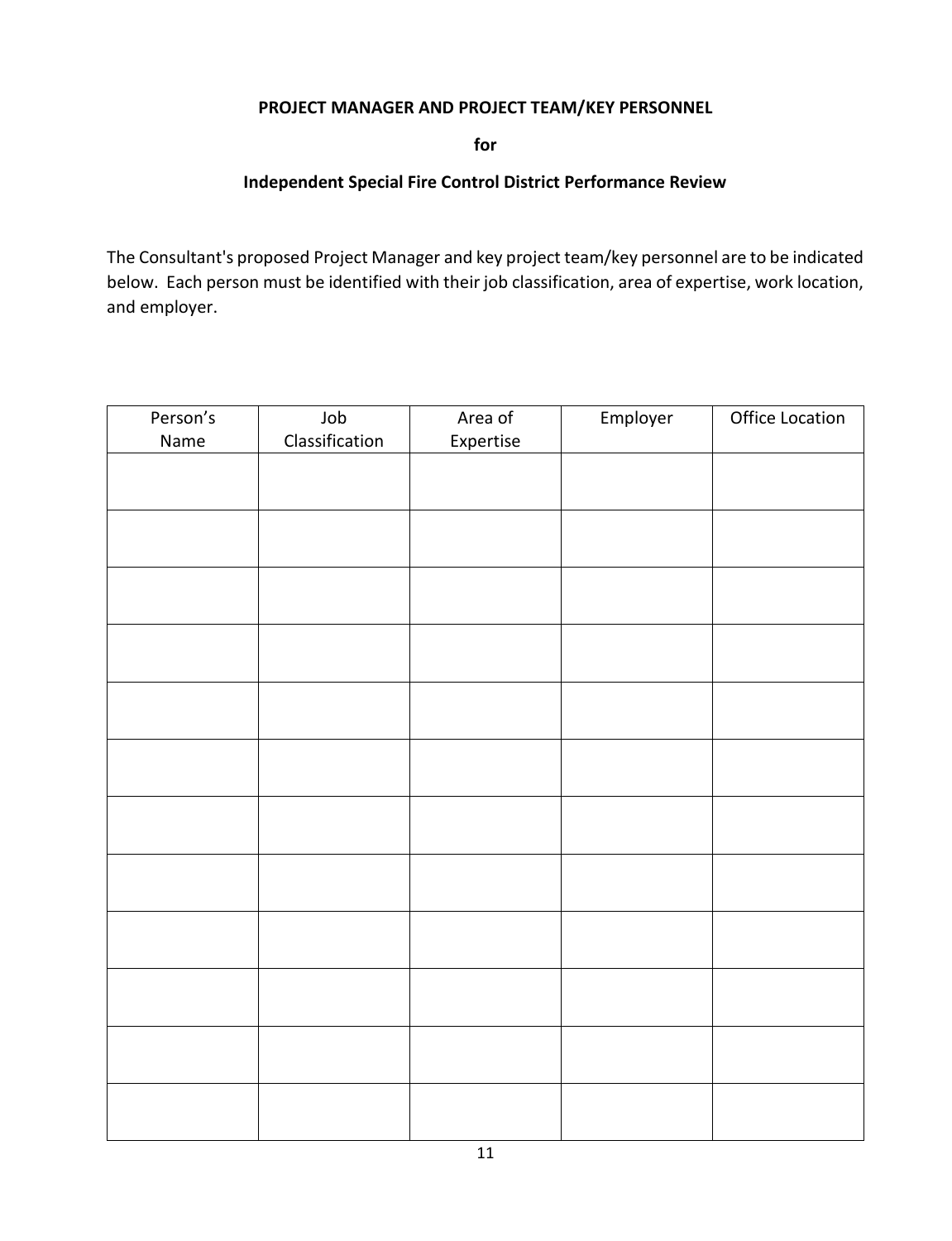## **EXPERIENCES SUMMARY MATRIX**

| <b>Project Manager/Key</b><br><b>Personnel Name</b> | Project 1 from<br>Qualification<br><b>Requirements</b><br>${\bf 10}$ | <b>Project 2 from</b><br>Qualification<br>Requirements<br>${\bf 10}$ | Project 3 from<br>Qualification<br>Requirements<br>${\bf 10}$ | Project 4 from<br>Qualification<br><b>Requirements</b><br>10 (if included) | <b>Project 5 from</b><br>Qualification<br><b>Requirements</b><br>10 (if included) |
|-----------------------------------------------------|----------------------------------------------------------------------|----------------------------------------------------------------------|---------------------------------------------------------------|----------------------------------------------------------------------------|-----------------------------------------------------------------------------------|
|                                                     |                                                                      |                                                                      |                                                               |                                                                            |                                                                                   |
|                                                     |                                                                      |                                                                      |                                                               |                                                                            |                                                                                   |
|                                                     |                                                                      |                                                                      |                                                               |                                                                            |                                                                                   |
|                                                     |                                                                      |                                                                      |                                                               |                                                                            |                                                                                   |
|                                                     |                                                                      |                                                                      |                                                               |                                                                            |                                                                                   |
|                                                     |                                                                      |                                                                      |                                                               |                                                                            |                                                                                   |
|                                                     |                                                                      |                                                                      |                                                               |                                                                            |                                                                                   |
|                                                     |                                                                      |                                                                      |                                                               |                                                                            |                                                                                   |
|                                                     |                                                                      |                                                                      |                                                               |                                                                            |                                                                                   |
|                                                     |                                                                      |                                                                      |                                                               |                                                                            |                                                                                   |
|                                                     |                                                                      |                                                                      |                                                               |                                                                            |                                                                                   |
|                                                     |                                                                      |                                                                      |                                                               |                                                                            |                                                                                   |
|                                                     |                                                                      |                                                                      |                                                               |                                                                            |                                                                                   |
|                                                     |                                                                      |                                                                      |                                                               |                                                                            |                                                                                   |
|                                                     |                                                                      |                                                                      |                                                               |                                                                            |                                                                                   |

**Please use an "X" to indicate which projects the Project Manager and Key Personnel were involved in.**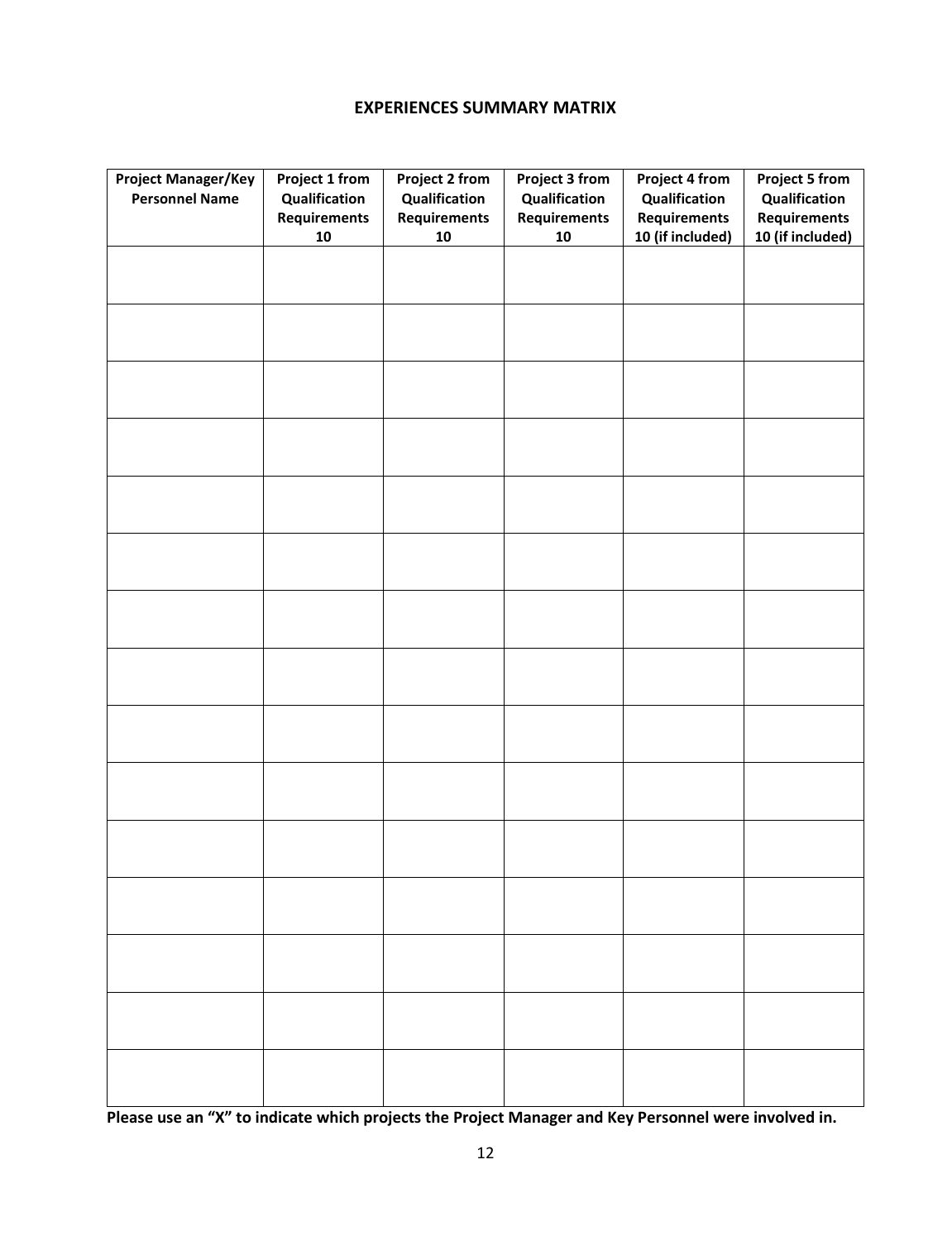#### SWORN STATEMENT PURSUANT TO SECTION 287.133(3)(a), FLORIDA STATUTES, ON PUBLIC ENTITY CRIMES

THIS FORM MUST BE SIGNED AND SWORN TO IN THE PRESENCE OF A NOTARY PUBLIC OR OTHER OFFICIAL AUTHORIZED TO ADMINISTER OATHS.

| This | sworn | statement                                                                                                      | İS | submitted                           | to | West | Manatee                                           | Fire | & | Rescue | District | by |
|------|-------|----------------------------------------------------------------------------------------------------------------|----|-------------------------------------|----|------|---------------------------------------------------|------|---|--------|----------|----|
|      |       |                                                                                                                |    | (Print individual's name and title) |    |      |                                                   |      |   |        |          |    |
| for  |       |                                                                                                                |    |                                     |    |      |                                                   |      |   |        |          |    |
|      |       |                                                                                                                |    |                                     |    |      | (Print name of entity submitting sworn statement) |      |   |        |          |    |
|      |       | whose business address is                                                                                      |    |                                     |    |      |                                                   |      |   |        |          |    |
|      |       | and (if applicable) its Federal Employer Identification Number (FEIN) is                                       |    |                                     |    |      |                                                   |      |   |        |          |    |
|      |       | (If the entity has no FEIN, include the Social Security Number of the individual signing this sworn statement: |    |                                     |    |      |                                                   |      |   |        |          |    |
|      |       |                                                                                                                |    |                                     |    |      |                                                   |      |   |        |          |    |

- 2. I understand that a "public entity crime" as defined in Paragraph 287.133(1)(g), Florida Statutes, means a violation of any state or federal law by a person with respect to and directly related to the transaction of business with any public entity or with an agency or political subdivision of any other state or of the United States, including, but not limited to, any bid or contract for goods or services to be provided to any public entity or an agency or political subdivision of any other state or of the United States and involving antitrust, fraud, theft, bribery, collusion, racketeering, conspiracy, or material misrepresentation.
- 3. I understand that "convicted" or "conviction" as defined in Paragraph 287.133(1)(b), Florida Statutes, means a finding of guilt or a conviction of a public entity crime, with or without an adjudication of guilt, in any federal or state trial court of record relating to charges brought by indictment or information after July 1, 1989, as a result of a jury verdict, nonjury trial, or entry of a plea of guilty or nolo contendere.
- 4. I understand that an "affiliate" as defined in Paragraph 287.133(1)(a), Florida Statutes, means:

a) A predecessor or successor of a person convicted of a public entity crime; OR

b) An entity under the control of any natural person who is active in the management of the entity and who has been convicted of a public entity crime. The term "affiliate" includes those officers, directors, executives, partners, shareholders, employees, members, and agents who are active in the management of an affiliate. The ownership by one person of shares constituting a controlling interest in another person, or a pooling of equipment or income among persons when not for fair market value under an arm's length agreement, shall be a prima facie case that one person controls another person. A person who knowingly enters into a joint venture with a person who has been convicted of a public entity crime in Florida during the preceding 36 months shall be considered an affiliate.

5. I understand that a "person" as defined in Paragraph 287.133(1)(e), Florida Statutes, means any natural person or entity organized under the laws of any state or of the United States with the legal power to enter into a binding contract and which bids or applies to bid on contracts let by a public entity, or which otherwise transacts or applies to transact business with a public entity. The term "person" includes those officers, directors, executives, partners, shareholders, employees, members, and agents who are active in management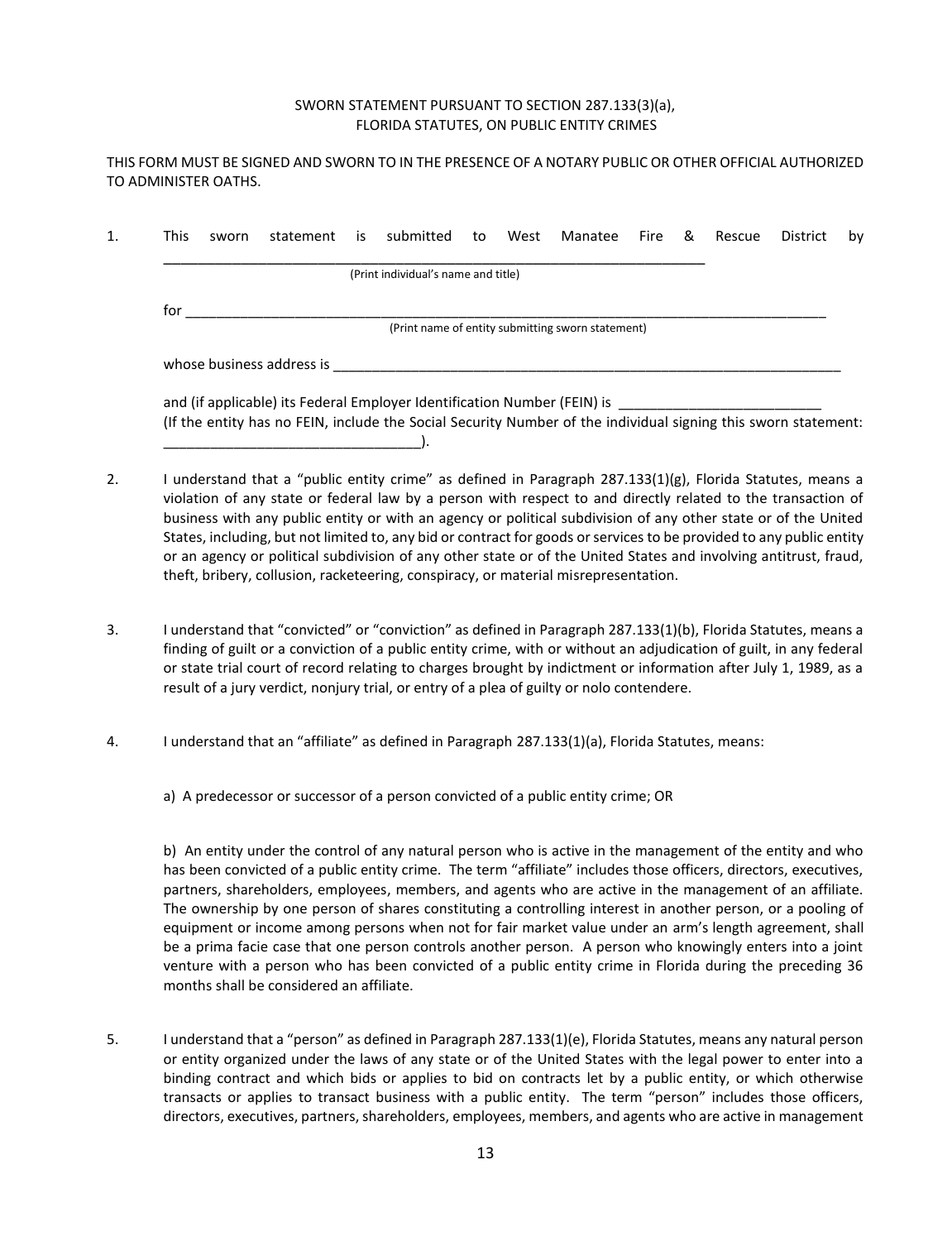of an entity.

6. Based on information and belief, the statement which I have marked below is true in relation to the entity submitting this sworn statement. **(Indicate which statement applies.)**

 Neither the entity submitting this sworn statement, nor any of its officers, directors, executives, partners, shareholders, employees, members, or agents who are active in the management of the entity, nor any affiliate of the entity has been charged with and convicted of a public entity crime subsequent to July 1, 1989.

 The entity submitting this sworn statement, or one or more of its officers, directors, executives, partners, shareholders, employees, members, or agents who are active in the management of the entity, or an affiliate of the entity has been charged with and convicted of a public entity crime subsequent to July 1, 1989.

 The entity submitting this sworn statement, or one or more of its officers, directors, executives, partners, shareholders, employees, members, or agents who are active in the management of the entity, or an affiliate of the entity has been charged with and convicted of a public entity crime subsequent to July 1, 1989. However, there has been a subsequent proceeding before a Hearing Officer of the State of Florida, Division of Administrative Hearings and the Final Order entered by the Hearing Officer determined that it was not in the public interest to place the entity submitting this sworn statement on the convicted vendor list**. (Attach a copy of the Final Order.)**

I UNDERSTAND THE SUBMISSION OF THIS FORM TO THE CONTRACTING OFFICER FOR THE PUBLIC ENTITY IDENTIFIED IN PARAGRAPH 1 (ONE) ABOVE IS FOR THAT PUBLIC ENTITY ONLY AND THIS FORM IS VALID THROUGH DECEMBER 31 OF THE CALENDAR YEAR IN WHICH IT IS FILED. I ALSO UNDERSTAND I AM REQUIRED TO INFORM THE PUBLIC ENTITY PRIOR TO ENTERING INTO A CONTRACT IN EXCESS OF THE THRESHOLD AMOUNT PROVIDED IN SECTION 287.017, FLORIDA STATUTES, FOR CATEGORY TWO OF ANY CHANGE IN THE INFORMATION CONTAINED IN THIS FORM.

| The foregoing instrument was acknowledged before me by means of $\Box$ physical presence or $\Box$ online |
|-----------------------------------------------------------------------------------------------------------|
|                                                                                                           |
| , on behalf of the company, who is personally known                                                       |
|                                                                                                           |
|                                                                                                           |

Notary Public

\_\_\_\_\_\_\_\_\_\_\_\_\_\_\_\_\_\_\_\_\_\_\_\_\_\_\_\_\_\_\_\_\_\_\_\_\_\_\_\_\_\_\_\_\_\_\_\_

\_\_\_\_\_\_\_\_\_\_\_\_\_\_\_\_\_\_\_\_\_\_\_\_\_\_\_\_\_\_\_\_\_\_\_\_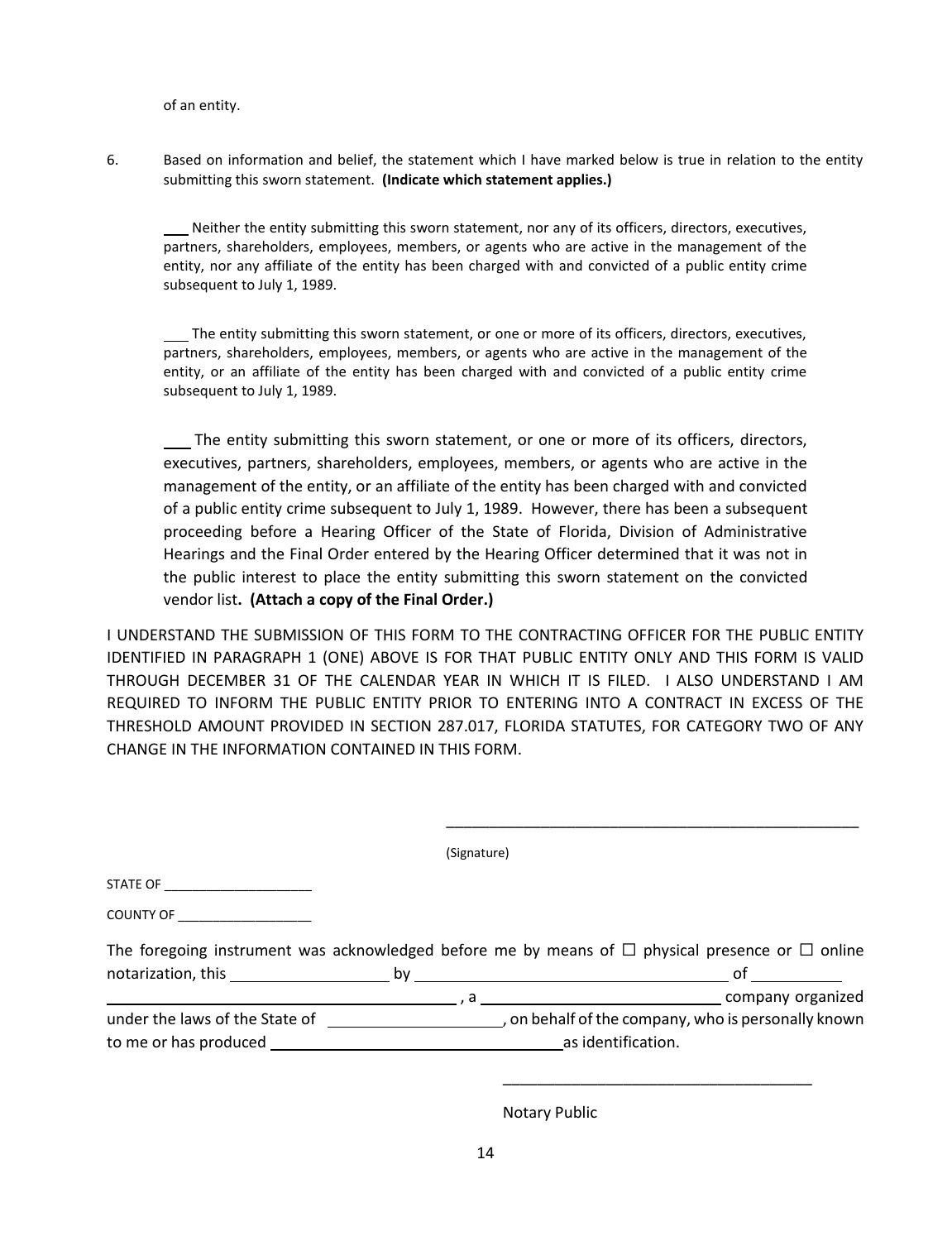Name (Printed)\_\_\_\_\_\_\_\_\_\_\_\_\_\_\_\_\_\_\_\_\_\_\_

My commission expires \_\_\_\_\_\_\_\_\_\_\_\_\_\_\_\_\_\_\_\_\_\_\_\_\_\_\_.

(Printed typed or stamped Commissioned name of Notary Public)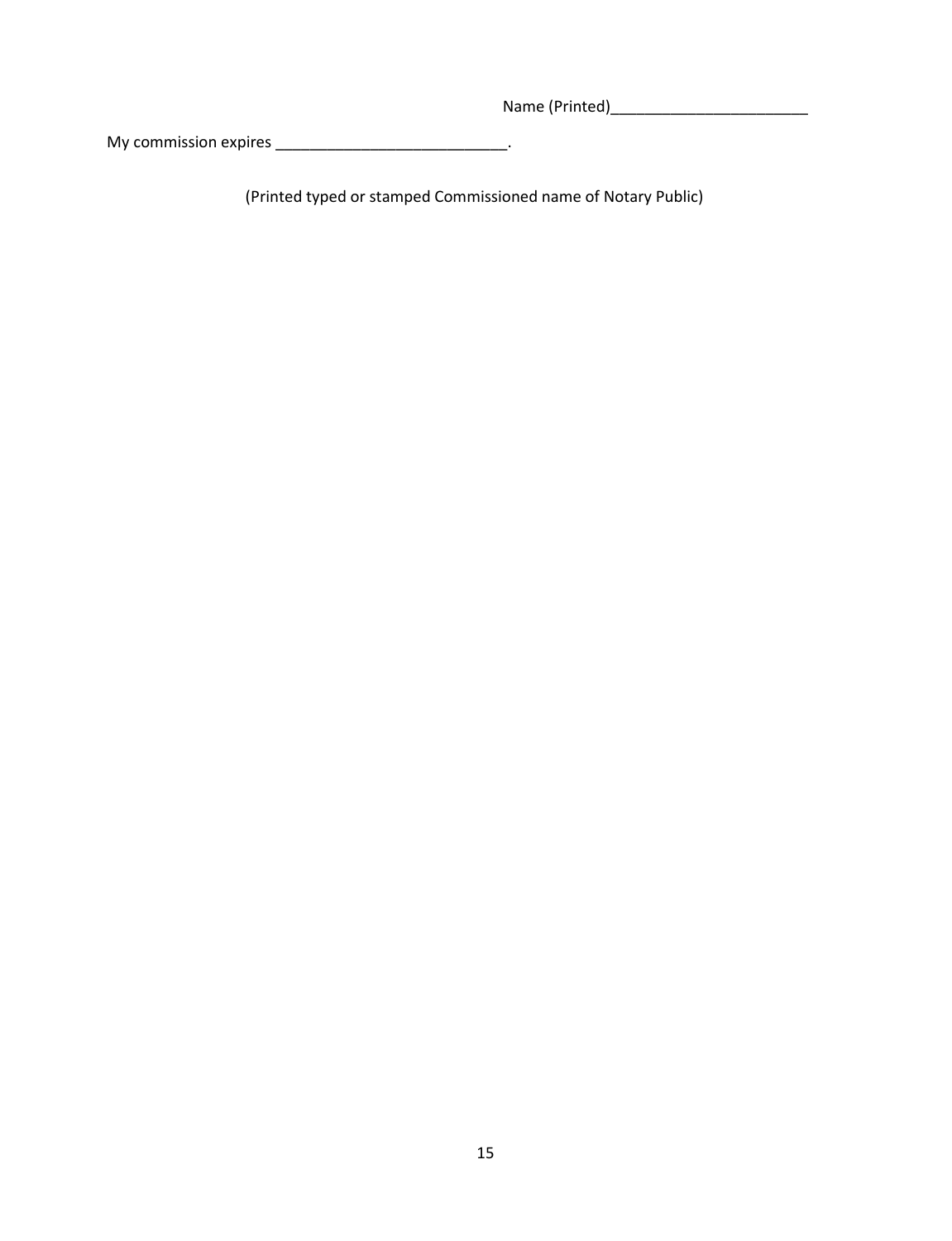## **REFERENCES**

| Consultant must provide a minimum of three (3) references that meet the requirements in the RFP.                                                                                                                                 |
|----------------------------------------------------------------------------------------------------------------------------------------------------------------------------------------------------------------------------------|
| Consultant Name: example, and the set of the set of the set of the set of the set of the set of the set of the                                                                                                                   |
|                                                                                                                                                                                                                                  |
| Reference Contact Person: 2008 2009 2010 2020 2020 2021 2022 2023 2024 2022 2022 2023 2024 2022 2023 2024 2022                                                                                                                   |
|                                                                                                                                                                                                                                  |
|                                                                                                                                                                                                                                  |
| Reference Phone No.: New York Contract the Contract of the Contract of the Contract of the Contract of the Contract of the Contract of the Contract of the Contract of the Contract of the Contract of the Contract of the Con   |
| Project Name: 1990 and 2000 and 2000 and 2000 and 2000 and 2000 and 2000 and 2000 and 2000 and 2000 and 2000 and 2000 and 2000 and 2000 and 2000 and 2000 and 2000 and 2000 and 2000 and 2000 and 2000 and 2000 and 2000 and 2   |
|                                                                                                                                                                                                                                  |
|                                                                                                                                                                                                                                  |
| Contract Amount: 2008 Contract Amount: 2008 Contract Amount: 2008 Contract Amount:                                                                                                                                               |
|                                                                                                                                                                                                                                  |
|                                                                                                                                                                                                                                  |
| Description of Work Performed:<br>Letter and the contract of the contract of the contract of the contract of the contract of the contract of the contract of the contract of the contract of the contract of the contract of the |
|                                                                                                                                                                                                                                  |
|                                                                                                                                                                                                                                  |
|                                                                                                                                                                                                                                  |
|                                                                                                                                                                                                                                  |
|                                                                                                                                                                                                                                  |
|                                                                                                                                                                                                                                  |
|                                                                                                                                                                                                                                  |
|                                                                                                                                                                                                                                  |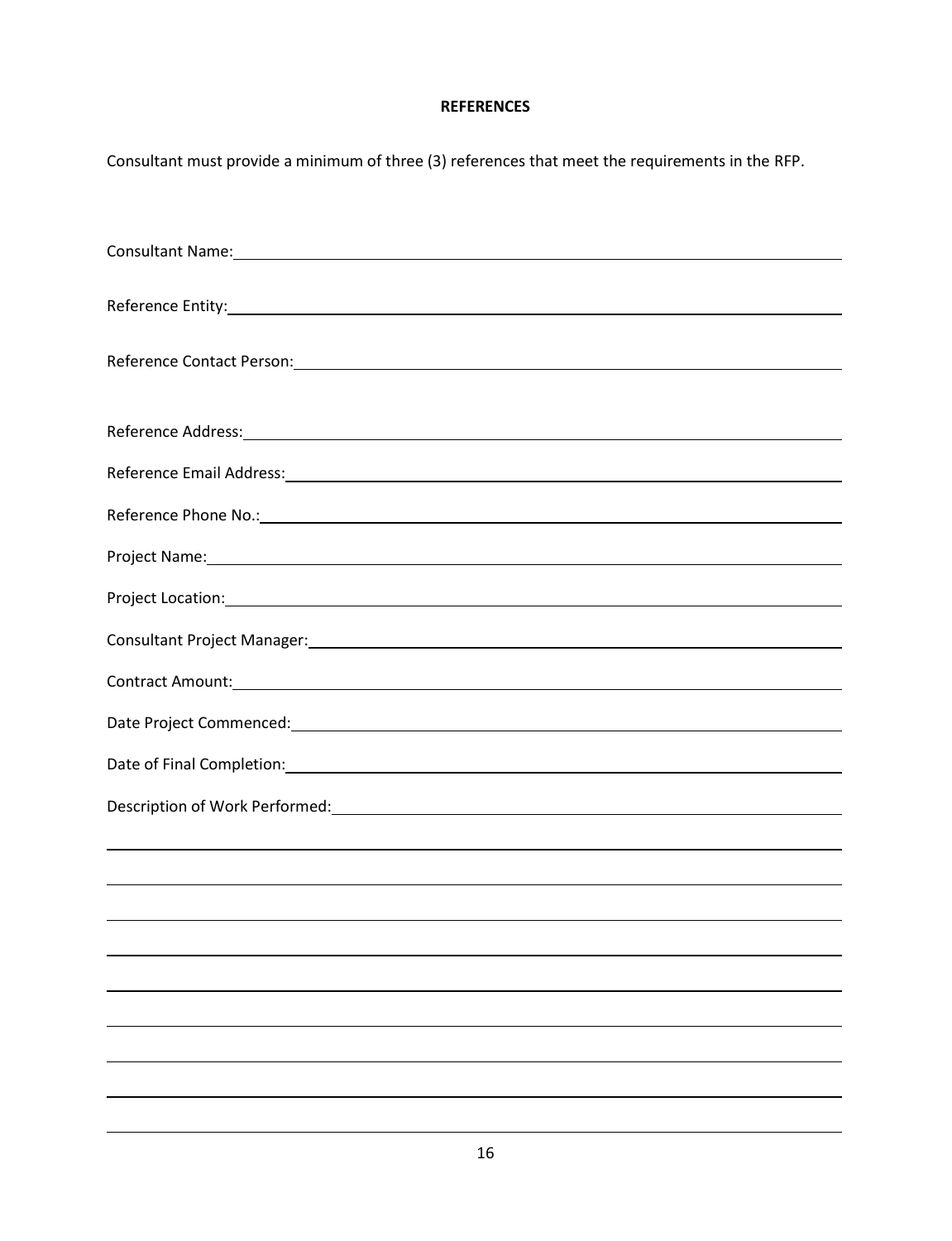#### CONSULTANT E-VERIFY

#### AFFIDAVIT

I hereby certify that [insert Consultant company name] does not employ, contract with, or subcontract with an unauthorized alien, and is otherwise in full compliance with Section 448.095, Florida Statutes.

All employees hired on or after January 1, 2021, have had their work authorization status verified through the E-Verify system.

A true and correct copy of \_\_\_\_\_\_\_\_\_\_\_\_\_\_\_\_\_\_\_\_\_\_\_\_\_\_\_\_\_\_\_\_\_\_ [insert Consultant company name] proof of registration in the E-Verify system is attached to this Affidavit.

Print Name: 1988 and 2008 and 2008 and 2008 and 2008 and 2008 and 2008 and 2008 and 2008 and 2008 and 2008 and 2008 and 2008 and 2008 and 2008 and 2008 and 2008 and 2008 and 2008 and 2008 and 2008 and 2008 and 2008 and 200

Date:

STATE OF \_\_\_\_\_\_\_\_\_\_\_\_\_\_\_\_\_\_\_\_\_

COUNTY OF **EXECUTE A** 

|                                 | The foregoing instrument was acknowledged before me by means of $\Box$ physical presence or $\Box$ online |                             |
|---------------------------------|-----------------------------------------------------------------------------------------------------------|-----------------------------|
| notarization, this notarization | bv                                                                                                        |                             |
| a a                             | company organized under the laws of the State of                                                          | , on behalf of the company, |
|                                 | who is personally known to me or has produced                                                             | as                          |
| identification.                 |                                                                                                           |                             |

Notary Public

Name (Printed)

\_\_\_\_\_\_\_\_\_\_\_\_\_\_\_\_\_\_\_\_\_\_\_\_\_\_\_\_\_\_\_\_\_\_\_\_

My commission expires \_\_\_\_\_\_\_\_\_\_\_\_\_\_\_\_\_\_\_\_\_\_\_\_\_\_\_\_\_\_\_\_\_.

(Printed typed or stamped Commissioned name of Notary Public)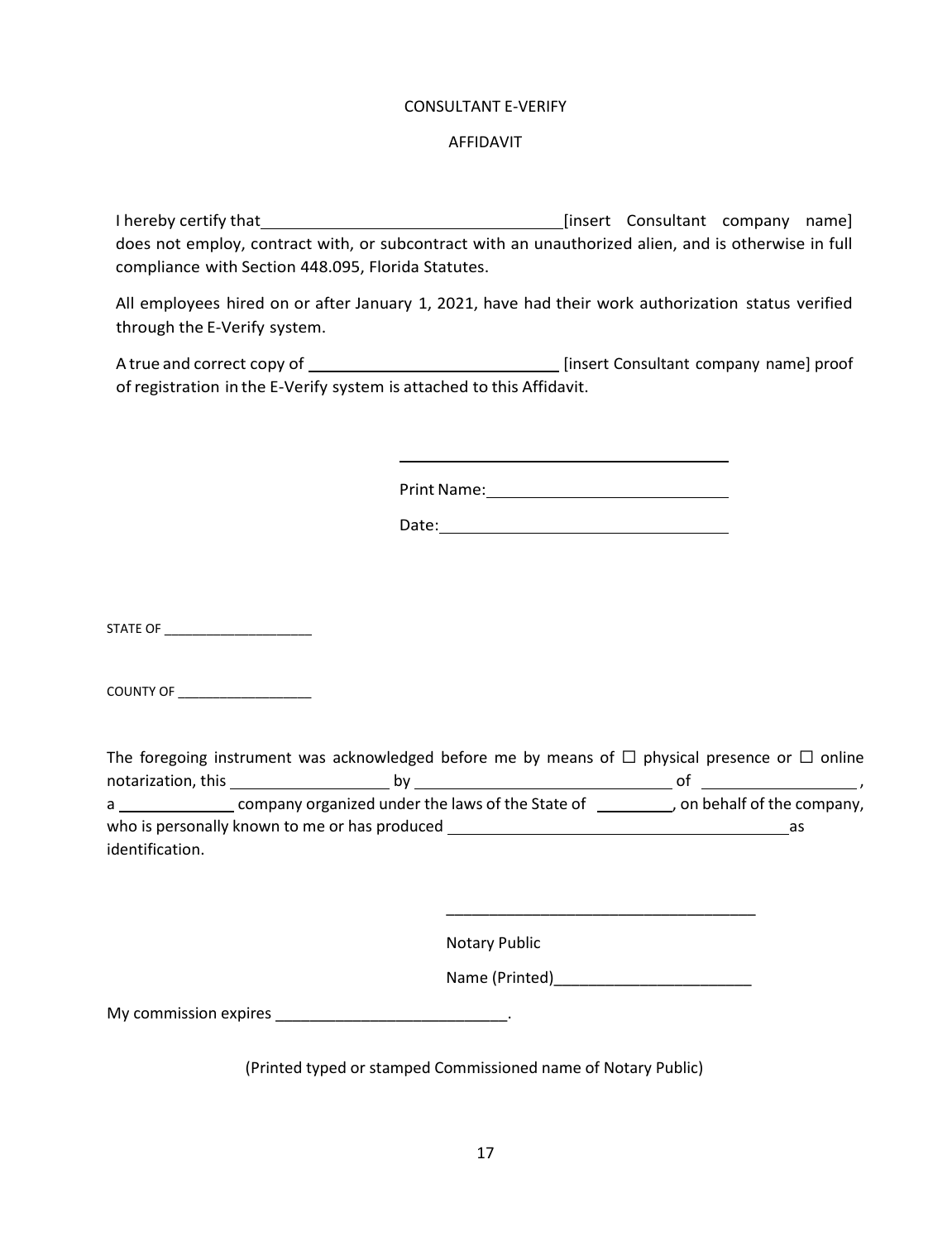#### SUBCONSULTANT E-VERIFY

#### AFFIDAVIT

I hereby certify that **insert Subconsultant company name** does not employ, contract with, or subcontract with an unauthorized alien, and is otherwise in full compliance with, Section 448.095, Florida Statutes.

All employees hired on or after January 1, 2021, have had their work authorization statusverified through the E-Verify system.

A true and correct copy of [insert Subconsultant company name] proof of registration in the E-Verify system is attached to this Affidavit.

Print Name:

Date:

STATE OF

COUNTY OF

|                                     | The foregoing instrument was acknowledged before me by means of $\Box$ physical presence or $\Box$ online |    |                             |
|-------------------------------------|-----------------------------------------------------------------------------------------------------------|----|-----------------------------|
| notarization, this ________________ |                                                                                                           | O1 |                             |
| a                                   | company organized under the laws of the State of                                                          |    | , on behalf of the company, |
|                                     | who is personally known to me or has produced                                                             |    | as                          |
| identification.                     |                                                                                                           |    |                             |

Notary Public

Name (Printed)\_\_\_\_\_\_\_\_\_\_\_\_\_\_\_\_\_\_\_\_\_\_\_

\_\_\_\_\_\_\_\_\_\_\_\_\_\_\_\_\_\_\_\_\_\_\_\_\_\_\_\_\_\_\_\_\_\_\_\_

My commission expires \_\_\_\_\_\_\_\_\_\_\_\_\_\_\_\_\_\_\_\_\_\_\_\_\_\_\_\_\_\_\_\_\_.

(Printed typed or stamped Commissioned name of Notary Public)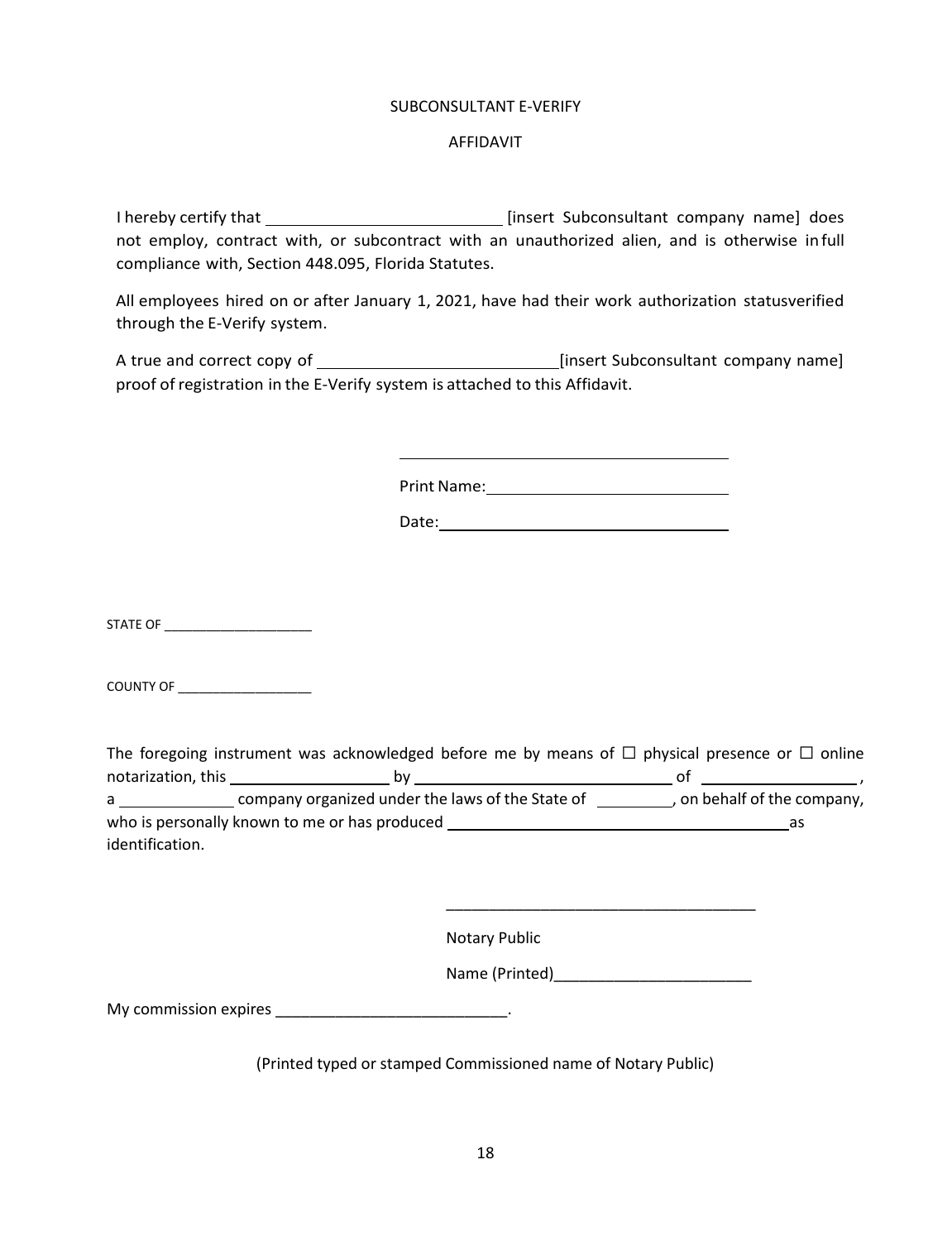#### Contract

# **PROFESSIONAL SERVICES AGREEMENT BETWEEN THE WEST MANATEE FIRE & RESCUE DISTRICT**

## **AND**

#### **[insert Consultant's name]**

#### **FOR INDEPENDENT SPECIAL FIRE CONTROL DISTRICT PERFORMANCE REVIEW**

THIS AGREEMENT is made this day of , 2022 ("Effective Date") between [insert Consultant's name], a [insert type of entity], (the "Consultant"), whose address is

, and the West Manatee Fire & Rescue District (the "District"), an independent special fire control district operating in accordance with Chapters 189 and 191, Florida Statutes, whose address is 701 63rd St. W., Bradenton, FL 34209.

WHEREAS, beginning October 1, 2022, Section 189.0695, Florida Statutes, requires all independent special fire control districts to have a performance review conducted as more fully described in the Scope of Services, attached as Exhibit A, by an independent entity ("Project"); and

WHEREAS, Section 189.0695, Florida Statutes, requires that the independent entity selected to perform the Project must have at least five (5) years of experience conducting comparable reviews of organizations similar in size and function to the independent special fire control district under review, must conduct the review according to applicable industry best practices, and may not have any affiliation with or financial involvement in the reviewed independent special fire control district; and

WHEREAS, Section 189.0695, Florida Statutes, requires that the performance review will be filed with the independent special fire control district's governing board, the Auditor General, the President of the Senate, and the Speaker of the House of Representatives no later than July 1, 2023, and

WHEREAS, the District has selected Consultant in accordance with the Charter, Policy 13.2.0 ("Procurement Policy"), and the Project Request for Proposal information packet; and

WHEREAS, Consultant desires to conduct the Project and has the experience, staff, and resources to complete the Project; and

19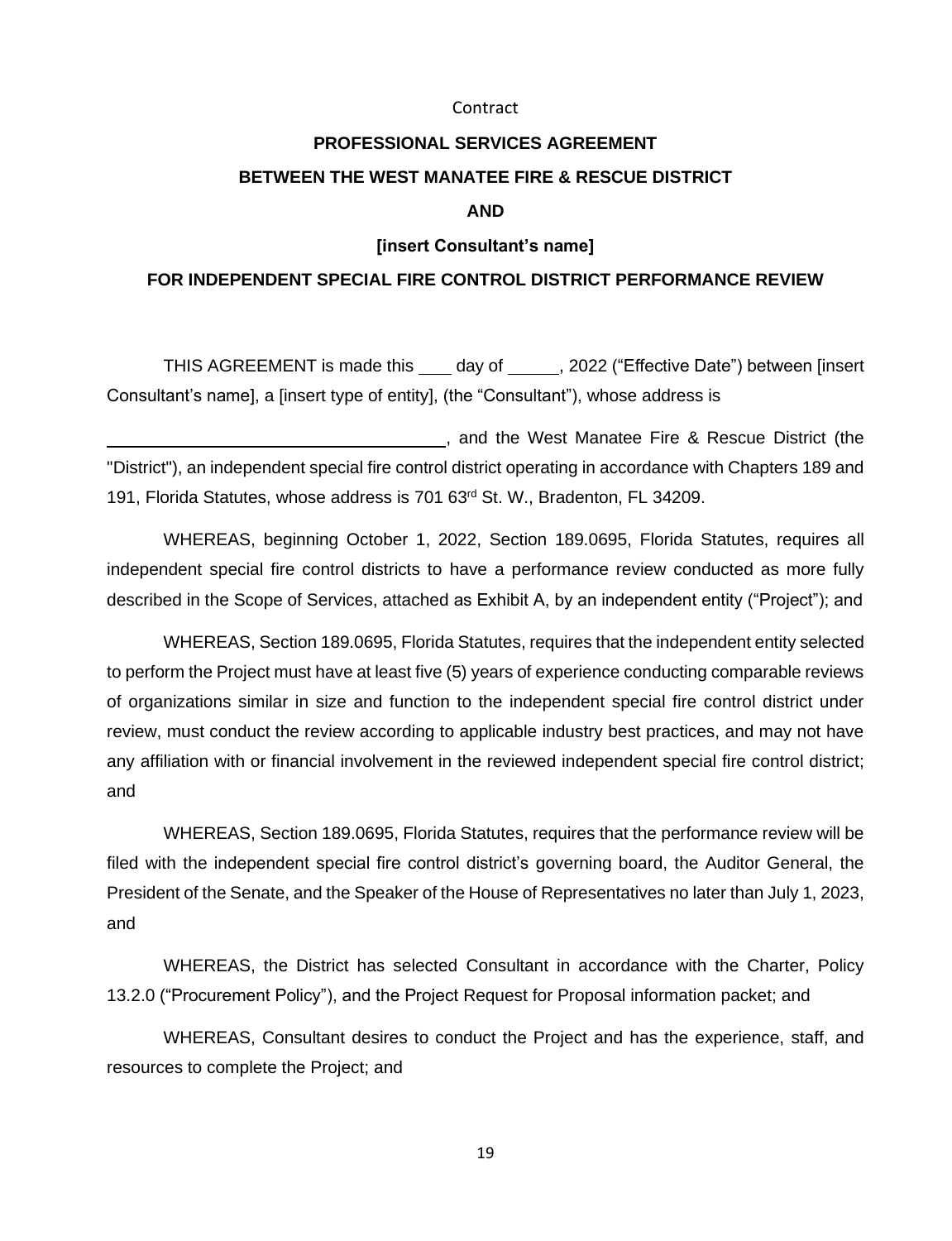WHEREAS, the Consultant and District have agreed upon a scope of services, schedule, and fee for the Project; and

WHEREAS, the Consultant agrees that the Consultant's client is the District and not the Florida Legislature.

NOW, THEREFORE, in consideration of the mutual covenants and conditions contained herein, the Consultant and the District agree as follows.

## **SECTION 1. WHEREAS CLAUSES**

The foregoing whereas clauses are hereby incorporated into this Agreement and made a part hereof.

## **SECTION 2. ENGAGEMENT OF CONSULTANT**

- A. The District hereby agrees to engage Consultant and Consultant hereby agrees to perform the professional services to the District as set forth in the Scope of Services, attached as Exhibit A, as directed, and approved by the District.
- B. Key personnel and subconsultants shall not be assigned to or removed from the Project by Consultant without the prior written approval of the District. Both parties agree that replacement of key personnel and subconsultants must be with equal or more qualified persons and must be approved by the District before a new member works on the Project.
- C. For purposes of this Agreement, successful completion of the Project means the approval of the final report by the District Fire Chief and submission of the final report to the State Auditor, Florida Senate President, and Florida House of Representatives Speaker by the Consultant.

## **SECTION 3. SCOPE OF SERVICES AND THE CONSULTANT'S RESPONSIBILITY**

Consultant shall complete the Scope of Services, which includes the Project tasks, timelines, and deliverables. Any modification to the Scope of Services must be approved in writing by the District. In addition to the services set forth in the Scope of Services, the Consultant shall perform the following:

- A. Consultant shall secure at its own expense, all personnel, facilities, and equipment required to perform the services necessary to complete the Project.
- B. Consultant shall maintain an adequate and competent professional staff appropriately certified/licensed and operating within the State of Florida.
- C. Consultant shall designate in writing a single representative with whom the District shall coordinate Project work, which shall be the Project Manager listed in the proposal incorporated into this Agreement pursuant to Section 7, unless otherwise revised in accordance with Section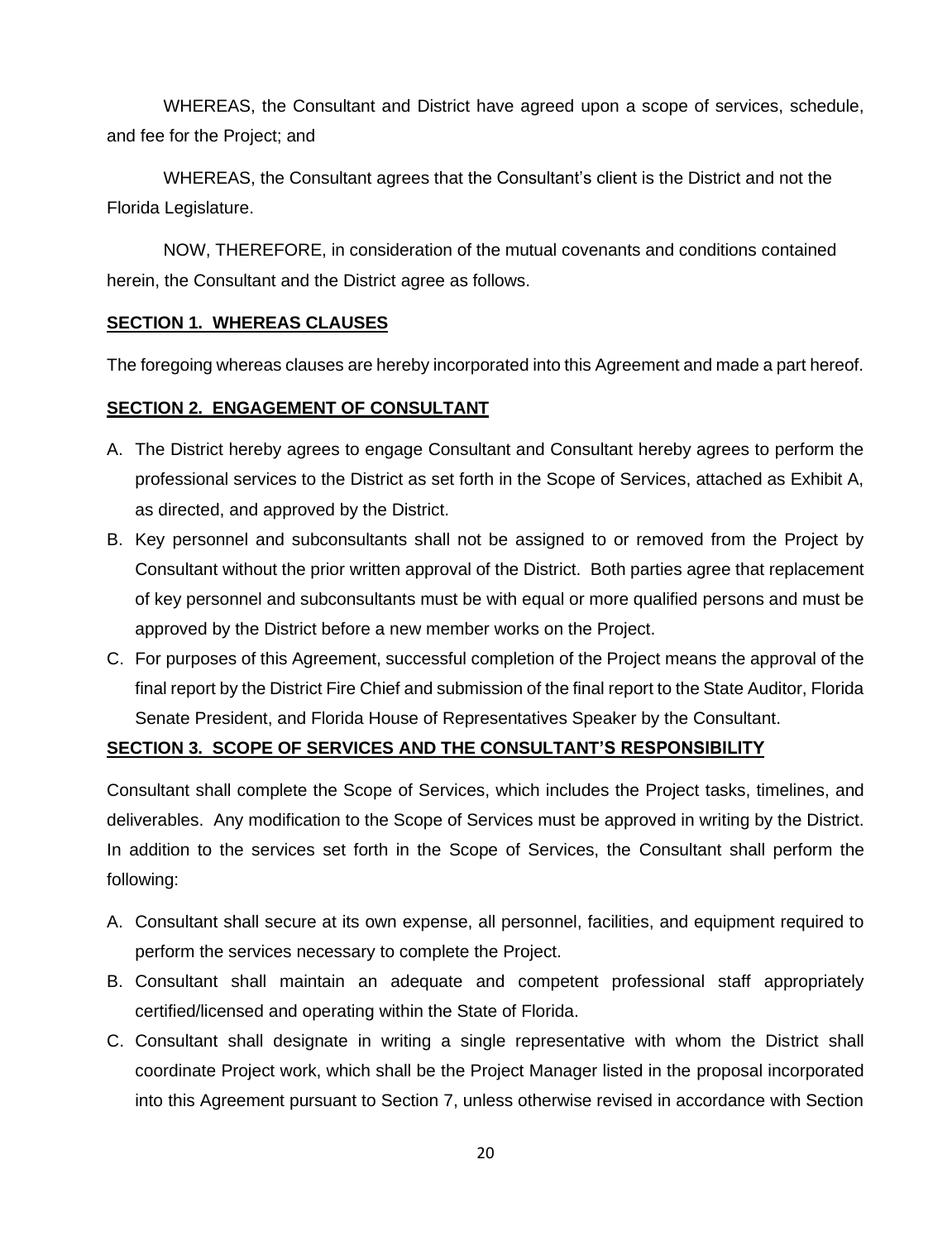2. This representative shall have the authority to transmit instructions, receive information, and interpret and deliver Consultant's policies, opinions, and decisions related to the Project.

- D. Consultant shall secure all licenses or permits required by law for the completion of the Scope of Services and shall be in compliance with all federal, state, and local law, statutes, rules, regulations, ordinances, orders, and decisions in effect at the time of the execution of the Agreement and during the time of performance of such services.
- E. Consultant shall, at all times, keep the District advised as to the status of the Project including, but not limited to, the progress on individual tasks within the Scope of Services. The District and its authorized representatives shall have the right to visit the office of Consultant at any reasonable time for purposes of inspection.
- F. Consultant shall cooperate with other consultants, contractors, or agents retained by the District as needed.
- G. The District shall have the right during the three (3) year period following the expiration or termination of the Agreement to audit Consultant with regard to any financial matters in connection with the services provided under this Agreement. The requested audit shall be performed by a certified public accountant selected and paid for by the District. Consultant shall make all documents and data available to the District or its designated auditor. Consultant may have the audit reviewed by Consultant's auditor at Consultant's expense.

#### **SECTION 4. THE DISTRICT'S RESPONSIBILITY**

Except as otherwise provided in the Scope of Services, the District's responsibilities are as follows:

- A. To designate the District's Fire Chief to act on the District's behalf with respect to all matters relating to the Project. The Fire Chief, or his or her designee, shall have complete authority to authorize changes to the Scope of Services; transmit instructions; receive information; approve the invoice and authorize payment thereon; and interpret and define District's policies and decisions with respect to materials, elements, subconsultants, key personnel, and systems pertinent to Consultant's services.
- B. To provide, within a reasonable time from request of Consultant: existing data, plans, reports, and other information in the District's possession or under the District's control that are necessary or may be helpful to Consultant in performance of their duties, and to provide full information regarding requirements of the Project.
- C. To furnish required information and services and render approvals and decisions as expeditiously as necessary for the orderly progress of Consultant's services.

21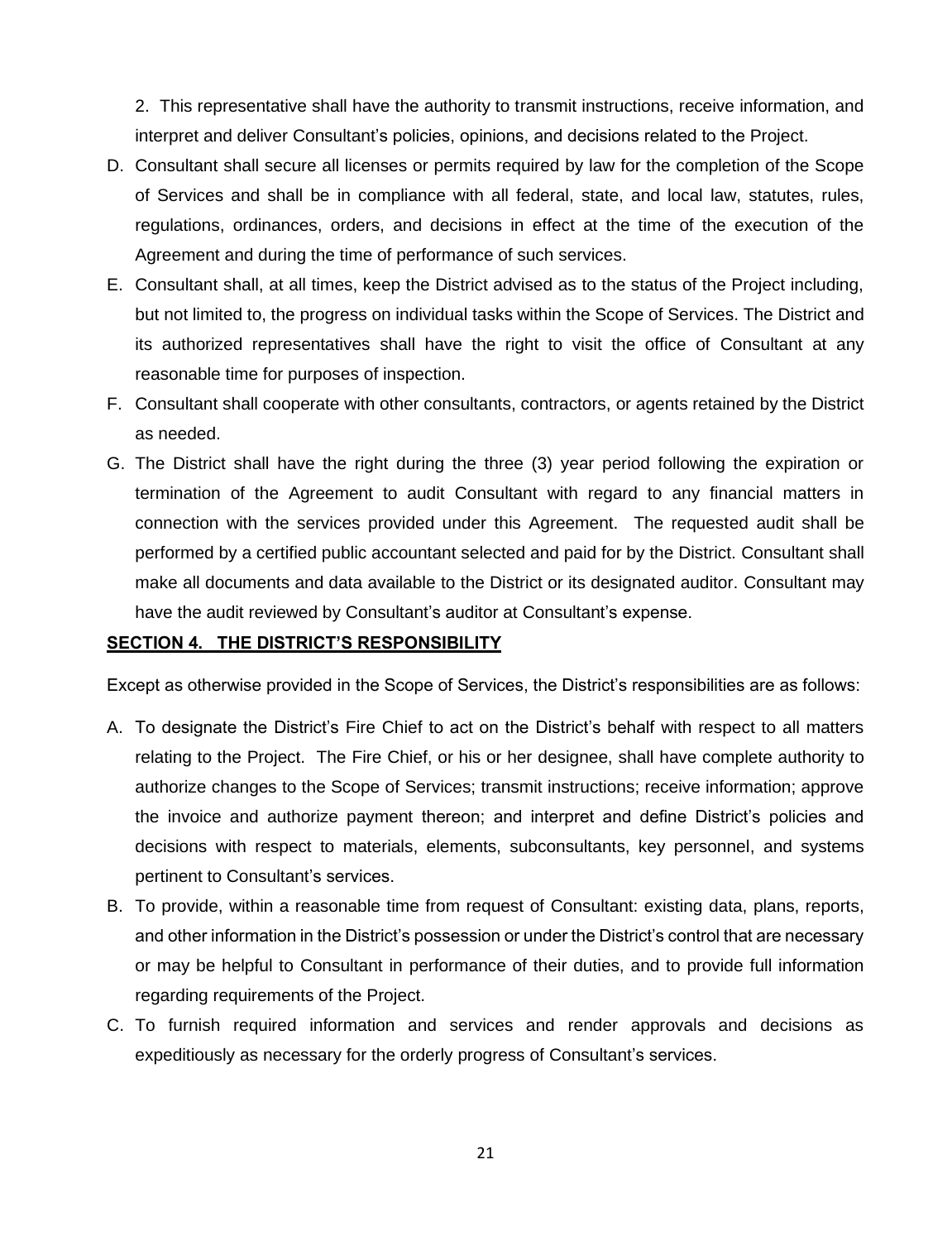## **SECTION 5. TIME OF PERFORMANCE**

Consultant recognizes that the District is required to have the Project completed in a timely manner to ensure compliance with the deadline established by Section 189.0695, Florida Statutes. Consultant shall commence providing services in the Scope of Services upon the Effective Date and shall satisfactorily complete such services within the established schedule.

## **SECTION 6. COMPENSATION**

The District agrees to pay the Consultant \$[insert fee that was included in the Consultant's proposal] for services performed in the accordance with Part VII, Chapter 218, Florida Statutes (the Local Government Prompt Payment Act), upon receipt of a proper invoice and as follows:

- A. Final payment will be subject to successful completion of the Project in accordance with the terms of this Agreement.
- B. The fair and reasonable expenses of the Consultant necessarily incurred in the performance of the duties herein described and agreed to by the District shall, upon proper invoice and detail, be paid by the District, at actual cost with no mark-up. Expenses, which may be incurred by the Consultant for travel or hotels, must be pre-approved by the District's Fire Chief, or his or her designee and, if pre-approved, will be reimbursed in accordance with Section 112.061, Florida Statutes ("Per Diem Policy").
- C. Consultant shall prepare and submit to the District an invoice for the services rendered and expenses incurred upon completion of the Project. Payment shall be made in accordance with paragraph A from the date when it is stamped as received by the District unless payment is not approved by the Fire Chief pursuant to paragraph D.
- D. The District reserves the right to withhold payment to Consultant for failure to perform services in accordance with the provisions of the Agreement and the District shall promptly notify Consultant if the invoice is found to be unacceptable and will specify the reasons, therefore.
- E. A dispute regarding the invoice shall be resolved pursuant to Section 218.76(2), Florida Statutes, as may be amended.

## **SECTION 7. AGREEMENT DOCUMENTS**

The following documents are attached or incorporated herein by reference and made a part of this Agreement:

- A. Scope of Services, attached hereto as Exhibit A,
- B. Consultant's **Example 2022** Proposal submitted in response to the District's Request for Proposal – Independent Special Fire Control District Performance Review and any handouts and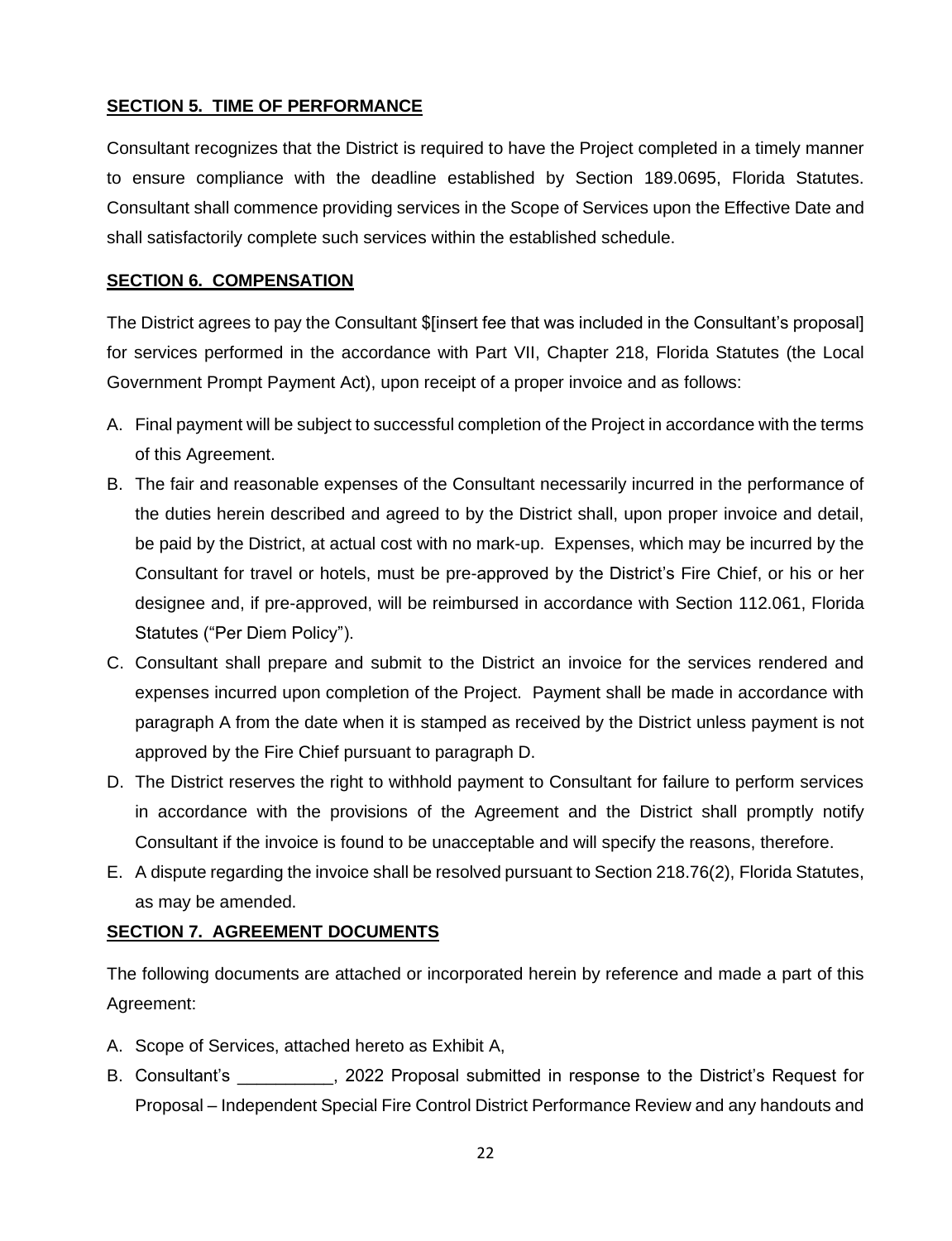presentations delivered to the Selection Committee and Board of Fire Commissioners, attached hereto as Exhibit B,

- C. District Per Diem Policy, attached hereto as Exhibit C,
- D. E-Verify Affidavit, attached hereto as Exhibit D,
- E. Certificate of Insurance, attached hereto as Exhibit E, and
- F. Any written amendments or addenda to the Agreement.

In the event of a conflict of contract terminology, priority shall first be given to the language in the body of this Agreement, then to Exhibit C, then to Exhibit A, as they may be amended.

## **SECTION 8. DOCUMENTS AND DATA**

- A. Consultant will provide the District with the draft report, revised draft report(s), if applicable, final report, and other documents as identified in the Scope of Services at no additional cost to the District. In the case of additional requested copies, the supplemental cost for such deliverables will be negotiated on a case-by-case basis in advance of authorization to commence production. All original documents prepared by Consultant are instruments of service and shall become property of the District. The use of data gathered under the Agreement shall be restricted and limited to the purposes of the Agreement, excluding the data in the public domain, and shall not be used in connection with other contracts or for other clients of Consultant without written permission of the District. Consultant will provide the District with reproducible copies of all reports and other documents. Copies of electronic media used to store data shall be provided to the District in a format suitable for hard copy print out.
- B. The reports, documents, and working papers obtained or generated under the Agreement shall be maintained by Consultant and made available to the District upon request by the District at all times during the term of the Agreement and for five (5) years thereafter. Consultant shall deliver to the District, at no cost, copies of such documents or reports.
- C. All reports, documents, and working papers prepared or obtained under the Agreement, shall become the property of the District without restriction or limitation of use, and shall be made available, upon request, to the District at any reasonable time. Consultant may retain copies thereof for their files and internal use. Any use by the District of such materials obtained under the Agreement for any purpose not related to the Project pursuant to the Agreement, or use of incomplete materials obtained from Consultant by the District shall be made at the risk of the District and made without liability to Consultant. However, this does not constitute a disclaimer of the professional competency of the original work as used within the Project.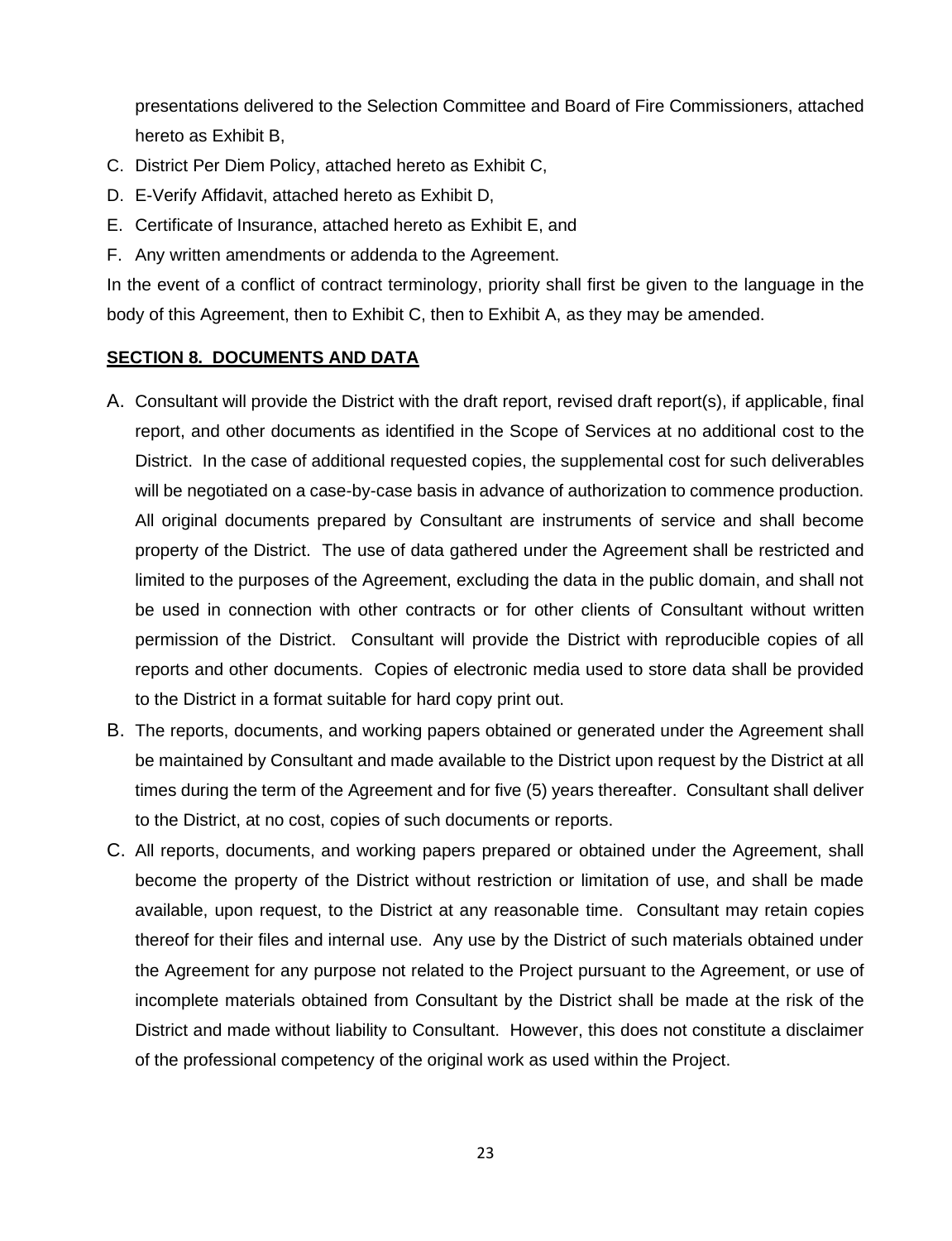- D. For a period of five (5) years after the completion of the Project, Consultant agrees to provide the District with copies of any additional materials in its possession resulting from the performance of the Scope of Services at no cost. However, this provision shall not be considered a waiver of any claim of attorney/client privilege to which Consultant is entitled.
- E. Consultant shall not publish, copyright, or patent any of the data furnished or developed pursuant to the Scope of Services without first obtaining the District's written consent.
- F. Consultant shall comply with the provisions of Chapter 119, Florida Statutes (Public Records Law). In addition to this Agreement's requirements and as required by Section 119.0701(2), Florida Statutes, the Consultant shall (1) keep and maintain public records that ordinarily and necessarily would be required by the District in order to perform the service; (2) provide the public with access to public records on the same terms and conditions that the District would provide the records and at a cost that does not exceed the cost provided by law; (3) ensure that public records that are exempt or confidential and exempt from public records disclosure requirements are not disclosed except as authorized by law; and (4) meet all requirements for retaining public records and transfer, at no cost to the District, all public records in possession of the Consultant upon termination of this Agreement and destroy any duplicate public records that are exempt or confidential and exempt from public records requirements. All records stored electronically must be provided to the District in a format that is compatible with the information technology systems of the District. Pursuant to Section 119.071(3)(b), Florida Statutes, building plans, blueprints, schematic drawings, and diagrams, including draft, preliminary, and final formats, which depict the internal layout and structural elements of a building, water treatment facility or other structure owned or operated by the District are exempt from the inspection, examination and duplication of public records provisions of Section 119.07(1), Florida Statutes, and Section 24(a), Article I of the State Constitution. Information made exempt by Section 119.071(3)(b), Florida Statutes, may only be disclosed to other governmental entities if disclosure is necessary for the receiving entity to perform its duties and responsibilities; to licensed architects, engineers, or contractors who are performing work on or related to the building or other structure; or upon a showing of good cause before a court of competent jurisdiction. Entities or persons receiving such information are required to maintain the exempt status of the information. Consultant agrees to include the above provision in all agreements with subconsultants that are related to the Consultant's performance under this Agreement, and to which the provisions of Chapter 119, Florida Statutes, also apply. Consultant shall also notify the District within forty-eight (48) hours of receipt of a public records request under Chapter 119, Florida Statutes.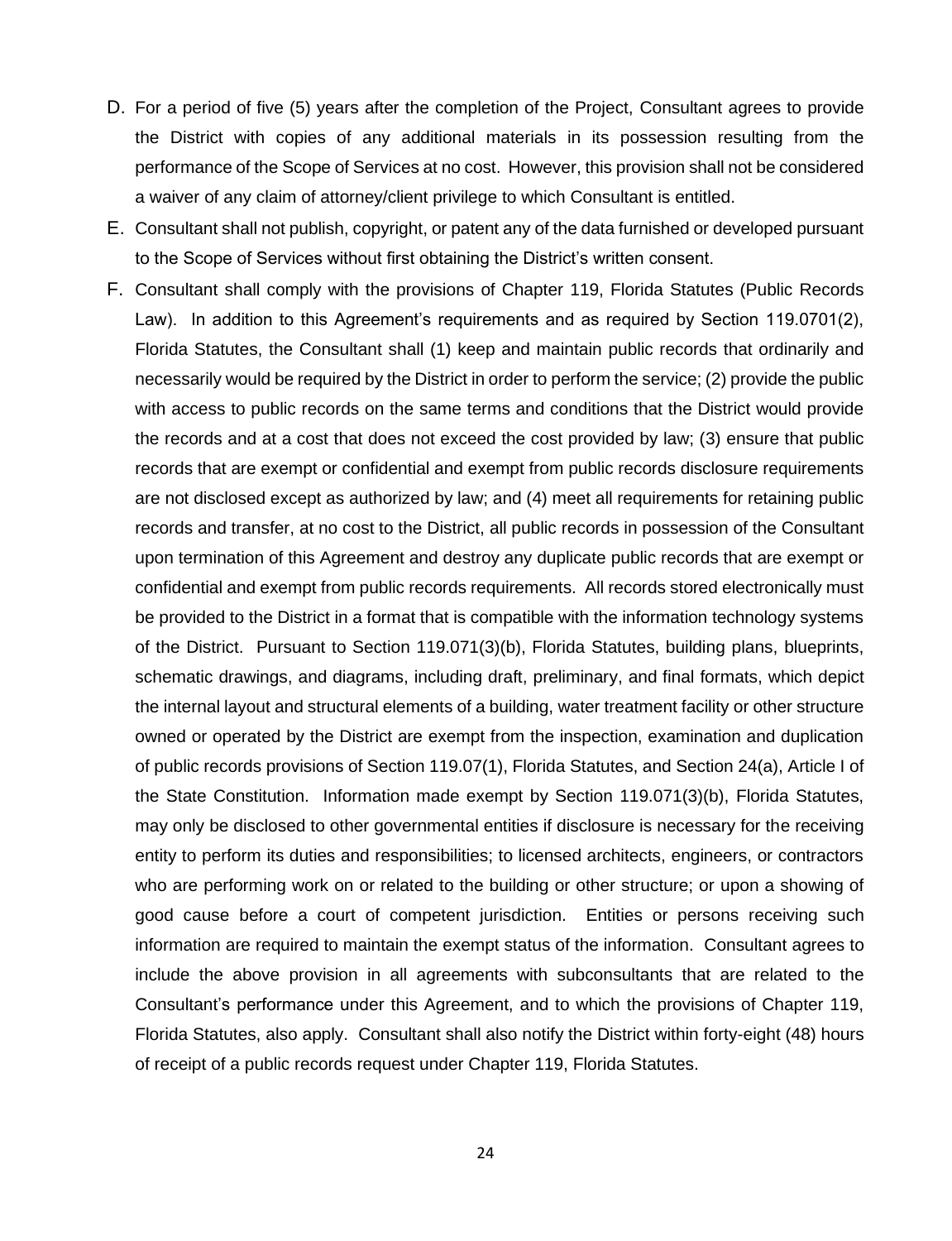# **IF THE CONSULTANT HAS QUESTIONS REGARDING THE APPLICATION OF CHAPTER 119, FLORIDA STATUTES, TO THE CONSULTANT'S DUTY TO PROVIDE PUBLIC RECORDS RELATING TO THIS CONTRACT, CONTACT THE CUSTODIAN OF PUBLIC RECORDS AT [insert District's public records custodian information]. SECTION 9. STANDARD OF PERFORMANCE**

Consultant shall perform and complete the Project in a timely manner and in accordance with the standard of care, skill, and diligence customarily provided by an experienced professional organization rendering the same services, and in accordance with sound principles and practices. The District shall decide all questions, difficulties, and disputes of any nature whatsoever that may arise under or by reason of the Agreement, the prosecution and fulfillment of the services called for hereunder, or the character, quality, amount, or value thereof. The decision of the District upon all such claims, questions, or disputes shall be reasonable and in adherence with sound principles and practices applicable to the professional services.

#### **SECTION 10. CONSULTANT'S ACKNOWLEDGEMENTS AND REPRESENTATIONS**

Consultant acknowledges and explicitly represents to the District the following:

- A. Consultant is duly authorized to conduct business in the State of Florida.
- B. In connection with the services to be performed under the Agreement, Consultant will abide by and assist the District in satisfying all applicable federal, state, and local laws, rules, regulations, and guidelines (including but not limited to the Americans with Disabilities Act) relative to performance under this Agreement. Consultant will not discriminate against any employee or applicant for employment because of race, color, religion, sex, handicap, disability, marital status, or national origin. Consultant will obtain and maintain all permits and licenses necessary for its performance under this Agreement.
- C. Consultant recognizes that:
	- 1. The performance of the services provided for within the Scope of Services may interface with work performed by others, and
	- 2. District may suffer penalties if the services are not completed within the time periods set forth in the Scope of Services, or any extensions thereof.
- D. Consultant has familiarized itself with the nature and extent of the Agreement, services expected to be performed under the Agreement, and federal, state, and local laws, statutes, rules,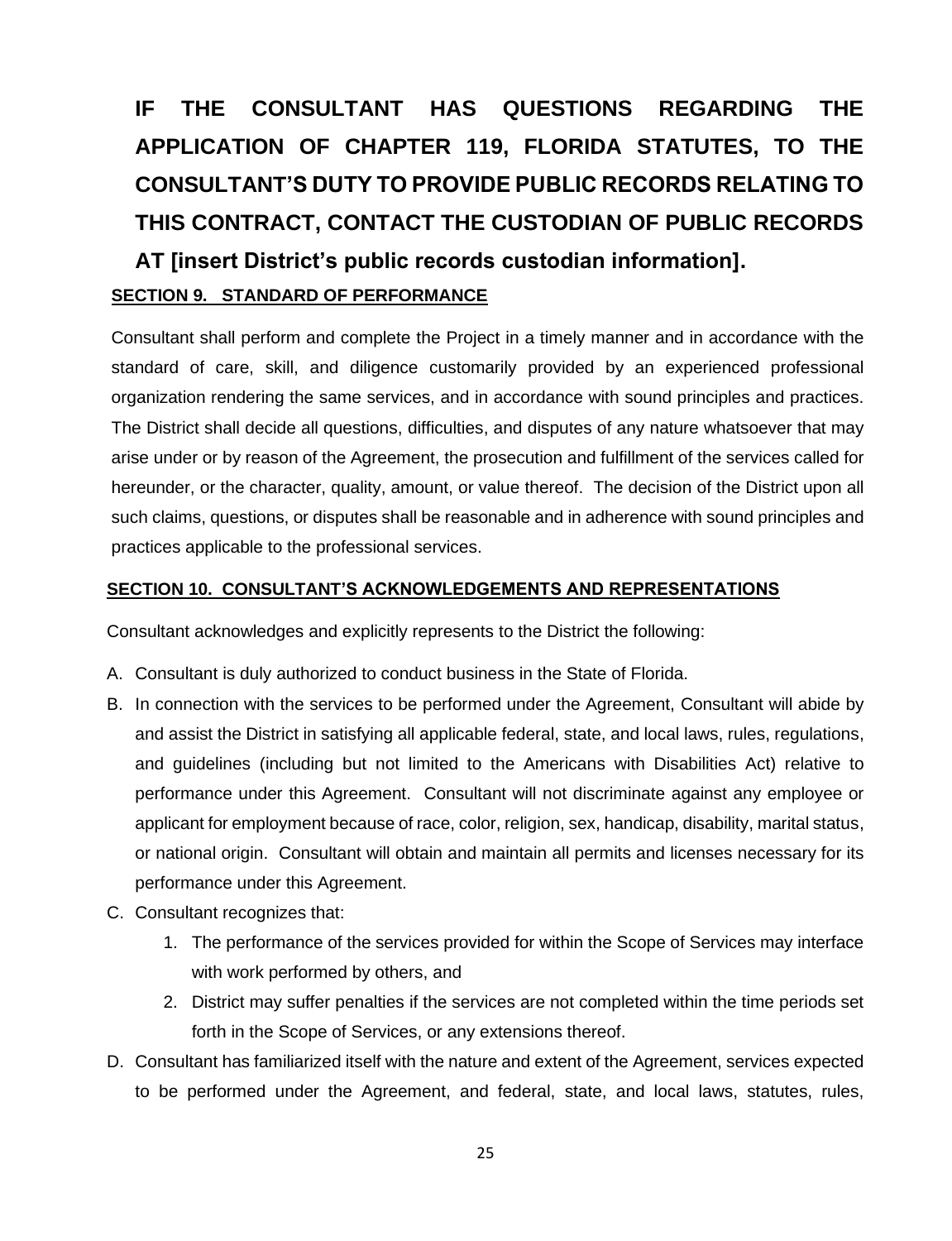regulations, ordinances, orders, and decisions, which may affect Consultant's performance of the Agreement.

- E. Consultant has reviewed the Agreement (including its Exhibits) and all available information and data shown or indicated in the Agreement and has given the District written notice of all conflicts, errors, ambiguities, or discrepancies that it has discovered in the Agreement or information or data, and the written resolution thereof by the District is acceptable to Consultant.
- F. Consultant recognizes and acknowledges that the time for the performance of the services within the Scope of Services is of the essence.
- G. By signing this Agreement, Consultant certifies that it has at least five (5) years of experience conducting comparable reviews of organizations similar in size and function to the District, and it does not have any affiliation with or financial involvement with the District.

#### **SECTION 11. SUSPENSION OF PROJECT**

- A. The District shall have the absolute right to terminate or suspend the Consultant's provision of any services, or amend the Scope of Services upon mutual agreement, at any time and for any reason upon reasonable notice, and such action on its part shall not be deemed a default or breach of the Agreement. Suspensions or termination of the Scope of Services by the District, and amendments to the Scope of Services, shall be in writing.
- B. In the event the provision of services is entirely or partly suspended, delayed, or otherwise hindered by any cause whatsoever, Consultant shall make no claims for additional compensation or damages owing to such suspensions, delays, or hindrances. Such suspensions, delays, or hindrances may only be compensated for by an extension of time, as the District may decide; however, such extension shall not operate as a waiver of any other rights of the District. Upon resumption of the provision of services, Consultant shall resume its service until the Project is completed, and the time for completion of the services, which were suspended, shall be extended for the duration of the suspension.
- C. If, in the opinion of the District, the progress of the Project during any period is substantially less than the amount that is necessary to meet the Project schedule, the District may require Consultant to take whatever action is necessary, in the opinion of the District, to put the Project back on schedule at no cost to the District.

#### **SECTION 12. SUBCONSULTANTS**

Consultant shall not subcontract, assign, or transfer the Agreement or any services specifically authorized in the Agreement without the prior written consent of the District, which consent may be withheld in the District's sole discretion, unless such subconsultant was identified as key personnel in the Consultant's proposal. Consultant shall be solely responsible for the employment, direction,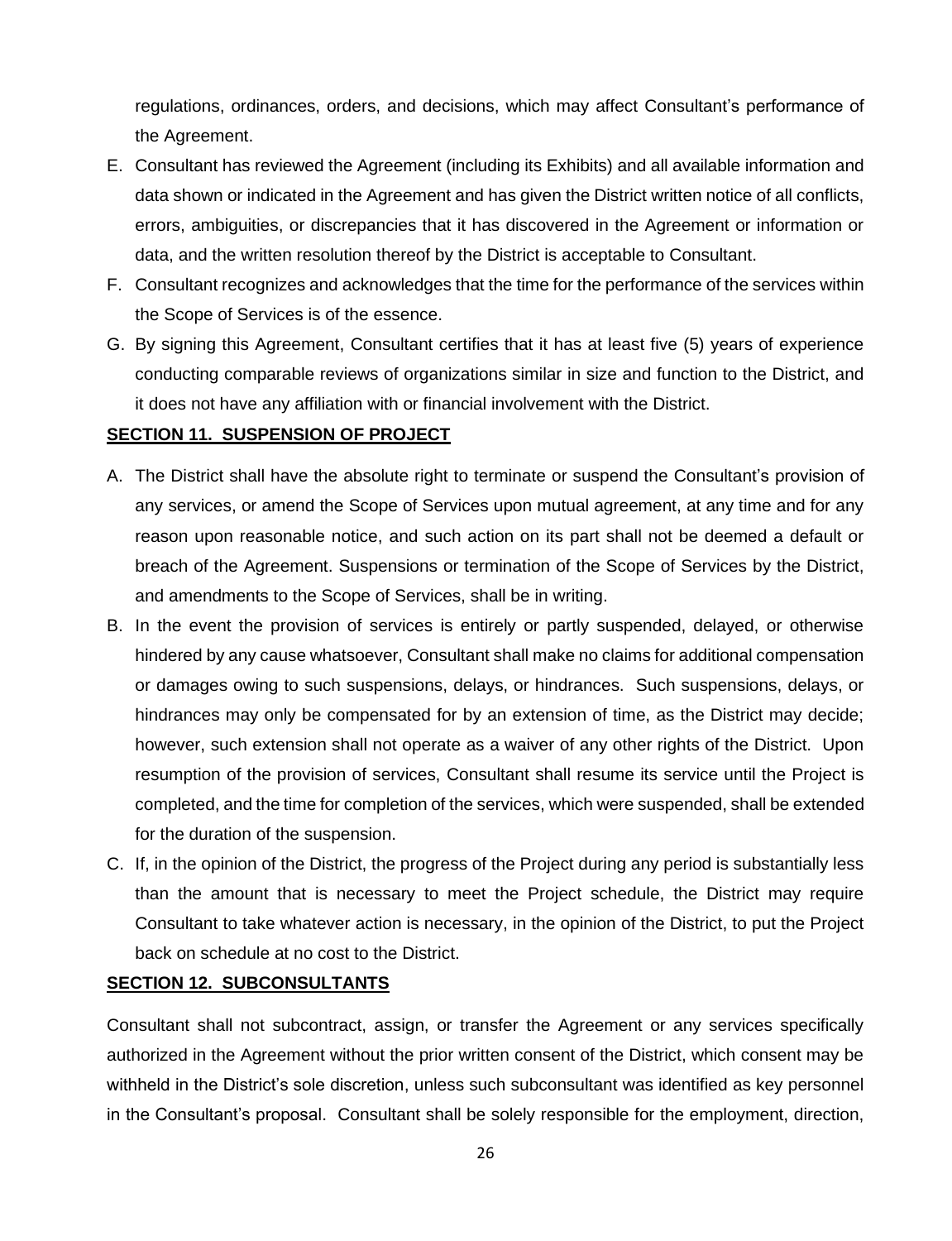supervision, compensation, and control of any and all subconsultants or other persons employed by Consultant. Consultant shall cause all subconsultants or other persons employed by Consultant to abide by the terms and conditions of the Agreement and all applicable law as their services affect the District. Consultant shall not permit any subconsultant or other person or organization to perform services unless such subconsultant or other person or organization has complied with the workers' compensation insurance requirements contained in Section 14 herein. Nothing in this Agreement shall be construed to create, or be implied to create any relationship between the District and any subconsultant of the Consultant.

## **SECTION 13. INDEPENDENT CONTRACTOR**

Neither the District nor any of its employees shall have any control over the conduct of Consultant or any of Consultant's employees, subconsultants, or agents, except as herein set forth, and Consultant expressly warrants not to represent at any time or in any manner that Consultant or Consultant's agents, subconsultants, or employees are in any manner agents, subconsultants, or employees of the District. It is understood and agreed that Consultant is and shall at all times remain as to the District, a wholly independent contractor and that Consultant's obligations to the District are solely as prescribed by the Agreement. Nothing contained in this Agreement will be deemed or construed by the parties or by any third person to create the relationship of principal and agent or of partnership or of joint venture or of any association between the District and the Consultant.

## **SECTION 14. INSURANCE**

- A. The Consultant must maintain during the entire term of this Agreement, insurance in the following kinds and amounts with a company or companies authorized to do business in the State of Florida and shall not commence work under this Agreement until the District has received an acceptable certificate of insurance showing evidence of such coverage.
- B. The amounts and types of insurance shall be appropriate for the services being performed by the Consultant, its employees or agents and must conform to the following minimum requirements:
	- 1. Workers Compensation. Coverage must apply for all employees and statutory limits in compliance with the applicable state and federal laws. In addition, the policy must include the following:
		- a. Employer's Liability with a minimum limit per accident in accordance with statutory requirements.
		- b. Notice of Cancellation and/or Restriction. The policy must be endorsed to provide District with thirty (30) days written notice of cancellation and/or restriction.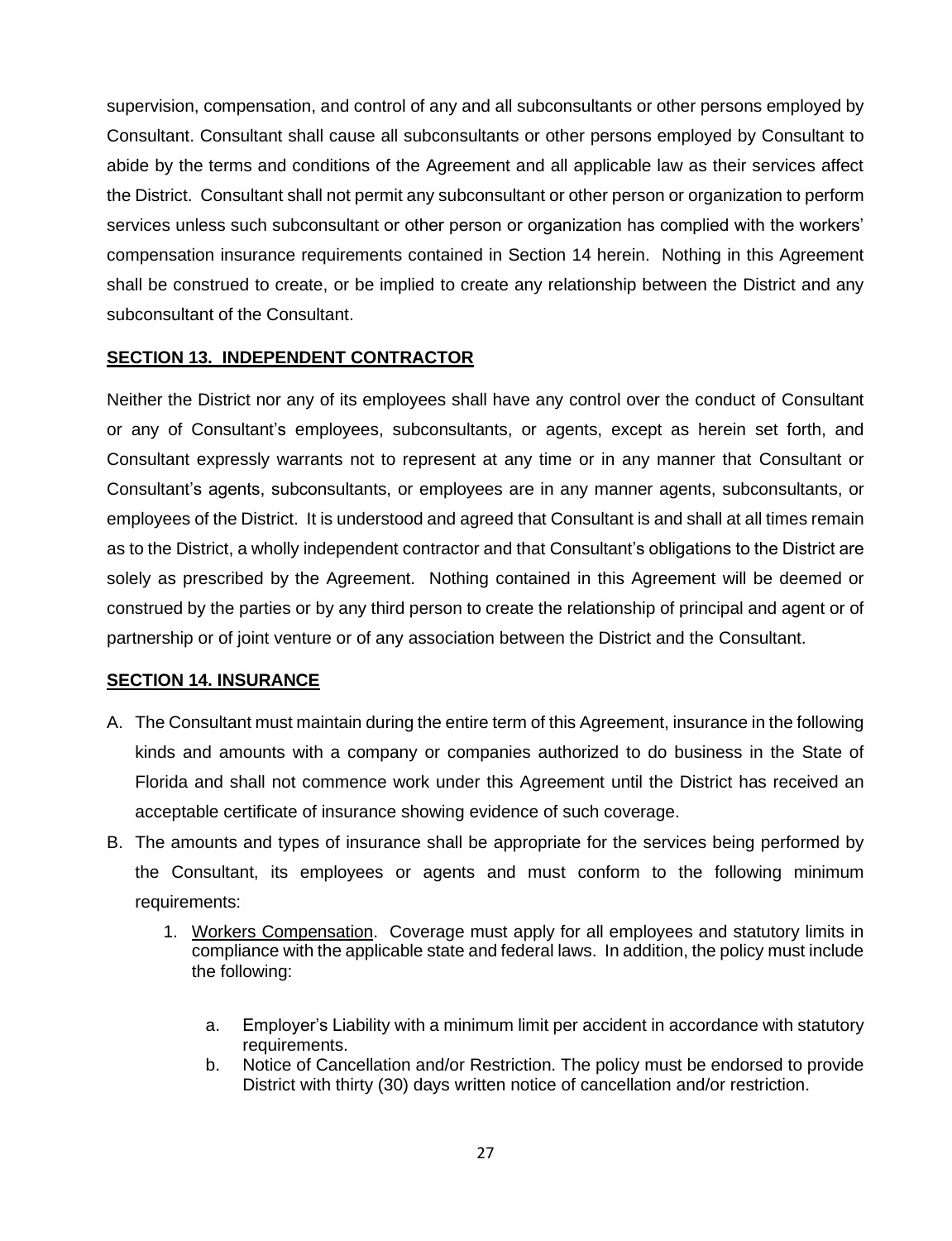- 2. Commercial or Comprehensive General Liability. Coverage must include:
	- a. \$1,000,000.00 combined limit per occurrence for bodily injury, personal injury and property damage.
	- b. Contractual coverage applicable to this specific contract, including any hold harmless and/or indemnification agreement, broad form property damage, explosion, collapse, and underground hazard coverage and independent contractor's coverage.
	- c. Additional Insured. District is to be specifically included as an additional insured.
	- d. Notice of Cancellation and/or Restriction. The policy must be endorsed to provide District with thirty (30) days written notice of cancellation and/or restriction.
- 3. Comprehensive Automobile Liability. Coverage must be afforded on a form no more restricted than the latest edition of the Comprehensive Automobile Liability Policy filed by the Insurance Services Office and must include:
	- a. \$1,000,000.00 combined single limit per accident for bodily injury and property damage.
	- b. Owned Vehicle.
	- c. Hired and Non-Owned Vehicles.
	- d. Employee Non-Ownership.
	- e. Additional Insured. District is to be specifically included as additional insured.
	- f. Notice of Cancellation and/or Restriction. The policy must be endorsed to provide District with thirty (30) days written notice of cancellation and/or restriction.
- 4. Professional Liability. Coverage must include:
	- a. Minimum limit of \$1,000,000.00 per occurrence or claim of malpractice, negligence, error and omissions.
	- b. Minimum limit of \$1,000,000.00 in the aggregate for claims of malpractice, negligence, error and omissions.
	- c. Notice of Cancellation and/or Restriction. The policy must be endorsed to provide District with thirty (30) days written notice of cancellation and/or restriction.
- C. Consultant must deliver to the District Certificates of Insurance evidencing the insurance coverage specified in this Section 14 prior to commencing services under the Agreement. The required Certificates of Insurance not only shall name types of policies provided but also shall refer specifically to the Agreement.
- D. Insurance coverage shall be placed with insurers or self-insurance funds, satisfactory to the District, licensed to do business in the State of Florida and with a resident agent designated for the service of process. Consultant shall provide the District with financial information concerning any self-insurance fund insuring Consultant. At the District's option, self-insurance fund financial information may be waived.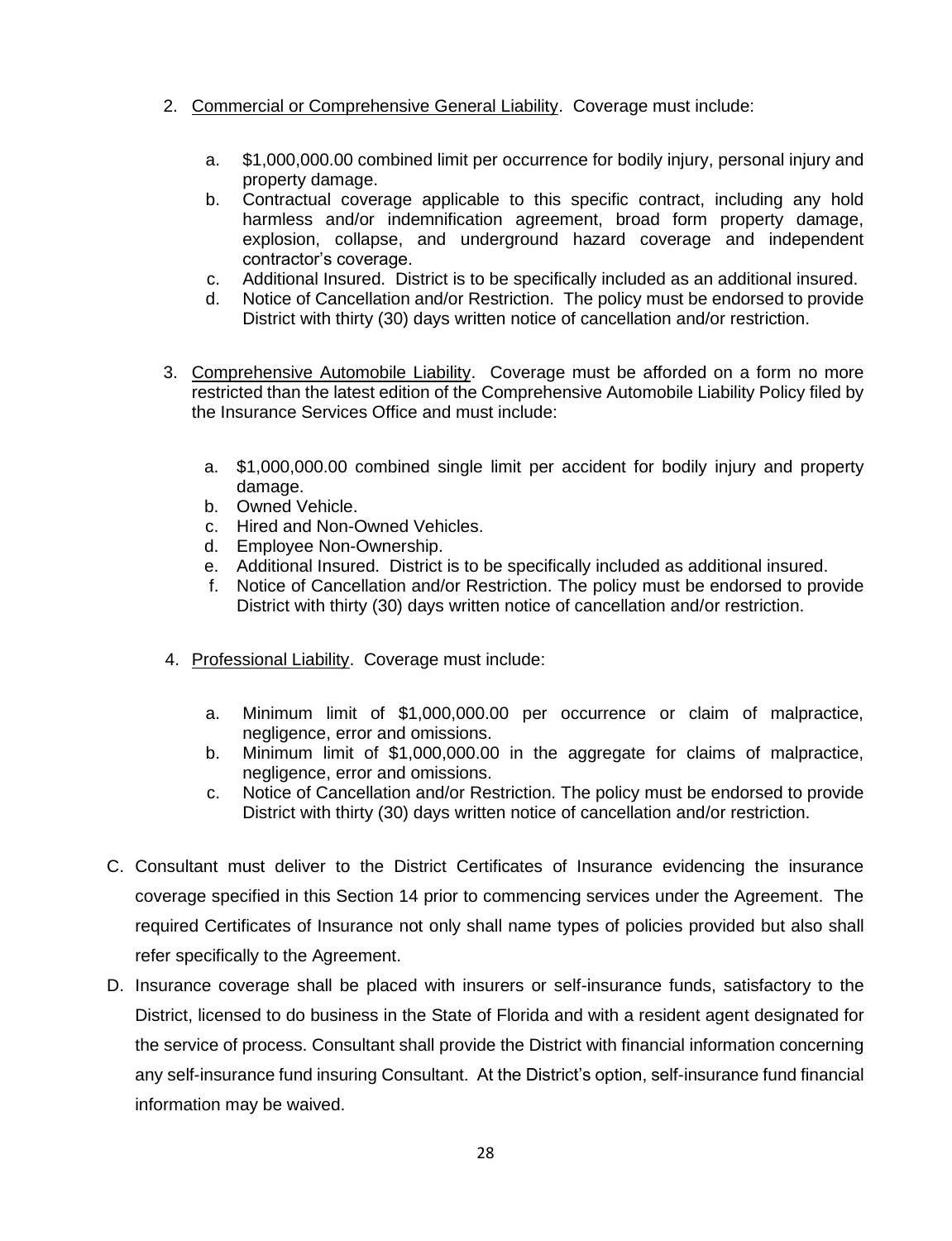- E. All the policies of insurance so required of Consultant, except workers compensation and professional liability, shall be endorsed to include as additional insureds: the District, its commissioners, officers, employees, and agents. Such insurance policies shall include or be endorsed to include a cross-liability clause so the additional insureds will be treated as if a separate policy were in existence and issued to them. If the additional insureds have other insurance, which might be applicable to any loss, the insurance required of Consultant shall be considered primary, and all other insurance shall be considered excess. The cross-liability clause does not increase the limits of liability or aggregate limits of the policy.
- F. Deductible and self-insured retention amounts shall be subject to approval by the District, which approval shall not be unreasonably withheld. Consultant is responsible for the amount of any deductibles or self-insured retentions.
- G. Approval of the insurance by the District shall not relieve or decrease the liability of Consultant hereunder. Consultant acknowledges and agrees the District does not in any way represent the insurance (or the limits of insurance) specified in this Section 14 is sufficient or adequate to protect Consultant's interests or liabilities but are merely minimums.
- H. All of the policies of insurance required to be purchased and maintained (or the certificates or other evidence thereof) shall contain a provision or endorsement that the coverage afforded will not be cancelled, materially changed, or renewal refused, until at least thirty (30) days prior written notice has been given to the District and Consultant by certified mail. Consultant shall give notice to the District within twenty-four (24) hours of any oral or written notice of adverse change, non-renewal, or cancellation. If the initial insurance expires prior to completion of the work, renewal Certificates of Insurance shall be furnished thirty (30) days prior to the date of their expiration.
- I. All insurance required hereunder shall remain in full force and effect until final payment.
- J. Consultant shall, upon request by the District, deliver to the District a copy of each insurance policy purchased by Consultant.
- K. All policies, except for workers' compensation and professional liability, shall contain provisions to the effect that in the event of payment of any loss or damage the insurer will have no rights of subrogation against the District, its consultants, commissioners, officers, employees, or agents. Nothing contained in these insurance requirements is to be construed as limiting the liability of Consultant or Consultant's insurance carriers.
- L. The commercial (occurrence form) or comprehensive general liability (occurrence form) insurance shall include contractual liability insurance applicable to all of the Consultant's obligations under the Agreement, including any indemnity or hold harmless provision.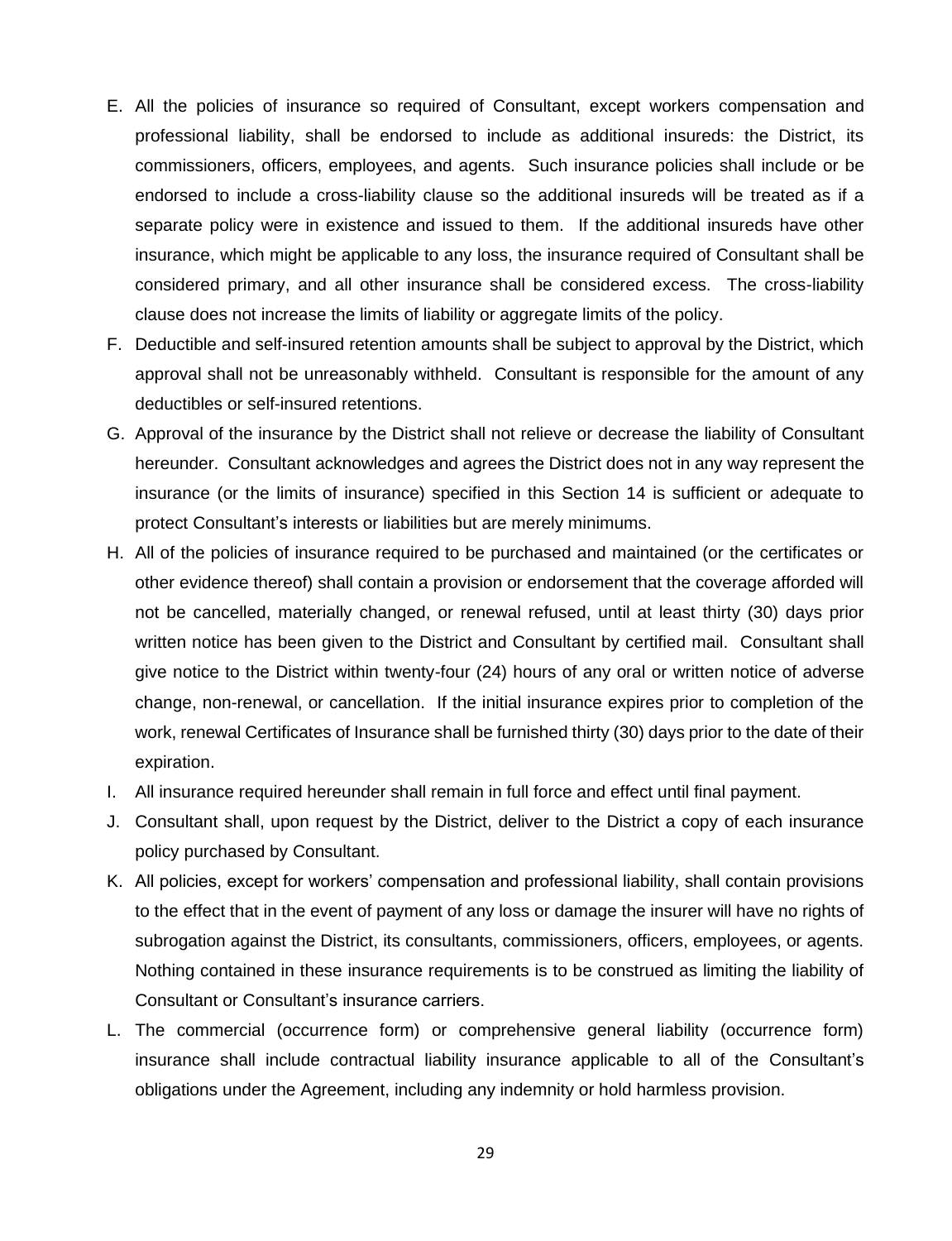M. Consultant shall require each of its subconsultants and other persons or organizations working for Consultant to procure and maintain, until the completion of that party's services, insurance of the types and in the coverage amounts required to be carried by Consultant in the Agreement unless the District agrees, in writing, to other types of coverage and/or lower coverage amounts. Provided, however, professional liability insurance shall not be required under the Agreement for subconsultants or other persons or organizations working for Consultant, unless such party is a licensed professional. The preceding sentence does not preclude Consultant for requiring such insurance. Consultant shall be responsible for ensuring all of its subconsultants and other persons or organizations working for Consultant in connection with the Project comply with all of the insurance requirements contained herein relative to each such party. The Consultant must obtain Certificates of Insurance from any subconsultant otherwise the Consultant must provide evidence satisfactory to the District that coverage is afforded to the subconsultant or by the Consultant's insurance policies.

#### **SECTION 15. INDEMNIFICATION OF THE DISTRICT**

Consultant agrees to indemnify and hold harmless the District, and its commissioners, officers, and employees from liabilities, damages, losses, and costs, either at law or in equity, including but not limited to, reasonable attorney fees and costs and attorney fees and costs on appeal, as a result of any negligent or reckless act or omission or any intentional wrongful conduct of Consultant and other persons employed or utilized by the Consultant in performance of the Agreement. The execution of the Agreement by Consultant shall obligate Consultant to comply with the foregoing indemnification provision; however, the obligations of ensuring this indemnification must also be complied with as set forth in Section 14 herein.

## **SECTION 16. TERM OF AGREEMENT**

The term of this Agreement is for the duration of the Project or a period of one (1) year from the Effective Date whichever comes first, unless terminated pursuant to the provisions of this Agreement.

## **SECTION 17. TERMINATION OF AGREEMENT BY THE DISTRICT/SURVIVAL**

A. The Agreement may be terminated by the District, with or without cause, upon ten (10) days written notice to the Consultant. Termination will be effective on the date provided in the notice. In the event of termination under this section, the Consultant shall be entitled to compensation for all services provided to the District up to the date of termination, which are within the Scope of Services, and are allowed under this Agreement. If the Agreement is so terminated, Consultant must promptly deliver to the District copies of all then completed deliverable items and other documents that directly support the deliverables prepared by Consultant.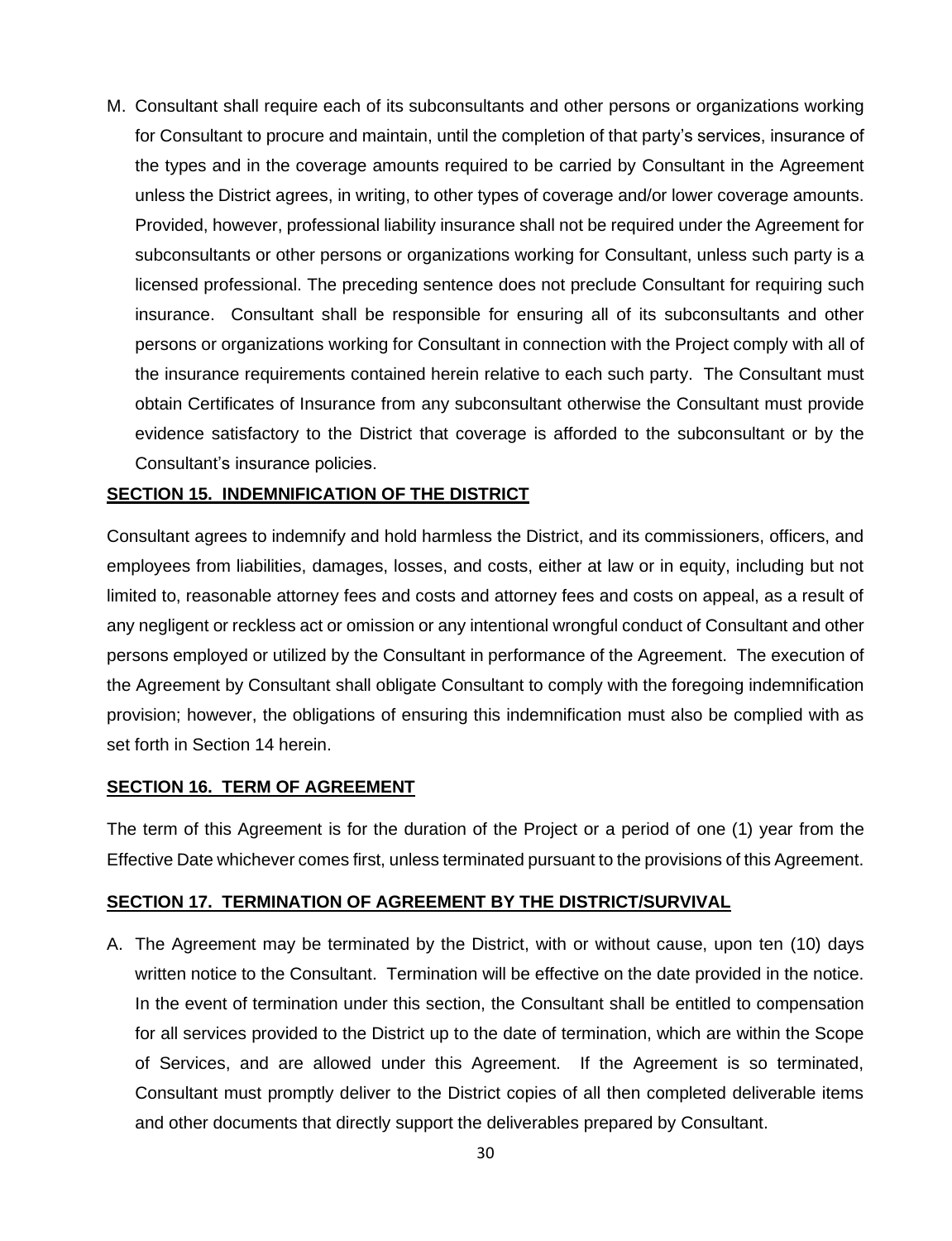- B. In the event the Agreement expires or should be terminated by the District or Consultant, the duties and obligations of Consultant under the following provisions shall survive termination and continue in full force and effect:
	- 1. Section 3(G), regarding Audits;
	- 2. Section 8, regarding Documents and Data;
	- 3. Section 15, regarding Indemnification of the District;
	- 4. Section 17, regarding Termination of Agreement by the District/Survival;
	- 5. Section 18, regarding Default/Remedies;
	- 6. Section 21, regarding Truth-In-Negotiations/Public Entity Crimes Affidavit;
	- 7. Section 25, regarding Dispute Resolution; and
	- 8. Section 26, regarding Controlling Law/Attorney Fees.

#### **SECTION 18. DEFAULT/REMEDIES**

- A. Either party may terminate this Agreement upon the other party's failure to comply with any term or condition of this Agreement, as long as the terminating party is not in default of any term or condition of this Agreement at the time of termination. To effect termination, the terminating party shall provide the defaulting party with a written "Notice of Termination" stating its intent to terminate and describing all terms and conditions with which the defaulting party has failed to comply. If the defaulting party has not remedied its default within thirty (30) days after receiving the Notice of Termination, this Agreement shall automatically terminate. In addition, the initiation, either by Consultant or against Consultant, of proceedings in bankruptcy, or other proceedings for relief under any law for the relief of debtors, or Consultant becoming insolvent, admitting in writing its inability to pay its debts as they mature or making an assignment for the benefit of creditors shall constitute a default by Consultant entitling the District to terminate this Agreement as set forth above. The parties agree that this Agreement is an executory contract. If, after termination by the District, it is determined that the Consultant was not in default, or that the default was excusable, the rights and obligations of the parties shall be the same as if the termination had been issued for the convenience of the District. The rights and remedies in this provision are in addition to any other rights and remedies provided by law or this Agreement.
- B. Unless specifically waived by the District, the Consultant's failure to timely comply with any obligation in this Agreement shall be deemed a breach of this Agreement and the expenses and costs incurred by the District, including attorney fees and costs and attorney fees and costs on appeal, due to said breach shall be borne by the Consultant. Additionally, the District shall not be limited by the above but may avail itself of any and all remedies under Florida law for any breach of this Agreement.
- C. A waiver, at any time, by the District of Consultant's breach of, or default in, any of the terms, provisions and obligations of this Agreement will not be construed to be a waiver of any other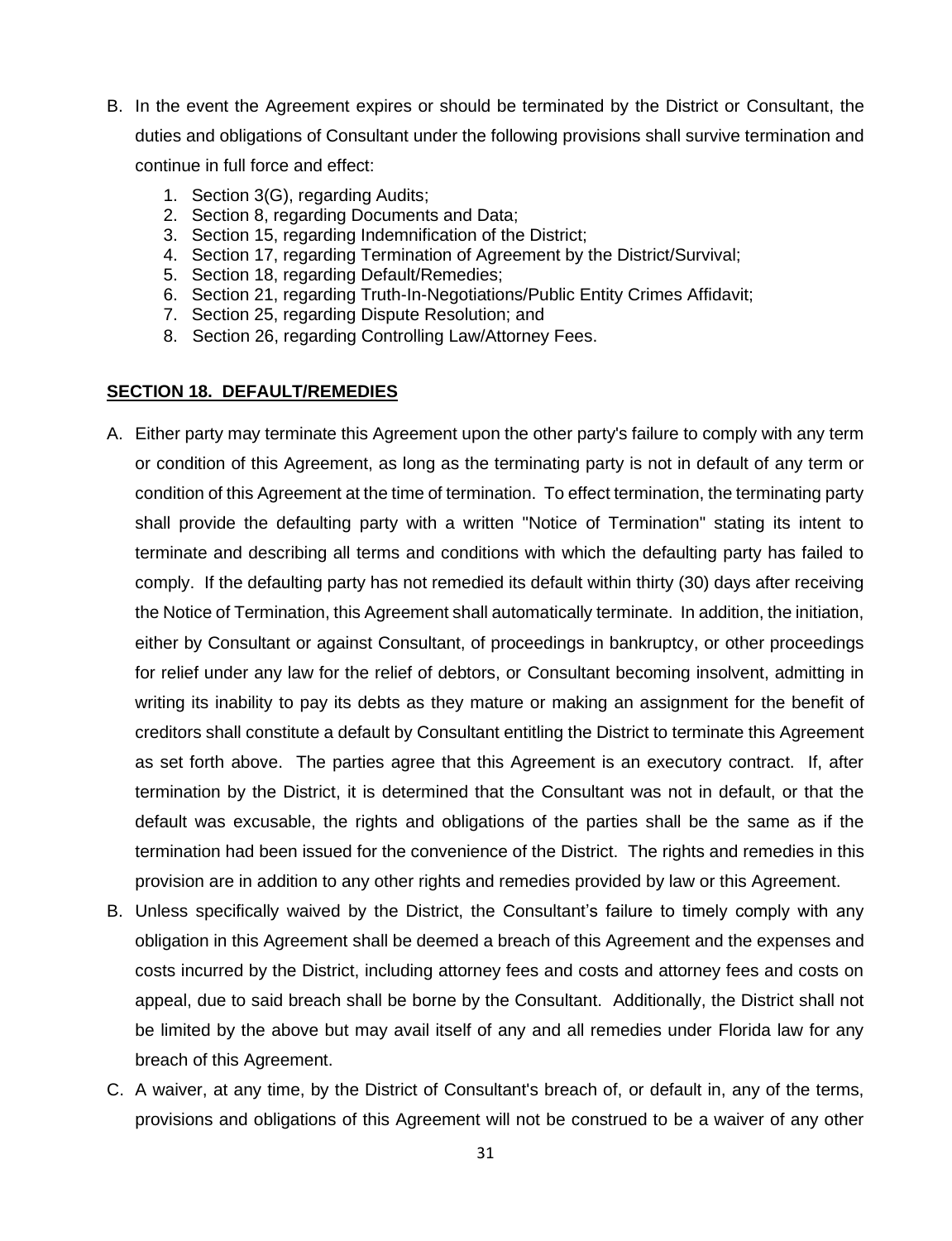terms, provisions, and obligations hereof or a waiver of any breach or default other than specifically waived. The District's failure at any time to compel a fulfillment of any one or more of the terms, provisions or obligations under this Agreement will not be construed to be a waiver of District's right thereafter to enforce any such right. No waiver by the District will be deemed to have been made unless expressed in writing and signed by the District.

#### **SECTION 19. SEVERABILITY**

In the event any provision of the Agreement shall, for any reason, be held to be invalid, illegal or unenforceable in any respect, the parties hereto shall negotiate in good faith and agree to such amendments, modifications or supplements of the Agreement or such other appropriate actions as shall, to the maximum extent practicable in the light of such determination, implement and give effect to the intentions of the parties as reflected herein, and the other provisions of the Agreement, as amended, modified, supplemented or otherwise affected by such action, shall remain in full force and effect. If the parties cannot agree to such amendments, modifications or supplements to the Agreement, the remainder of the provisions in the Agreement will remain in full force and effect and will in no way be affected, impaired, or invalidated.

#### **SECTION 20. PROHIBITION AGAINST CONTINGENCY FEES**

Consultant warrants that it has not employed or retained any company or person, other than a bona fide employee working solely for Consultant to solicit or secure this Agreement and that Consultant has not paid or agreed to pay any person, company, corporation, individual or Consultant, other than a bona fide employee working solely for Consultant, any fee, commission, percentage, gift, or any other consideration contingent upon or resulting from the award or making of this Agreement. For the breach or violation of this provision, the District shall have the right to terminate the Agreement without liability, and at its discretion, to deduct from the contract price, or otherwise recover, the full amount of such fee, commission, percentage, gift or consideration.

#### **SECTION 21. PUBLIC ENTITY CRIMES**

Pursuant to Subsections 287.133(2) and (3), Florida Statutes, a person or affiliate who has been placed on the convicted vendor list following a conviction for a public entity crime may not submit a bid, proposal, or reply on a contract to provide any goods or services to a public entity; may not submit a bid, proposal, or reply on a contract with a public entity for the construction or repair of a public building or public work; may not submit bids, proposals, or replies on leases of real property to a public entity; may not be awarded or perform work as a contractor, supplier, subcontractor, or consultant under a contract with any public entity; and may not transact business with any public entity in excess of the threshold amount provided in Section 287.017, Florida Statutes, for Category Two, for a period of thirty-six (36) months following the date of being placed on the convicted vendor list. By signing this Agreement, Consultant warrants that it is not currently on a suspended vendor list and that it has not been placed on a convicted vendor list in the past thirty-six (36)

32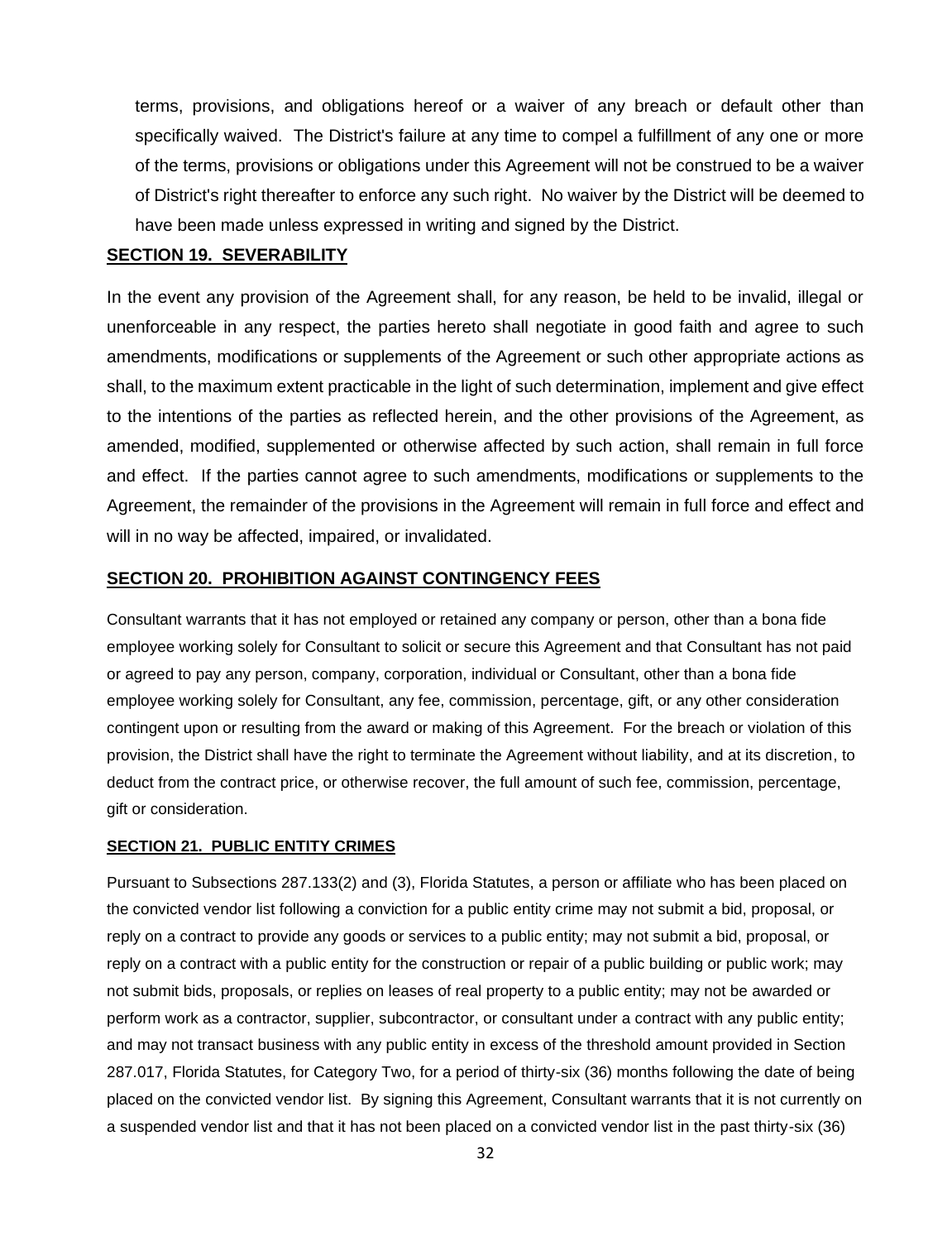months. Consultant further agrees to notify the District if placement on either of these lists occurs within three (3) days of placement on either of these lists. Consultant agrees to include this provision in all subcontracts and require the Public Entity Crimes Statement Form for all subcontracts and lower tier agreements executed to support the Consultant's work under this Agreement.

#### **SECTION 22. SUCCESSORS AND ASSIGNS**

Except as otherwise provided in this Agreement, Consultant may not assign any of its rights or delegate any of its obligations under this Agreement without the prior written consent of the District.

#### **SECTION 23. FORCE MAJEURE**

Consultant is not responsible for damages or delay in performance caused by acts of God, strikes, lockouts, accidents, or other events beyond control of Consultant. In any such event, Consultant's contract price and schedule shall be equitably adjusted by the District.

#### **SECTION 24. NO THIRD-PARTY BENEFICIARY**

Nothing in this Agreement shall be construed to benefit any person or entity not a party to this Agreement.

#### **SECTION 25. DISPUTE RESOLUTION**

In the event any dispute or disagreement arises during the term of this Agreement, the Consultant shall fully perform the Scope of Services in accordance with the District's written instructions and may claim additional compensation. The Consultant is under a duty to seek clarification and resolution of any issue, discrepancy, or dispute by submitting a formal request for additional compensation, schedule adjustment or other proposed dispute resolution to the District's Fire Chief no later than ten (10) days after the precipitating event. The parties will use their best efforts to resolve amicably any dispute, including use of alternative dispute resolution options. No services shall be delayed or postponed pending resolution of any disputes or disagreements.

#### **SECTION 26. CONTROLLING LAW/ATTORNEY FEES**

- A. The Agreement is to be governed by the laws of the State of Florida. The sole and exclusive venue for any litigation resulting out of the Agreement shall be in Manatee County, Florida, and if in federal court, shall be exclusively in the Middle District of Florida, Civil Division. Consultant hereby expressly waives any right it has to object to the venue of any action commenced in any courts in Manatee County, Florida or the Middle District of Florida, Civil Division.
- B. Should either party employ an attorney or attorneys to enforce any of the provisions of this Agreement, or to protect its interest in any matter arising under this Agreement, or to recover damages for the breach of this Agreement, the party prevailing is entitled to receive from the other party all reasonable costs, charges, and expenses, including attorneys' fees, expert witness fees, fees, and costs on appeal, and the cost of paraprofessionals working under the supervision of an attorney, expended or incurred in connection therewith, whether resolved by out-of-court settlement, arbitration, pre-trial settlement, trial or appellate proceedings, to the extent permitted under Section 768.28, Florida Statutes. This paragraph does not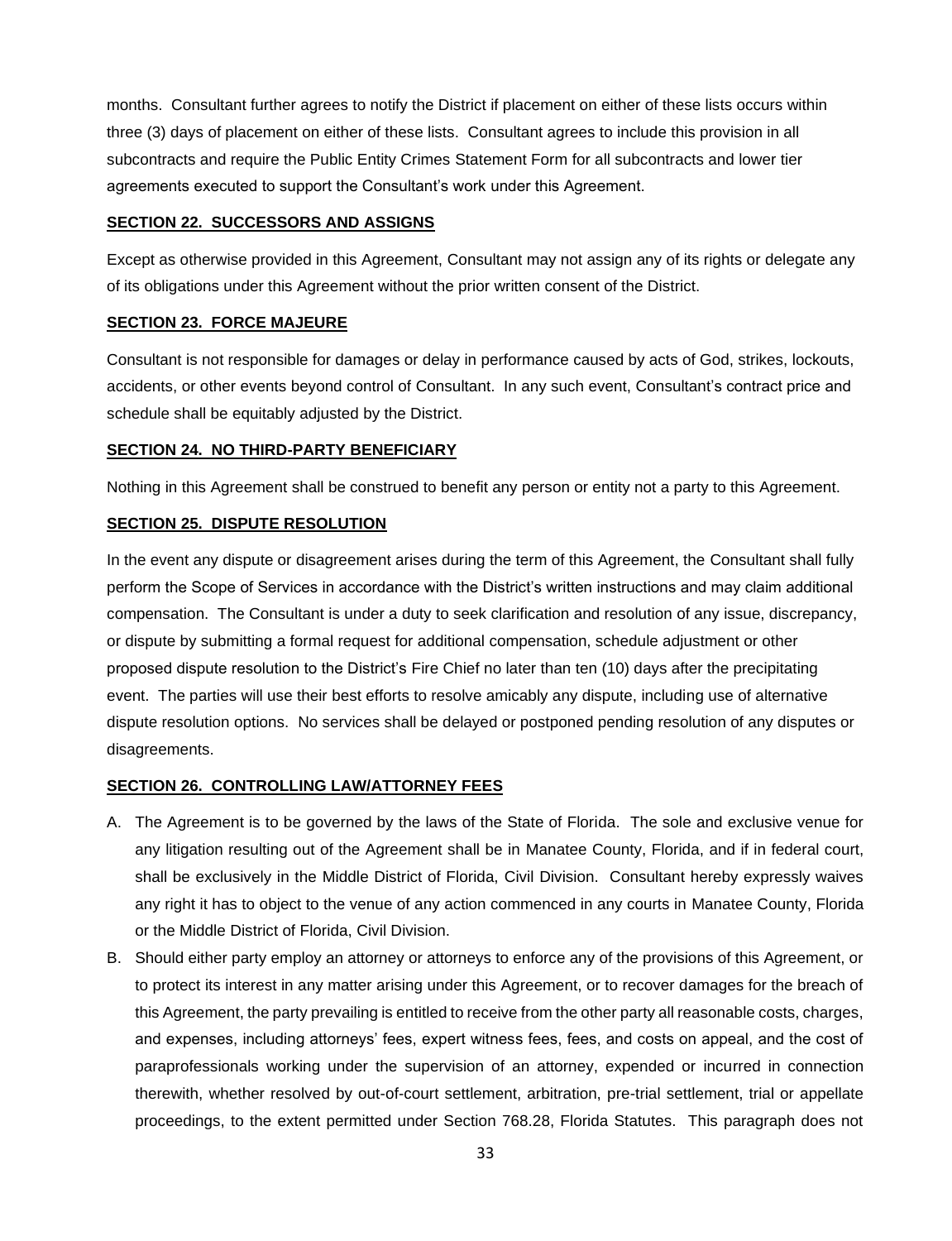constitute a waiver of the District's sovereign immunity or extend the District's liability beyond the limits established in Section 768.28, Florida Statutes.

#### **SECTION 27. CONFLICTING EMPLOYMENT**

Consultant certifies that it does not at the time of execution of this Agreement have any retainer or employment agreement, oral or written, with any third party that directly conflicts with any interest or position of the District relating to the services provided by the Consultant under this Agreement. The Consultant further agrees that it shall not accept during the term of this Agreement any retainer or employment from a third party whose interests are in direct conflict with those of the District regarding the services being performed under this Agreement. In the event the Consultant is faced with an employment opportunity that appears to be a direct conflict with the services the Consultant is performing under this Agreement, the Consultant shall provide the District with notice of the employment opportunity. If the District determines that the employment would be a direct conflict with the services the Consultant is performing under this Agreement, the Consultant and the District shall have the opportunity to decide whether or not the Consultant will decline the employment opportunity or will accept the employment opportunity and terminate this Agreement.

#### **SECTION 28. SCRUTINIZED COMPANIES**

- A. Pursuant to Section 287.135, Florida Statutes, a company that, at the time of bidding or submitting a proposal for a new contract or renewal of an existing contract, is on the Scrutinized Companies that Boycott Israel List, or is engaged in a boycott of Israel, shall be ineligible for, and may not bid on, submit a proposal for, or enter into or renew a contract with an agency or local governmental entity for goods or services of any amount. By signing this Agreement, the Consultant certifies that it is not currently on the aforementioned list or is engaged in a boycott of Israel and agrees to notify the District if placement on the list or a boycott occurs. If Consultant submits a false certification, the District may terminate this Agreement and bring a civil action against the Consultant, which may result in a penalty equal to the greater of \$2 million or twice the fee for completion of the Scope of Services resulting from this Agreement and all reasonable attorney's fees and costs.
- B. The Consultant shall continue to satisfy the conditions and requirements that it was required to satisfy to provide services on this Project throughout the term of this Agreement.

## **SECTION 29. CONFLICT OF INTEREST**

This Agreement is subject to the provisions of Chapter 112, Part III, Florida Statutes, as amended, governing conflicts of interest. By execution of this Agreement, Consultant certifies that it has disclosed to the District the name of any officer, director, or agent who is also an employee of the District, and the name of any employee of the District who owns, directly or indirectly, an interest in the Consultant's company or any of its subsidiaries.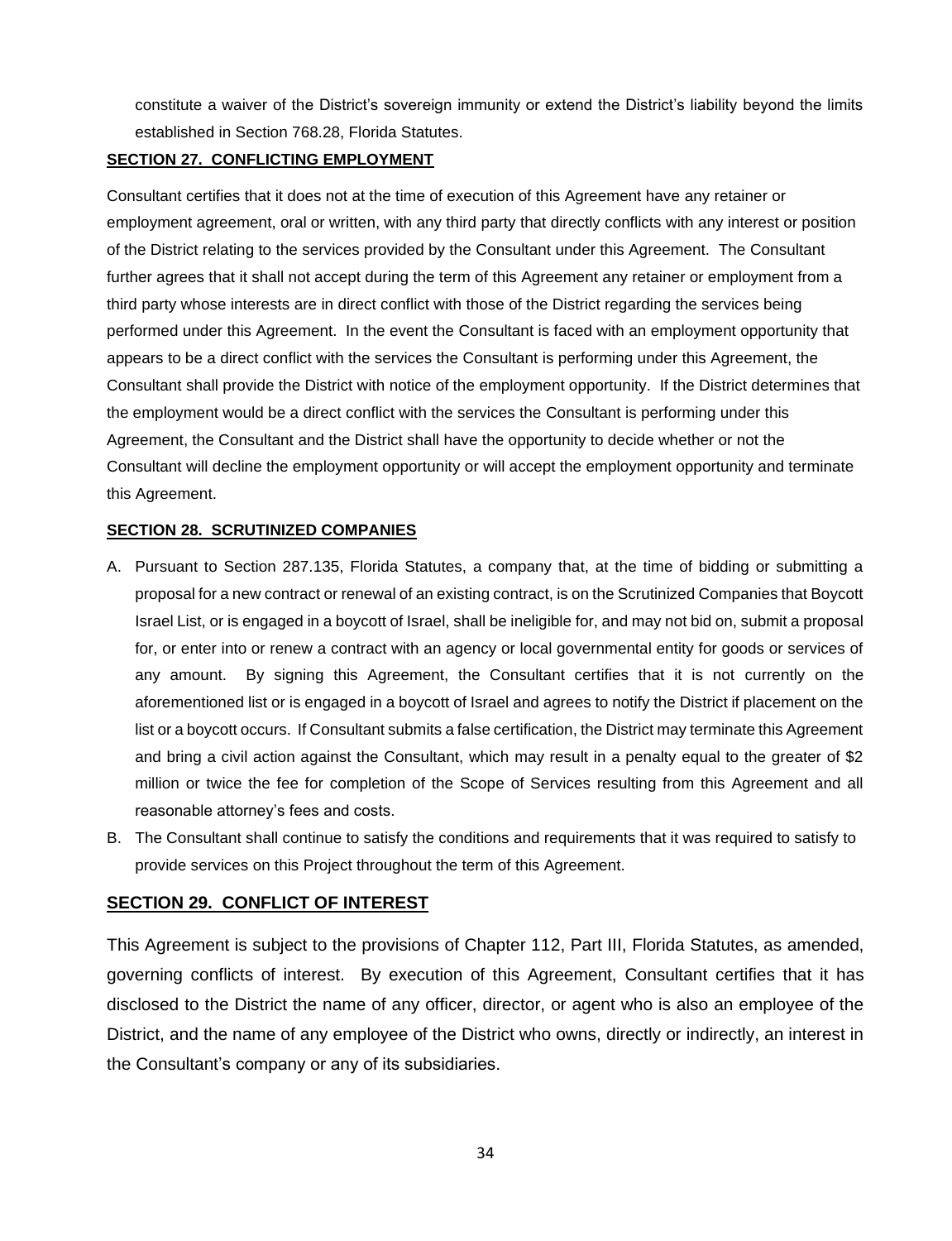#### **SECTION 30. NOTICES**

Any notices or other writings permitted or required to be delivered under the provisions of the Agreement must be in writing and shall be delivered by sending the notice by personal delivery, U.S. certified mail return receipt requested, or overnight delivery in any event with sufficient postage affixed, and addressed as follows:

| If to the District: | Fire Chief Ben Rigney       |
|---------------------|-----------------------------|
|                     | 701 63 <sup>rd</sup> St. W. |
|                     | Bradenton, FL 34209         |
|                     |                             |

If to the Consultant: [insert Consultant name and address]

Either party may change said address by notice in writing to the other party in the manner herein provided.

#### **SECTION 31. EXTENT OF AGREEMENT**

The Agreement represents the entire and integrated agreement between the District and Consultant and supersedes all prior negotiations, representations, or agreement, either written or oral for services under a blanket agreement of this nature. This Agreement in not connected with nor affects separate agreement(s) arrived at through formal solicitation for professional services associated with large, dedicated capital improvement projects as may be awarded by the Board of Commissioners.

#### **SECTION 32. PARTICIPATION IN E-VERIFY SYSTEM**

Consultant and its subconsultants warrant compliance with all federal immigration laws and regulations that relate to their employees. Consultant agrees and acknowledges that the District is a public employer that is subject to the E-Verify requirements as set forth in Section 448.095, Florida Statutes, and that the provisions thereof apply to this Agreement. Consultant by entering into this Agreement with the District, certifies: (i) it is registered with and uses the E-Verify system operated by the U.S. Department of Homeland Security to verify the work authorization status of all newly hired employees, (ii) during the year prior to making its submission or entering into this Agreement, no contract of Consultant was terminated by a public employer in compliance with Section 448.095, Florida Statutes, and (iii) Consultant is and shall remain in compliance with Sections 448.09 and 448.095, Florida Statutes, including securing and maintaining subconsultant affidavits as required by Section 448.095(2)(b), Florida Statutes. Additionally, Consultant shall require all subconsultants performing work under this Agreement to use the E-Verify system for any employees hired on and after January 1, 2021. Consultant must provide evidence to the District of compliance with Section 448.095, Florida Statutes, prior to entering into the Agreement and then annually on each anniversary of the Agreement's Effective Date. The District's receipt of proof that Consultant and each subconsultant performing through Consultant are E-Verify system participants is a condition precedent to entering this Agreement. The submission of an executed affidavit, similar to the affidavit in Exhibit D, from the Consultant and any subconsultants stating it is in compliance with Section 448.095, Florida Statutes, and all employees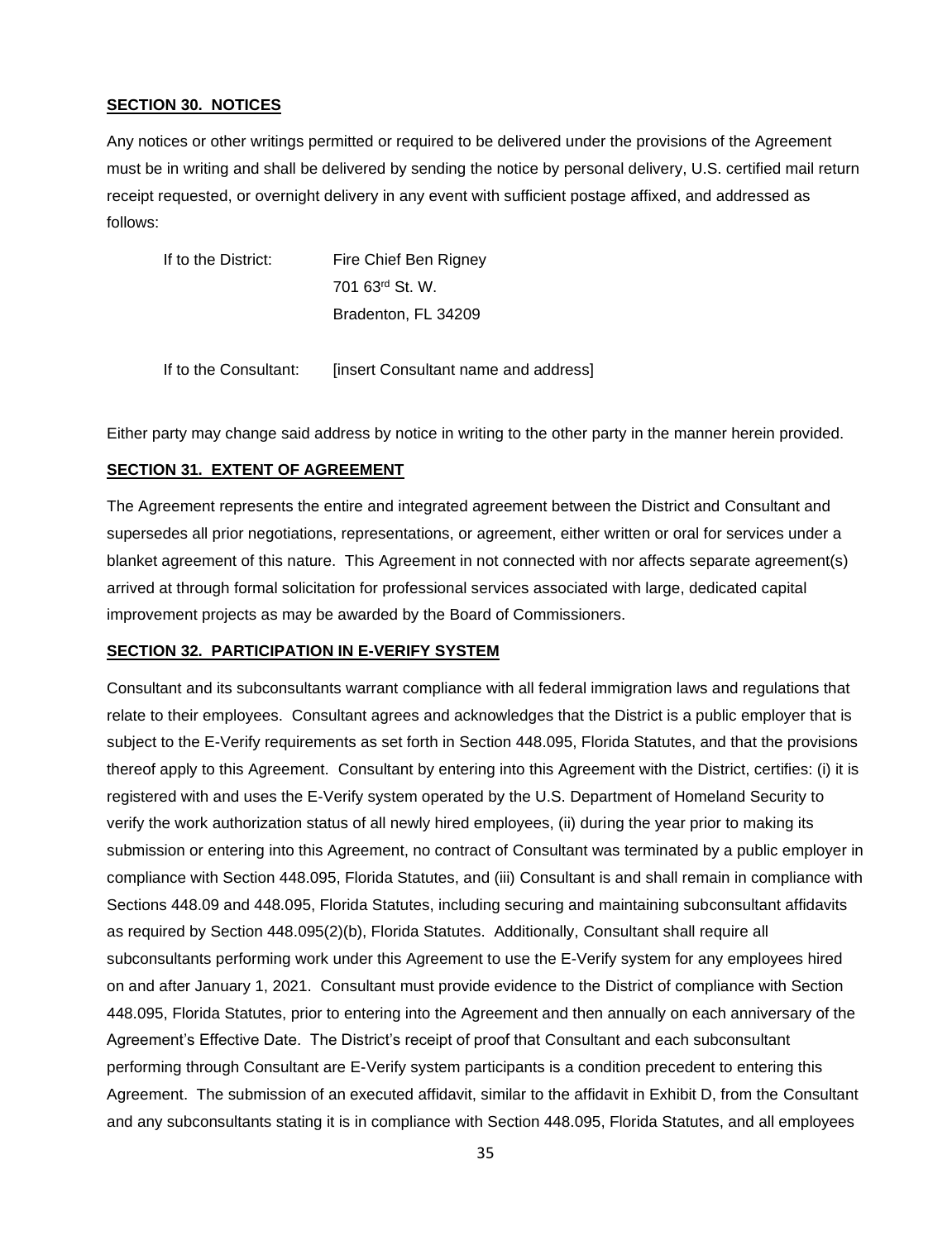hired on and after January 1, 2021, have had their work authorization status verified through the E-Verify system shall satisfy this requirement. Notwithstanding the provisions of SECTION 17., TERMINATION OF AGREEMENT BY THE DISTRICT/SURVIVAL, or SECTION 18., DEFAULT/REMEDIES herein, if the District has a good faith belief that Consultant or its subconsultant/contractors have knowingly hired, recruited, or referred an alien who is not duly authorized to work by the immigration laws or the Attorney General of the United States for employment under this Agreement, the District shall terminate this Agreement. Consultant shall be liable for any additional costs incurred by the District as a result of the termination of this Agreement based on the failure of Consultant or its subconsultant/contractors to comply with the E-Verify requirements referenced herein.

#### **SECTION 33. PROVISION FOR OTHER SPECIAL DISTRICTS**

As provided in Section 189.053, Florida Statutes, Consultant agrees that other Special Districts may, at Consultant's discretion, acquire the contractual services provided for under this Agreement from the Consultant upon the terms and conditions set forth in this Agreement.

#### **SECTION 34. AMENDMENTS**

This Agreement may be amended from time to time provided the District and the Consultant mutually agree to such amendment, and the amendment is stated in writing, executed by both parties; provided, however, that District may review and modify the terms and conditions of this Agreement at any time during the term as deemed necessary by the District for the following reasons including, but not limited to:

- A. Conforming the Agreement to the adoption or revision of Florida Statutes, rules, cases, regulations, and standards that require the modification of the Agreement for compliance; and
- B. Conforming to the adoption or revision of the District's Procurement Policy.

#### **SECTION 35. COUNTERPARTS**

The parties hereto may execute this Agreement in counterparts and such signatures will have the same effect as if signed all at the same time.

#### **SECTION 36. COMPUTATION OF TIME**

The time in which any act provided by this Agreement is to be done is computed by excluding the first day and including the last day, unless the last day is Saturday, Sunday, or a legal holiday and then it is also extended to the next business day.

#### **SECTION 37. TIME OF ESSENCE**

Time is of the essence with respect to each date and time specified in this Agreement by which an event is to occur.

#### **SECTION 38. HEADINGS AND CAPTIONS**

All headings and captions in this Agreement are for reference and convenience only and will not be held to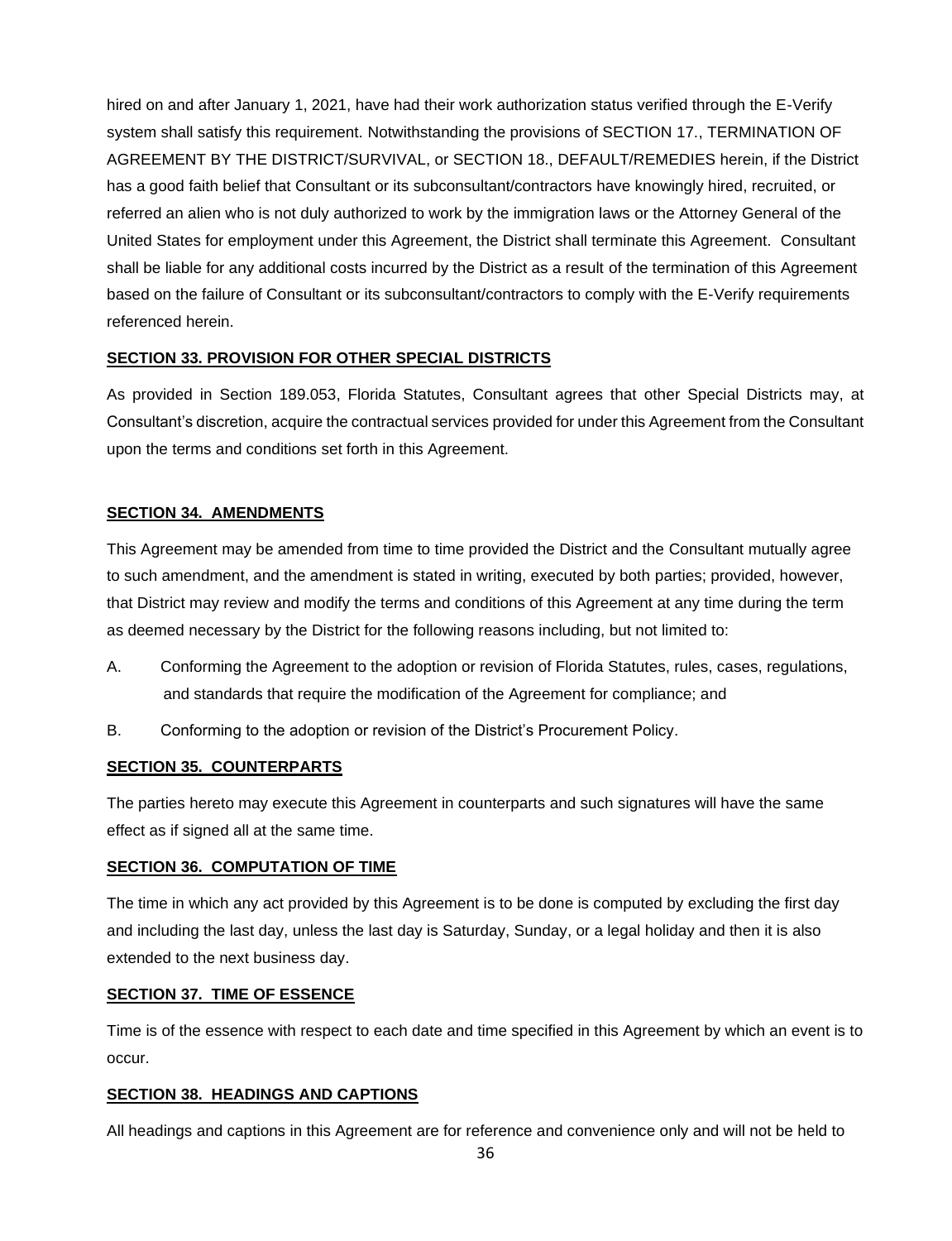modify or affect the substantive terms and provisions of this Agreement in any manner.

**IN WITNESS WHEREOF**, the parties hereto have executed the Agreement as of the day and year written above.

|                                            | <b>West Manatee Fire &amp; Rescue District</b> |      |
|--------------------------------------------|------------------------------------------------|------|
| ATTEST:                                    |                                                |      |
|                                            |                                                |      |
|                                            | [insert name and title]                        | Date |
| WITNESS:                                   |                                                |      |
|                                            | Consultant (name & title)                      | Date |
| PREPARED BY AND APPROVED<br>AS TO FORM BY: |                                                |      |
|                                            |                                                |      |

General Counsel for

West Manatee Fire & Rescue District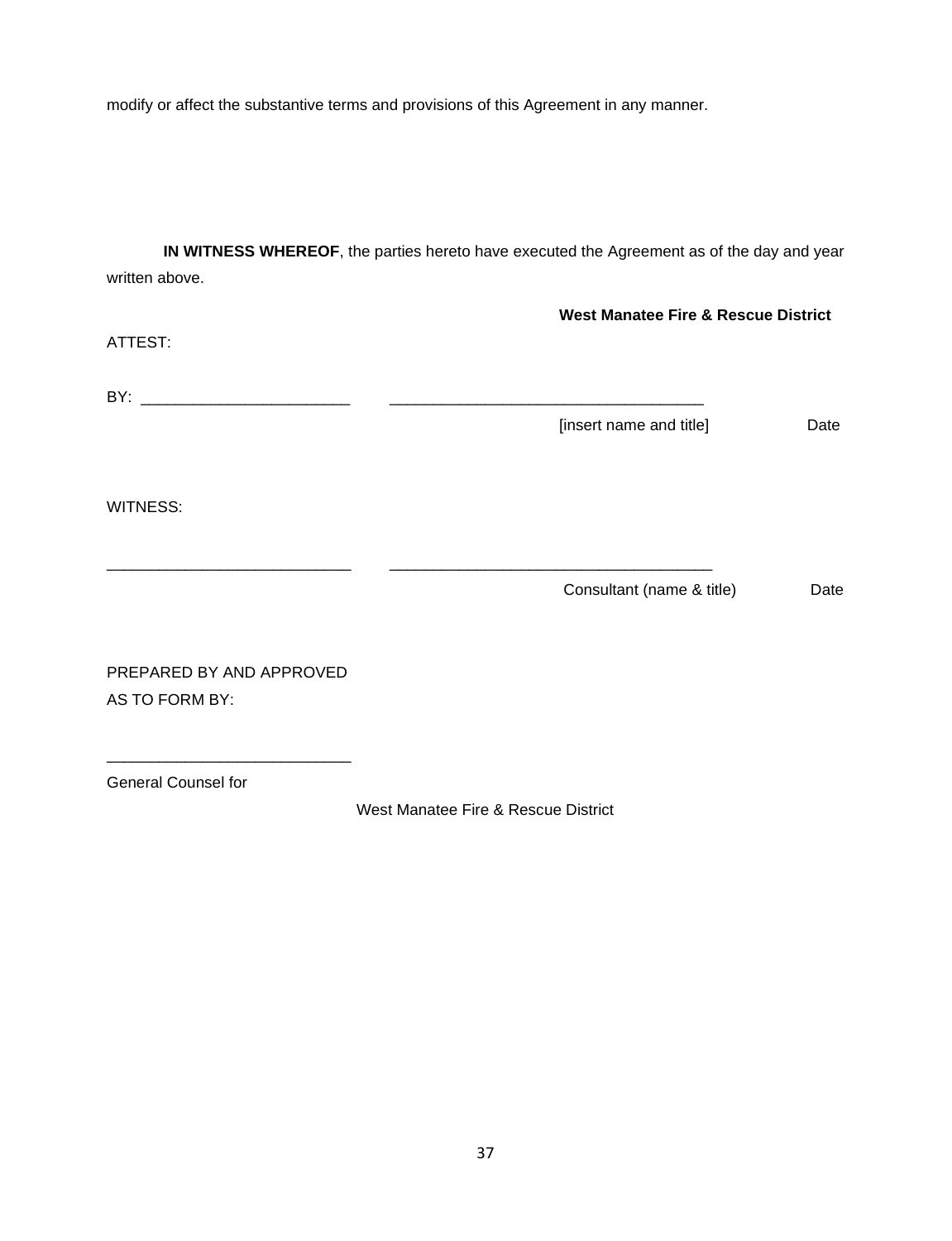#### EXHIBIT A

#### Consultant Scope of Services

The Project shall include the following services and deliverables:

Task 1: Project Kick Off

*Completed no later than weeks of Effective Date*

- Meet with the District Fire Chief and staff (as designated by the Fire Chief) to discuss the requirements of the performance audit.
- Obtain relevant materials needed from the District.

Task 2: Performance Review

*Completed no later than weeks of Effective Date*

- Perform a performance review, which is defined as an evaluation of the District and its programs, activities, and functions.
- Research and analyze the following:
	- The special district's purpose and goals as stated in its charter.
	- The special district's goals and objectives for each program and activity, the problem or need that the program or activity was designed to address, the expected benefits of each program and activity, and the performance measures and standards used by the special district to determine if the program or activity achieves the district's goals and objectives.
	- The delivery of services by the special district, including alternative methods of providing those services that would reduce costs and improve performance, including whether revisions to the organization or administration will improve the efficiency, effectiveness, or economical operation of the special district.
	- A comparison of similar services provided by the county and municipal governments located wholly or partially within the boundaries of the special district, including similarities and differences in services, relative costs and efficiencies, and possible service consolidations.
	- The revenues and costs of programs and activities of the special district, using data from the current year and the previous three (3) fiscal years.
	- The extent to which the special district's goals and objectives have been achieved, including whether the goals and objectives are clearly stated, measurable, adequately address the statutory purpose of the special district, provide sufficient direction for the district's programs and activities, and may be achieved within the district's adopted budget.
	- Any performance measures and standards of the special district's programs and activities using data from the current year and the previous three (3) fiscal years, including whether the performance measures and standards:
		- $\circ$  Are relevant, useful, and sufficient to evaluate the costs of the programs and activities.
		- o Are being met.
		- o Should be revised.
	- Factors that have contributed to any failure to meet the special district's performance measures and standards or achieve the district's goals and objectives, including a description of efforts taken by the special district to prevent such failure in the future.
	- Recommendations for statutory or budgetary changes to improve the special district's program operations, reduce costs, or reduce duplication, including the potential benefits to be achieved and the potential adverse consequences of the proposed changes.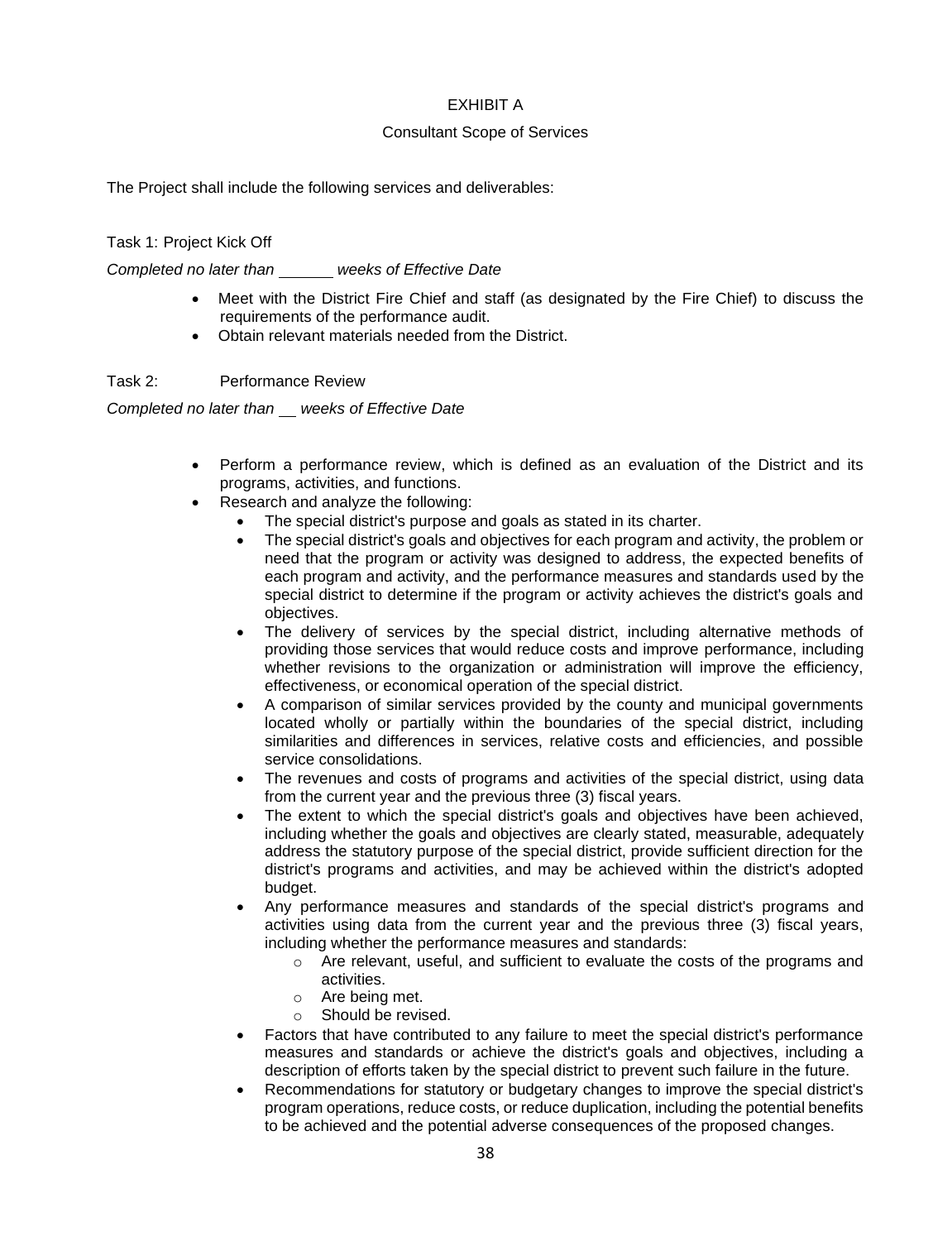The analysis must be conducted in accordance with the applicable industry best practices (including but not limited to the National Fire Protection Association, Center for Public Safety Excellence, and the Insurance Services Office).

- Meetings with District Fire Chief and staff (as designated by the Fire Chief) as required and requested by the Consultant. At a minimum, the Consultant will meet with the District Fire Chief and staff at least twice as part of this task.
- Obtain any additional information, data, materials needed to complete the performance review.

#### Task 3: Draft Performance Review Report ("Draft Report")

*Completed no later than weeks of Effective Date*

- Develop a Draft Report of the analysis and review as provided for in Task 2, which shall include a separate section and analysis on each paragraph provided in Section 189.0695(1)(a)-(i), Florida Statutes.
- Submit the Draft Report to the District Fire Chief and staff (as designated by the Fire Chief).
- Schedule and hold a meeting with the District Fire Chief and staff (as designated by the Fire Chief) within one (1) week of Draft Report submission to discuss Draft Report, concerns, recommendations, etc. The purpose of the meeting is to provide a medium for discussing the Draft Report, including the results, conclusions, observations, and recommendations.
- Revise the Draft Report based on the above meeting and comments by District and submit a revised Draft Report. Revisions and additional Draft Report(s) are required to be made until approved by the Fire Chief.
- Incorporate District's comments submitted to the Consultant if received no more than two (2) weeks from submission of the Draft Report or a revised Draft Report(s) to the District, whichever is later. The Consultant shall include the District's comments in the Final Report, which shall be included in a separate section.

Task 4: Final Performance Review Report ("Final Report")

*Completed no later than weeks of Effective Date*

- Upon approval by the Fire Chief of the Draft Report, finalize and submit the Final Report to the District Fire Chief.
- Provide an electronic copy of the Final Report that must be ADA compliant, and five (5) printed and bound copies to the District. In addition, all relevant electronic files will be provided in their native format on a USB drive.
- If requested, Consultant will deliver a final presentation to the District's Board of Fire Commissioners.
- Submit the Final Report to the State Auditor, Florida Senate President, and Florida House of Representatives Speaker no later than seven (7) days from the presentation to the Board of Fire Commissioners, if requested, or submission of the Final Report to the District, whichever is later.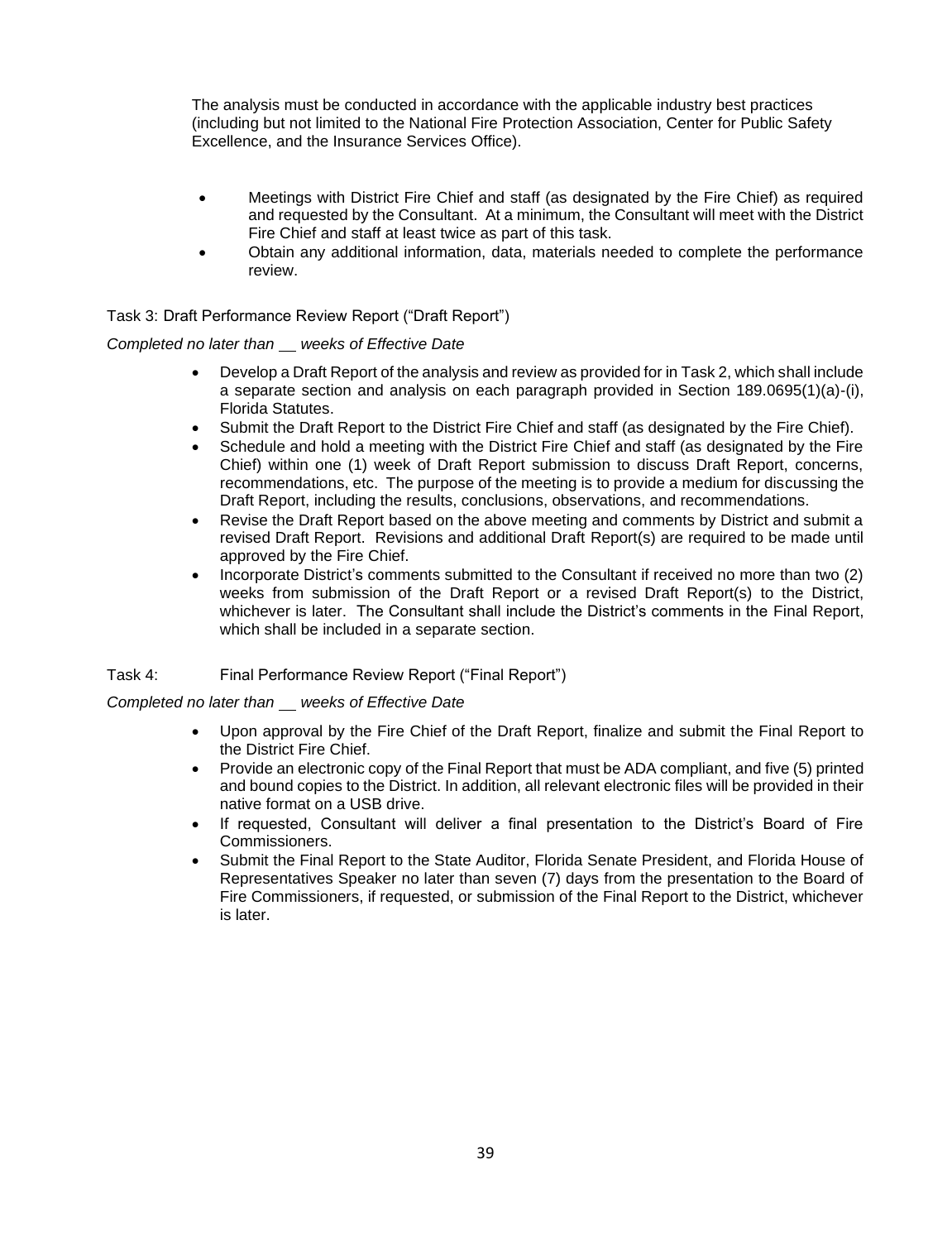## EXHIBIT B

## Consultant Proposal

[insert proposal]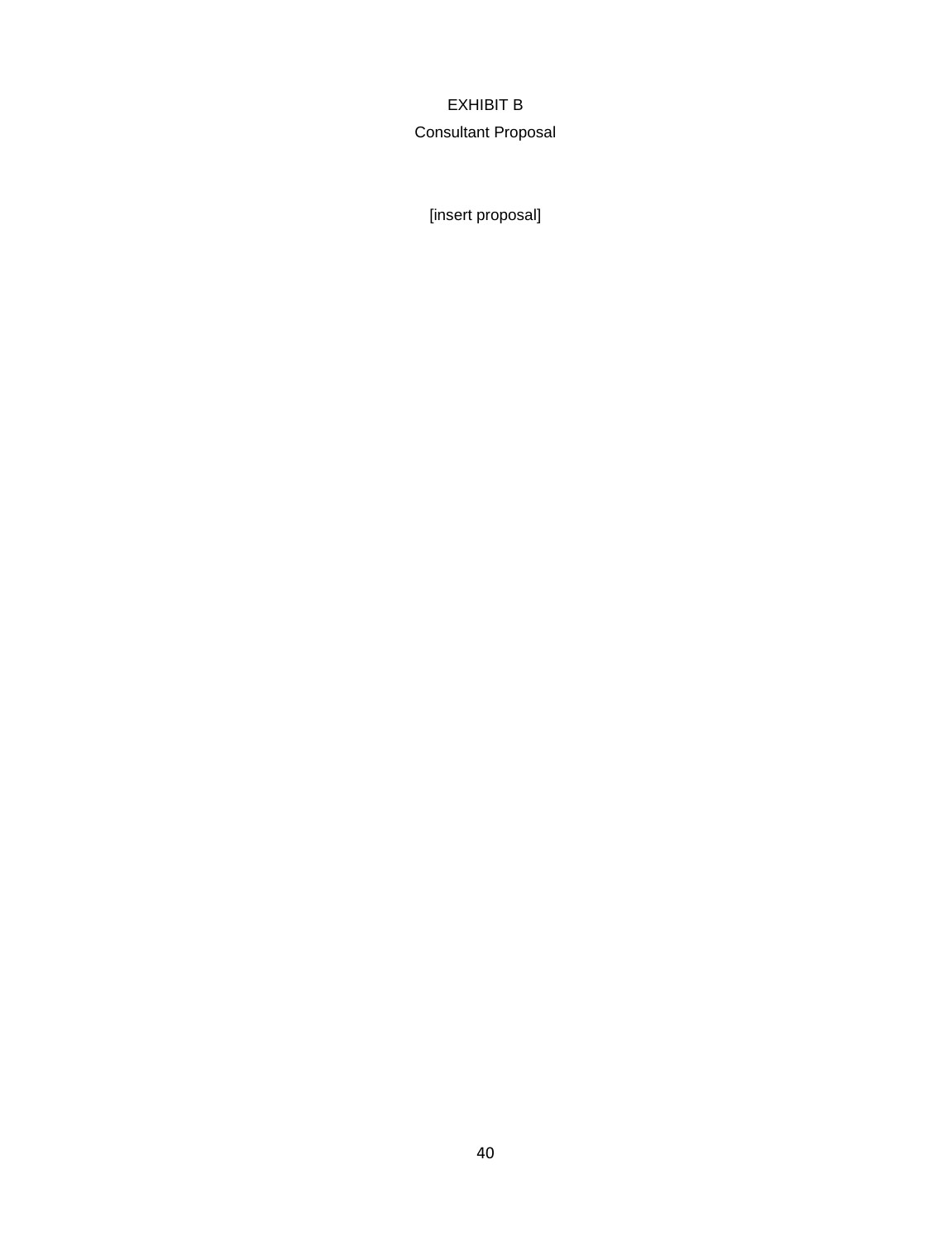## EXHIBIT C District Per Diem Policy

Section 112.061, Florida Statutes ("Per Diem Policy").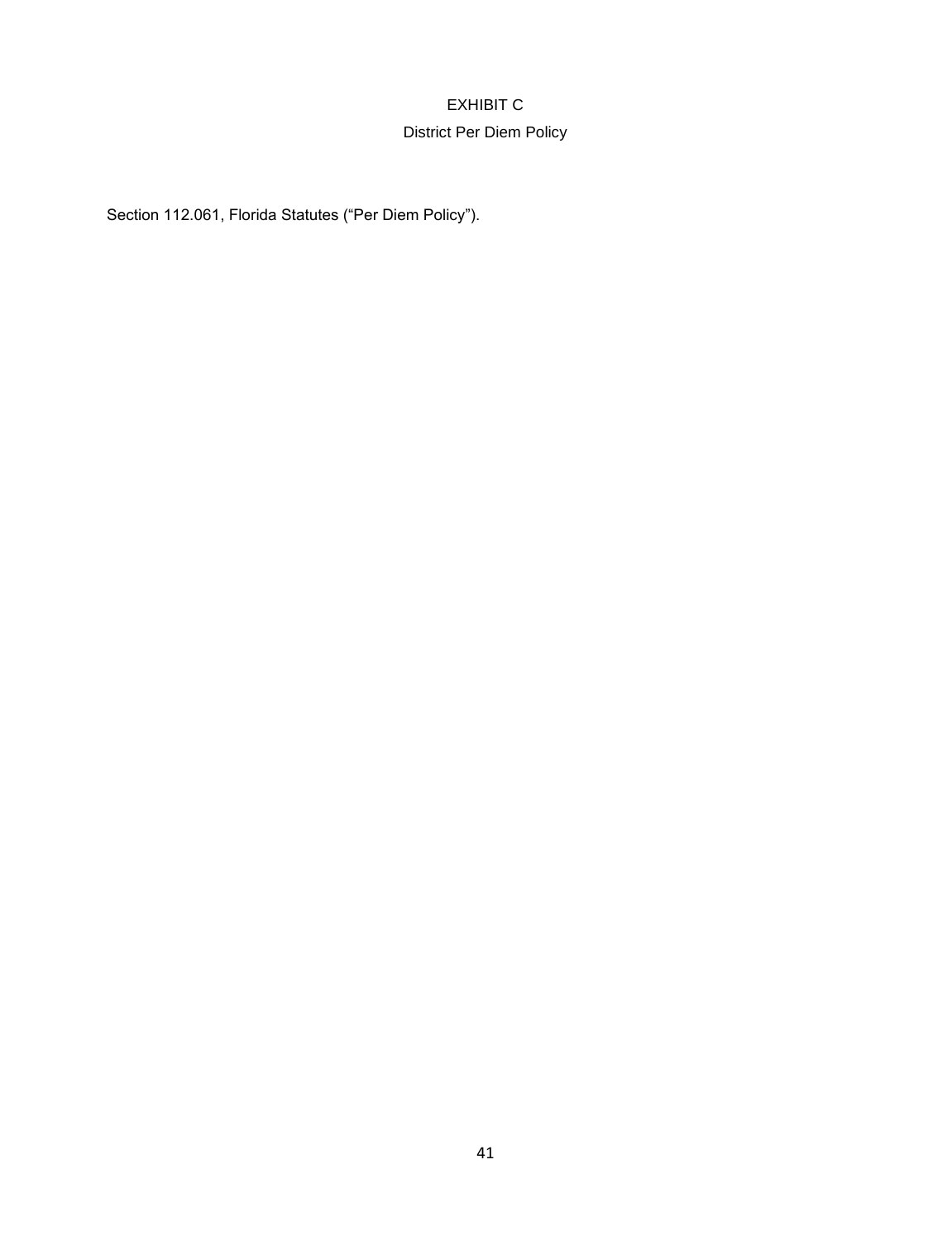# EXHIBIT D CONSULTANT E-VERIFY AFFIDAVIT

I hereby certify that **insert Consultant name** does not employ, contract with, or subcontract with an unauthorized alien, and is otherwise in full compliance with Section 448.095, Florida Statutes.

All employees hired on or after January 1, 2021, have had their work authorization status verified through the E-Verify system.

A true and correct copy of \_\_\_\_\_\_\_\_\_\_\_\_\_\_\_\_\_\_\_\_\_\_\_\_\_\_\_\_\_\_ [insert Consultant name] proof of registration in the E-Verify system is attached to this Affidavit.

Print Name:

Date:

STATE OF \_\_\_\_\_\_\_\_\_\_\_\_\_\_\_\_\_\_\_\_\_

COUNTY OF

The foregoing instrument was acknowledged before me by means of  $\Box$  physical presence or  $\Box$ online notarization, this by of , a company organized under the laws of the State of \_\_\_\_\_\_\_\_, on behalf of the company, who is personally known to me or has produced as identification.

Notary Public

(Name Printed)\_\_\_\_\_\_\_\_\_\_\_\_\_\_\_\_\_\_\_\_\_

\_\_\_\_\_\_\_\_\_\_\_\_\_\_\_\_\_\_\_\_\_\_\_\_\_\_\_\_\_\_\_\_

My commission expires \_\_\_\_\_\_\_\_\_\_\_\_\_\_\_\_\_\_\_\_\_\_\_\_\_\_\_\_\_\_\_.

(Printed typed or stamped Commissioned name of Notary Public)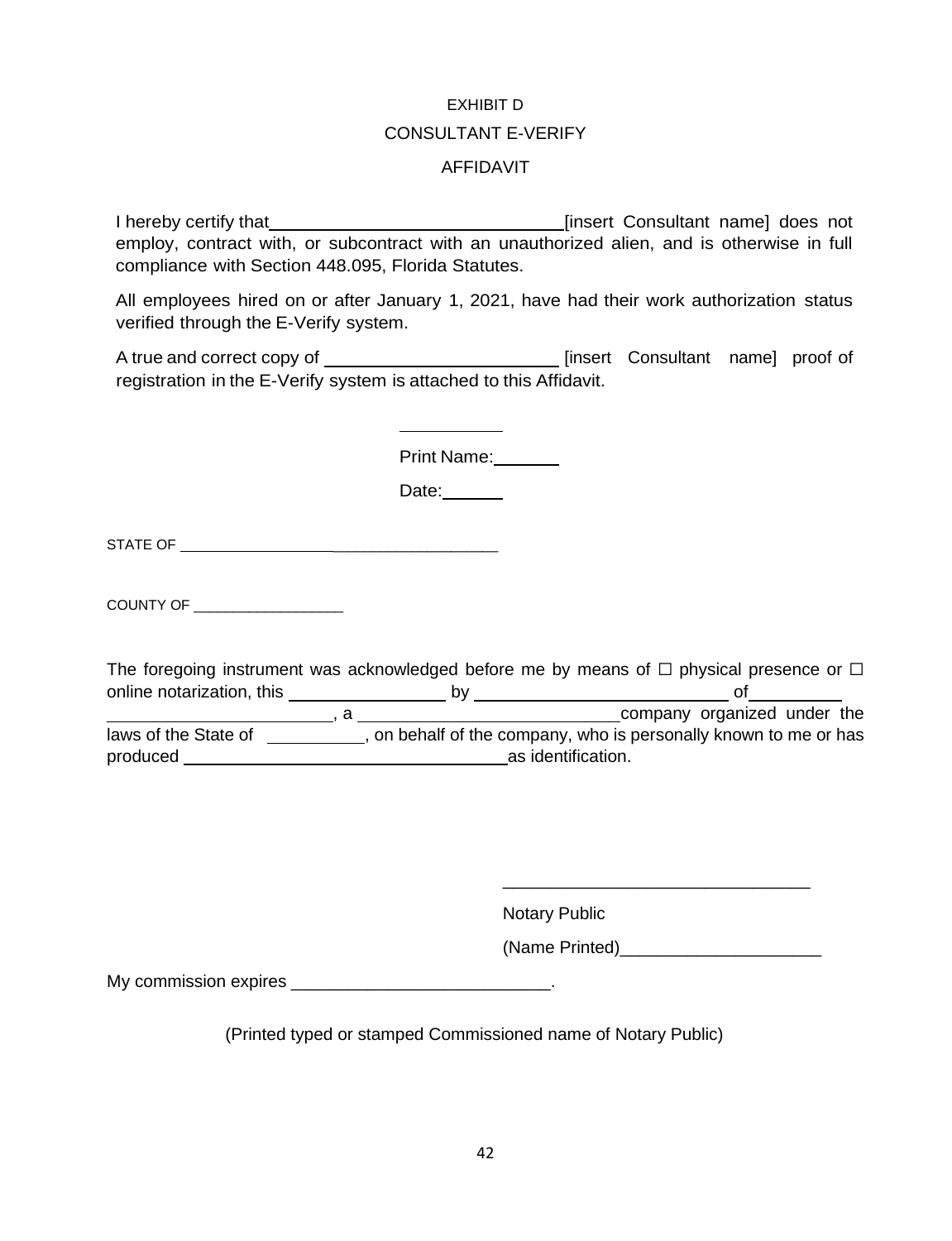### SUBCONSULTANT E-VERIFY

#### AFFIDAVIT

I hereby certify that **insert Subconsultant company name** does not employ, contract with, or subcontract with an unauthorized alien, and is otherwise infull compliance with, section 448.095, Florida Statutes.

All employees hired on or after January 1, 2021, have had their work authorization status verified through the E-Verify system.

A true and correct copy of \_\_\_\_\_\_\_\_\_\_\_\_\_\_\_\_\_\_\_\_\_\_\_\_\_\_\_\_\_\_\_\_\_[insert Subconsultant company name]proof of registration in the E-Verify system is attached to this Affidavit.

Print Name:

Date:

STATE OF \_\_\_\_\_\_\_\_\_\_\_\_\_\_\_\_\_\_\_\_\_

COUNTY OF \_\_\_\_\_\_\_\_\_\_\_\_\_\_\_\_\_\_\_

The foregoing instrument was acknowledged before me by means of  $\Box$  physical presence or  $\Box$ online notarization, this by of

company organized under the laws of the State of  $\overline{\hspace{1cm}}$ , on behalf of the company, who is personally known to me or has produced **as identification**.

Notary Public

(Name Printed)\_\_\_\_\_\_\_\_\_\_\_\_\_\_\_\_\_\_\_\_\_

\_\_\_\_\_\_\_\_\_\_\_\_\_\_\_\_\_\_\_\_\_\_\_\_\_\_\_\_\_\_\_\_

My commission expires \_\_\_\_\_\_\_\_\_\_\_\_\_\_\_\_\_\_\_\_\_\_\_\_\_\_\_\_\_.

(Printed typed or stamped Commissioned name of Notary Public